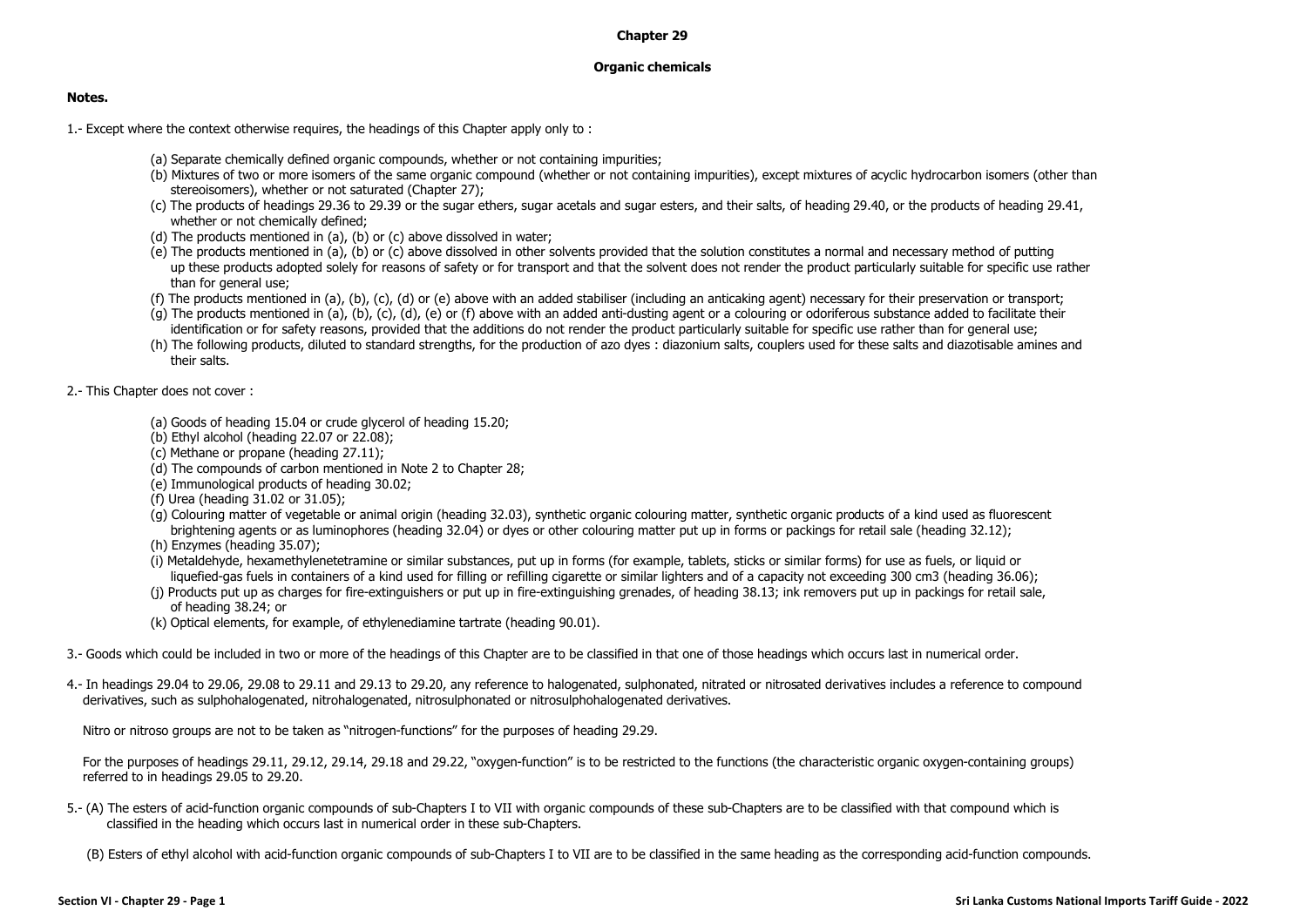(C)Subject to Note 1 to Section VI and Note 2 to Chapter 28 :

- (1) Inorganic salts of organic compounds such as acid-, phenol- or enol-function compounds or organic bases, of sub-Chapters I to X or heading 29.42, are to be classified in the heading appropriate to the organic compound;
- (2) Salts formed between organic compounds of sub-Chapters I to X or heading 29.42 are to be classified in the heading appropriate to the base or to the acid (including phenol- or enolfunction compounds) from which they are formed, whichever occurs last in numerical order in the Chapter; and
- (3) Co-ordination compounds, other than products classifiable in sub-Chapter XI or heading 29.41, are to be classified in the heading which occurs last in numerical order in Chapter 29, among those appropriate to the fragments formed by "cleaving" of all metal bonds, other than metal-carbon bonds.

(D) Metal alcoholates are to be classified in the same heading as the corresponding alcohols except in the case of ethanol (heading 29.05).

(E) Halides of carboxylic acids are to be classified in the same heading as the corresponding acids.

6.- The compounds of headings 29.30 and 29.31 are organic compounds the molecules of which contain, in addition to atoms of hydrogen, oxygen or nitrogen, atoms of other non-metals or of metals (such as sulphur, arsenic or lead) directly linked to carbon atoms.

Heading 29.30 (organo-sulphur compounds) and heading 29.31 (other organo-inorganic compounds) do not include sulphonated or halogenated derivatives (including compound derivatives) which, apart from hydrogen, oxygen and nitrogen, only have directly linked to carbon the atoms of sulphur or of a halogen which give them their nature of sulphonated or halogenated derivatives (or compound derivatives).

7.- Headings 29.32, 29.33 and 29.34 do not include epoxides with a three-membered ring, ketone peroxides, cyclic polymers of aldehydes or of thioaldehydes, anhydrides of polybasic carboxylic acids, cyclic esters of polyhydric alcohols or phenols with polybasic acids, or imides of polybasic acids.

These provisions apply only when the ring-position hetero-atoms are those resulting solely from the cyclising function or functions here listed.

8.- For the purposes of heading 29.37 :

(a) the term "hormones" includes hormone-releasing or hormone-stimulating factors, hormone inhibitors and hormone antagonists (anti-hormones);

(b) the expression "used primarily as hormones" applies not only to hormone derivatives and structural analogues used primarily for their hormonal effect, but also to those derivatives and structural analogues used primarily as intermediates in the synthesis of products of this heading.

## **Subheading Notes.**

1.- Within any one heading of this Chapter, derivatives of a chemical compound (or group of chemical compounds) are to be classified in the same subheading as that compound (or group of compounds) provided that they are not more specifically covered by any other subheading and that there is no residual subheading named "Other" in the series of subheadings concerned.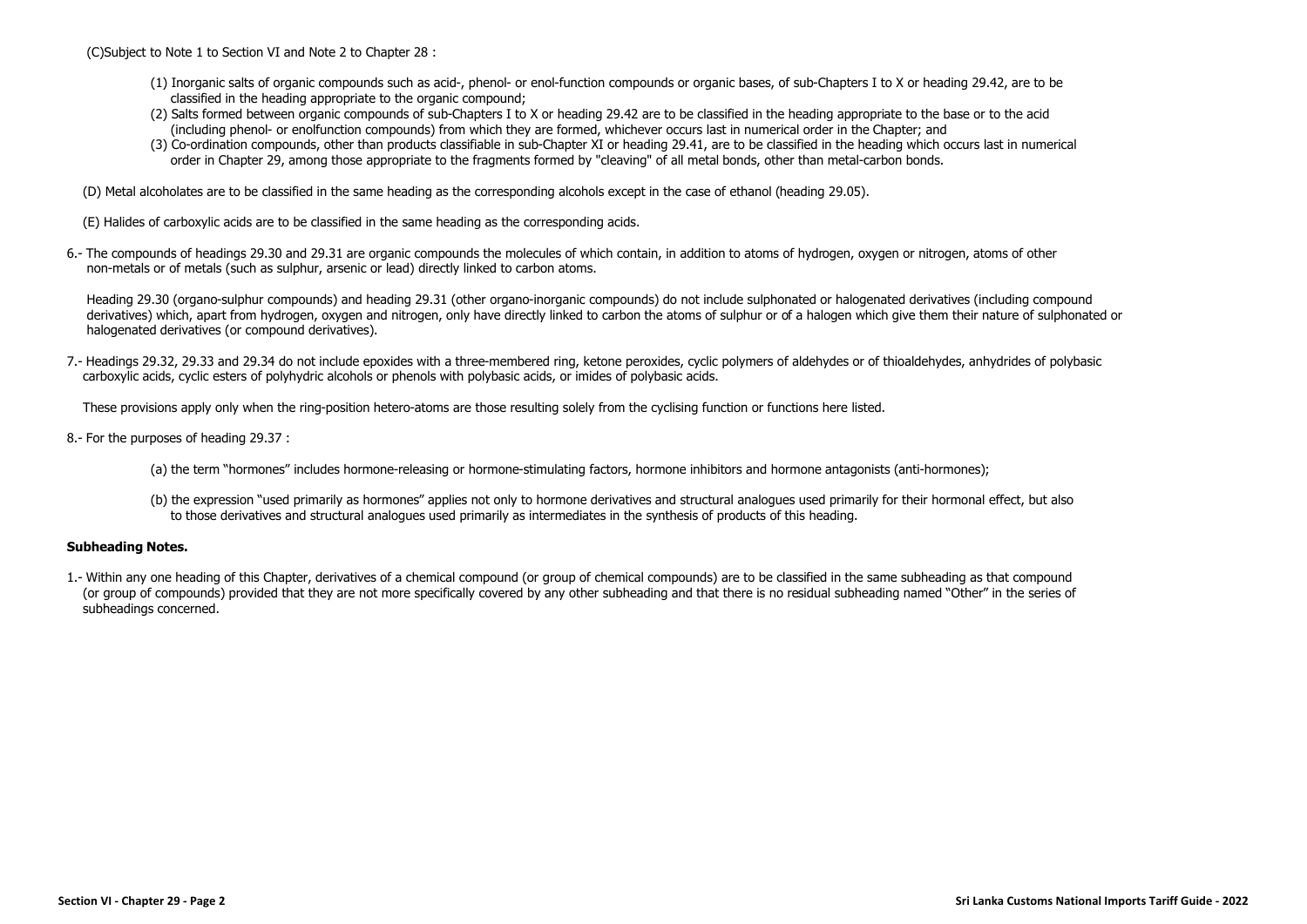|               |                |     |                                                                                                                |             | ICL/        |           |     |           |           | <b>Preferential Duty</b> |           |           |      |                |           | Gen         |            |            |             | <b>Excise</b> | ${\sf s}$          |
|---------------|----------------|-----|----------------------------------------------------------------------------------------------------------------|-------------|-------------|-----------|-----|-----------|-----------|--------------------------|-----------|-----------|------|----------------|-----------|-------------|------------|------------|-------------|---------------|--------------------|
| <b>HS Hdg</b> | <b>HS Code</b> |     | <b>Description</b>                                                                                             | <b>Unit</b> | <b>SLSI</b> | <b>AP</b> | AD. | <b>BN</b> | <b>GT</b> | <b>IN</b>                | <b>PK</b> | <b>SA</b> | SF.  | <b>SD</b>      | <b>SG</b> | <b>Duty</b> | <b>VAT</b> | <b>PAL</b> | <b>Cess</b> | (S.P.D)       | $\mathbf{C}$<br>L. |
|               |                |     | I.- HYDROCARBONS AND THEIR<br>HALOGENATED, SULPHONATED,<br><b>NITRATED OR NITROSATED</b><br><b>DERIVATIVES</b> |             |             |           |     |           |           |                          |           |           |      |                |           |             |            |            |             |               |                    |
| 29.01         |                |     | <b>Acyclic hydrocarbons.</b>                                                                                   |             |             |           |     |           |           |                          |           |           |      |                |           |             |            |            |             |               |                    |
|               |                |     |                                                                                                                |             |             |           |     |           |           |                          |           |           |      |                |           |             |            |            |             |               |                    |
|               | 2901.10.00     |     | Saturated                                                                                                      | kg          |             |           |     |           |           | Free                     | Free      |           | Free | Free           | Free      | Free        | 8%         | 5.0%       |             |               |                    |
|               |                |     | Unsaturated:                                                                                                   |             |             |           |     |           |           |                          |           |           |      |                |           |             |            |            |             |               |                    |
|               | 2901.21.00     |     | Ethylene                                                                                                       | kg          |             |           |     |           |           | Free                     | Free      |           | Free | Free           | Free      | Free        | 8%         | 5.0%       |             |               |                    |
|               | 2901.22.00     |     | Propene (propylene)                                                                                            | kg          |             |           |     |           |           | Free                     | Free      |           | Free | Free           | Free      | Free        | 8%         | Ex         |             |               |                    |
|               | 2901.23.00     |     | Butene (butylene) and isomers thereof                                                                          | kg          |             | Free      |     |           |           | Free                     | Free      |           | Free | Free           | Free      | Free        | 8%         | Ex         |             |               |                    |
|               | 2901.24.00     |     | Buta-1, 3-diene and isoprene                                                                                   | kg          |             |           |     |           |           | Free                     | Free      |           | Free | Free           | Free      | Free        | 8%         | Ex         |             |               |                    |
|               | 2901.29.00     |     | Other                                                                                                          | kg          |             |           |     |           |           | Free                     | Free      |           | Free | Free           | Free      | Free        | 8%         | Ex         |             |               |                    |
| 29.02         |                |     |                                                                                                                |             |             |           |     |           |           |                          |           |           |      |                |           |             |            |            |             |               |                    |
|               |                |     | <b>Cyclic hydrocarbons.</b>                                                                                    |             |             |           |     |           |           |                          |           |           |      |                |           |             |            |            |             |               |                    |
|               |                |     | Cyclanes, cyclenes and cycloterpenes :                                                                         |             |             |           |     |           |           |                          |           |           |      |                |           |             |            |            |             |               |                    |
|               | 2902.11.00     |     | Cyclohexane                                                                                                    | kg          |             |           |     |           |           | Free                     | Free      |           | Free | Free           | Free      | Free        | 8%         | Ex         |             |               |                    |
|               | 2902.19.00     |     | Other                                                                                                          | kg          |             |           |     |           |           | Free                     | Free      |           | Free | Free           | Free      | Free        | 8%         | 5.0%       |             |               |                    |
|               | 2902.20.00     |     | Benzene                                                                                                        | kg          |             | Free      |     |           |           | Free                     | Free      |           | Free | Free           | Free      | Free        | 8%         | Ex         |             |               |                    |
|               | 2902.30.00     |     | Toluene                                                                                                        | kg          |             |           |     |           |           | Free                     | Free      |           | Free | Free           | Free      | Free        | 8%         | 5.0%       |             |               |                    |
|               |                |     | Xylenes:                                                                                                       |             |             |           |     |           |           |                          |           |           |      |                |           |             |            |            |             |               |                    |
|               | 2902.41.00     |     | $o$ -Xylene                                                                                                    | kg          |             |           |     |           |           | Free                     | Free      |           | Free | Free           | Free      | Free        | 8%         | 5.0%       |             |               |                    |
|               | 2902.42.00     |     | $m$ -Xylene                                                                                                    | kg          |             |           |     |           |           | Free                     | Free      |           | Free | Free           | Free      | Free        | 8%         | Ex         |             |               |                    |
|               | 2902.43.00     |     | $p$ -Xylene                                                                                                    | kg          |             |           |     |           |           | Free                     | Free      |           | Free | Free           | Free      | Free        | 8%         | Ex         |             |               |                    |
|               | 2902.44.00     |     | Mixed xylene isomers                                                                                           | kg          |             |           |     |           |           | Free                     | Free      |           | Free | Free           | Free      | Free        | 8%         | 5.0%       |             |               |                    |
|               | 2902.50.00     |     | Styrene                                                                                                        | kg          |             |           |     |           |           | Free                     | Free      |           | Free | Free           | Free      | Free        | 8%         | 5.0%       |             |               |                    |
|               | 2902.60.00     |     | Ethylbenzene                                                                                                   | kg          |             |           |     |           |           | Free                     | Free      |           | Free | Free           | Free      | Free        | 8%         | Ex         |             |               |                    |
|               | 2902.70.00     |     | Cumene                                                                                                         | kg          |             |           |     |           |           | Free                     | Free      |           | Free | Free           | Free      | Free        | 8%         | 5.0%       |             |               |                    |
|               | 2902.90.00     |     | Other                                                                                                          | kg          |             |           |     |           |           | Free                     | Free      |           | Free | Free           | Free      | Free        | 8%         | 5.0%       |             |               |                    |
| 29.03         |                |     | <b>Halogenated derivatives of</b><br>hydrocarbons.                                                             |             |             |           |     |           |           |                          |           |           |      |                |           |             |            |            |             |               |                    |
|               |                |     |                                                                                                                |             |             |           |     |           |           |                          |           |           |      |                |           |             |            |            |             |               |                    |
|               |                |     | Saturated chlorinated derivatives of acyclic<br>hydrocarbons:                                                  |             |             |           |     |           |           |                          |           |           |      |                |           |             |            |            |             |               |                    |
|               | 2903.11.00     |     | Chloromethane (methyl chloride) and                                                                            | kg          |             |           |     |           |           | Free                     | Free      |           | Free | Free l         | Free      | Free        | 8%         | $5.0\%$    |             |               |                    |
|               |                |     | chloroethane (ethyl chloride)                                                                                  |             |             |           |     |           |           |                          |           |           |      |                |           |             |            |            |             |               |                    |
|               | 2903.12.00     |     | Dichloromethane (methylene chloride)                                                                           | kg          |             |           |     |           |           | Free Free                |           |           |      | Free Free      | Free      | Free        | 8%         | 5.0%       |             |               |                    |
|               | 2903.13.00     |     | Chloroform (trichloromethane)                                                                                  | kg          |             |           |     |           |           | Free                     | Free      |           |      | Free Free      | Free      | Free        | 8%         | Ex         |             |               |                    |
|               | 2903.14.00     | щ.  | Carbon tetrachloride                                                                                           | kg          | $\sf B$     |           |     |           |           | Free                     | Free      |           |      | Free Free      | Free      | Free        | 8%         | 5.0%       |             |               |                    |
|               | 2903.15.00     |     | Ethylene dichloride (ISO) (1,2-                                                                                | kg          | B           |           |     |           |           | Free Free                |           |           | Free | Free           | Free      | Free        | 8%         | 5.0%       |             |               |                    |
|               | 2903.19        |     | Other:                                                                                                         |             |             |           |     |           |           |                          |           |           |      |                |           |             |            |            |             |               |                    |
|               | 2903.19.10     | --- | 1,1,1-Trichloroethane (methyl chloroform)                                                                      | kg          | B           |           |     |           |           | Free Free                |           |           | Free | Free           | Free      | Free        | 8%         | Ex         |             |               |                    |
|               | 2903.19.90 --- |     | Other                                                                                                          | kg          |             |           |     |           |           |                          | Free Free |           |      | Free Free Free |           | Free        | 8%         | 5.0%       |             |               |                    |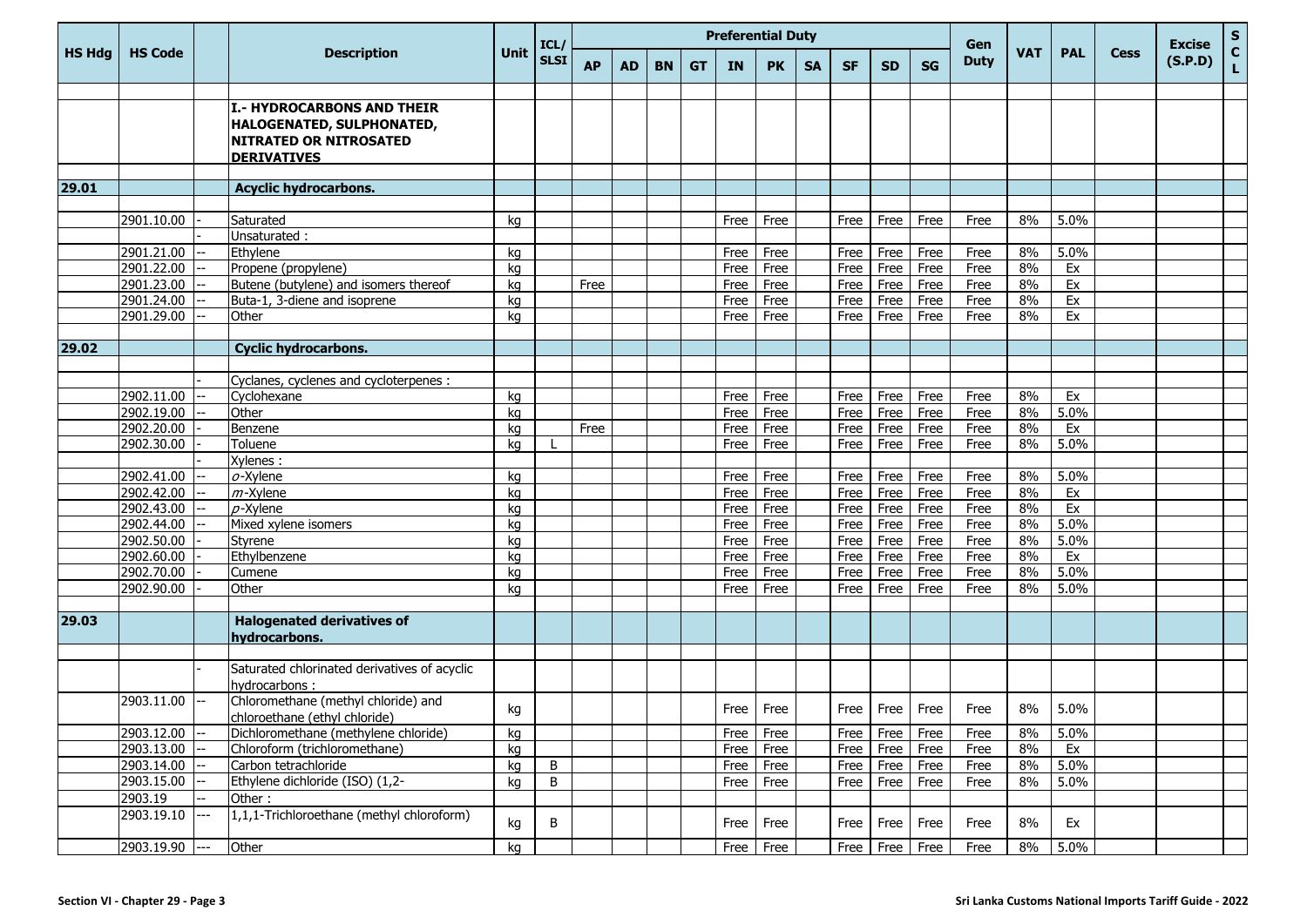| Gen<br>ICL/<br><b>Unit</b><br><b>HS Hdg</b><br><b>HS Code</b><br><b>Description</b><br><b>SLSI</b><br><b>Duty</b><br><b>AP</b><br><b>PK</b><br><b>BN</b><br><b>GT</b><br><b>IN</b><br><b>SA</b><br><b>SF</b><br><b>SD</b><br><b>SG</b><br>AD.<br>Unsaturated chlorinated derivatives of acyclic<br>hydrocarbons:<br>2903.21.00<br>Vinyl chloride (chloroethylene)<br>kg<br>Free<br>Free<br>Free<br>Free<br>Free<br>Free | <b>VAT</b><br>8%<br>8%<br>8%<br>8%<br>8% | <b>PAL</b><br>5.0%<br>Ex<br>5.0% | <b>Cess</b> | <b>Excise</b><br>(S.P.D) | $\mathbf{C}$<br>L. |
|-------------------------------------------------------------------------------------------------------------------------------------------------------------------------------------------------------------------------------------------------------------------------------------------------------------------------------------------------------------------------------------------------------------------------|------------------------------------------|----------------------------------|-------------|--------------------------|--------------------|
|                                                                                                                                                                                                                                                                                                                                                                                                                         |                                          |                                  |             |                          |                    |
|                                                                                                                                                                                                                                                                                                                                                                                                                         |                                          |                                  |             |                          |                    |
|                                                                                                                                                                                                                                                                                                                                                                                                                         |                                          |                                  |             |                          |                    |
|                                                                                                                                                                                                                                                                                                                                                                                                                         |                                          |                                  |             |                          |                    |
|                                                                                                                                                                                                                                                                                                                                                                                                                         |                                          |                                  |             |                          |                    |
| 2903.22.00<br>Trichloroethylene<br>kg<br>Free<br>Free<br>Free<br>Free<br>Free<br>Free                                                                                                                                                                                                                                                                                                                                   |                                          |                                  |             |                          |                    |
| 2903.23.00<br>Free<br>Tetrachloroethylene (perchloroethylene)<br>Free<br>Free<br>Free<br>Free<br>Free<br>kg                                                                                                                                                                                                                                                                                                             |                                          |                                  |             |                          |                    |
| 2903.29<br>Other:                                                                                                                                                                                                                                                                                                                                                                                                       |                                          |                                  |             |                          |                    |
| 2903.29.10<br>Dichloropropene<br>---<br>Free<br>Free<br>Free<br>Free<br>Free<br>Free<br>kq                                                                                                                                                                                                                                                                                                                              |                                          | Ex                               |             |                          |                    |
| 2903.29.90<br>Other<br>Free<br>kg<br>Free<br>Free<br>Free<br>Free<br>Free                                                                                                                                                                                                                                                                                                                                               |                                          | 5.0%                             |             |                          |                    |
| Fluorinated, brominated or iodinated                                                                                                                                                                                                                                                                                                                                                                                    |                                          |                                  |             |                          |                    |
| derivatives of acyclic hydrocarbons :                                                                                                                                                                                                                                                                                                                                                                                   |                                          |                                  |             |                          |                    |
| Ethylene dibromide (ISO) (1,2-<br>2903.31.00<br>Free<br>Free<br>Free<br>Free<br>Free<br>Free<br>kg<br>L                                                                                                                                                                                                                                                                                                                 | 8%                                       | 5.0%                             |             |                          |                    |
| dibromoethane)                                                                                                                                                                                                                                                                                                                                                                                                          |                                          |                                  |             |                          |                    |
| 2903.39<br>Other:<br>Saturated Fluorinated derivatives of methane                                                                                                                                                                                                                                                                                                                                                       |                                          |                                  |             |                          |                    |
|                                                                                                                                                                                                                                                                                                                                                                                                                         |                                          |                                  |             |                          |                    |
| 2903.39.11                                                                                                                                                                                                                                                                                                                                                                                                              |                                          | 5.0%                             |             |                          |                    |
| Free<br>Fluoromethane (HFC-41)<br>kg<br>Free<br>Free<br>Free<br>Free<br>$---$<br>Free<br>2903.39.12<br>Difluoromethane (HFC-32)<br>Free<br>----                                                                                                                                                                                                                                                                         | 8%<br>8%                                 | 5.0%                             |             |                          |                    |
| kg<br>Free<br>Free<br>Free<br>Free<br>Free<br>2903.39.13<br>Trifluoromethane (HFC-23)<br>Free<br>Free<br>Free<br>Free<br>kg<br>Free<br>Free<br>$---$                                                                                                                                                                                                                                                                    | 8%                                       | 5.0%                             |             |                          |                    |
| 2903.39.19<br>Other<br>Free<br>Free<br>Free<br>Free<br>kg<br>Free<br>Free<br>----                                                                                                                                                                                                                                                                                                                                       | 8%                                       | 5.0%                             |             |                          |                    |
| Saturated fluorinated derivatives of ethane:                                                                                                                                                                                                                                                                                                                                                                            |                                          |                                  |             |                          |                    |
|                                                                                                                                                                                                                                                                                                                                                                                                                         |                                          |                                  |             |                          |                    |
| 2903.39.21<br>Fluoroethane (HFC-161)<br>Free<br>Free<br>Free<br>Free<br>Free<br>Free<br>kg<br>----                                                                                                                                                                                                                                                                                                                      | 8%                                       | 5.0%                             |             |                          |                    |
| 2903.39.22<br>1,1-Difluoroethane (HFC-152a)<br>Free<br>Free<br>Free<br>Free<br>Free<br>Free<br>kq<br>----                                                                                                                                                                                                                                                                                                               | 8%                                       | 5.0%                             |             |                          |                    |
| 2903.39.23<br>1,2-Difluoroethane (HFC-152)<br>kg<br>Free<br>Free<br>Free<br>Free<br>$\cdots$<br>Free<br>Free                                                                                                                                                                                                                                                                                                            | 8%                                       | 5.0%                             |             |                          |                    |
| 2903.39.24<br>1,1,1-Trifluoroethane (HFC-143a)<br>Free<br>Free<br>Free<br>Free<br> ----<br>kg<br>Free<br>Free                                                                                                                                                                                                                                                                                                           | 8%                                       | 5.0%                             |             |                          |                    |
| 2903.39.25<br>1,1,2-Trifluoroethane (HFC-143)<br>kg<br>Free<br>Free<br>Free<br>Free<br>Free<br>Free<br>----                                                                                                                                                                                                                                                                                                             | 8%                                       | 5.0%                             |             |                          |                    |
| 2903.39.26<br>1,1,1,2-Tetrafluoroethane (HFC-134a)<br>Free<br>Free<br>Free<br>kg<br>Free<br>Free<br>Free<br>$---$                                                                                                                                                                                                                                                                                                       | 8%                                       | 5.0%                             |             |                          |                    |
| 2903.39.27<br>1,1,2,2-Tetrafluoroethane (HFC-134)<br>----<br>Free<br>Free<br>Free<br>kg<br>Free<br>Free<br>Free                                                                                                                                                                                                                                                                                                         | 8%                                       | 5.0%                             |             |                          |                    |
| 2903.39.28<br>Pentafluoroethane (HFC-125)<br>kg<br>Free<br>Free<br>Free<br>Free<br>Free<br>Free<br>$\cdots$                                                                                                                                                                                                                                                                                                             | 8%                                       | 5.0%                             |             |                          |                    |
| 2903.39.29<br>Free<br>Other<br>kg<br>Free<br>Free<br>Free<br>Free<br>Free<br>----                                                                                                                                                                                                                                                                                                                                       | 8%                                       | 5.0%                             |             |                          |                    |
| Saturated fluorinated derivatives of propane :                                                                                                                                                                                                                                                                                                                                                                          |                                          |                                  |             |                          |                    |
| 2903.39.31<br>1,1,1,3,3-Pentafluoropropane (HFC-245fa)<br>$--- -$<br>kg<br>Free<br>Free<br>Free<br>Free<br>Free<br>Free<br>L                                                                                                                                                                                                                                                                                            | 8%                                       | 5.0%                             |             |                          |                    |
| 2903.39.32<br>1,1,2,2,3-Pentafluoropropane (HFC-245ca)<br>$--- -$<br>Free<br>kg<br>Free<br>Free<br>Free<br>Free<br>Free<br>L                                                                                                                                                                                                                                                                                            | 8%                                       | 5.0%                             |             |                          |                    |
|                                                                                                                                                                                                                                                                                                                                                                                                                         |                                          |                                  |             |                          |                    |
| 2903.39.33<br>$1,1,1,3,3,3$ -Hexafluoropropane (HFC-236fa)<br> ----<br>kg<br>Free<br>Free<br>Free<br>Free<br>Free<br>Free                                                                                                                                                                                                                                                                                               | 8%                                       | 5.0%                             |             |                          |                    |
| 2903.39.34 ----   1,1,1,2,3,3-Hexafluoropropane (HFC-236ea)<br>Free Free<br>Free Free<br>kg<br>Free  <br>Free<br>L.                                                                                                                                                                                                                                                                                                     | 8%                                       | 5.0%                             |             |                          |                    |
|                                                                                                                                                                                                                                                                                                                                                                                                                         |                                          |                                  |             |                          |                    |
| 2903.39.35<br>1,1,1,2,2,3-Hexafluoropropane (HFC-236cb)<br>----<br>kg<br>Free Free<br>Free<br>Free<br>Free<br>Free<br>L                                                                                                                                                                                                                                                                                                 | 8%                                       | 5.0%                             |             |                          |                    |
| 2903.39.36<br>1,1,1,2,3,3,3-Heptafluoropropane (HFC-<br>----<br>Free Free<br>Free<br>Free<br>kg<br>Free<br>Free<br>227ea)                                                                                                                                                                                                                                                                                               | 8%                                       | 5.0%                             |             |                          |                    |
| 2903.39.39<br>Other<br>kg<br>Free Free<br>Free<br>Free<br>Free<br>Free<br>----                                                                                                                                                                                                                                                                                                                                          | 8%                                       | 5.0%                             |             |                          |                    |
| Saturated fluorinated derivatives of other                                                                                                                                                                                                                                                                                                                                                                              |                                          |                                  |             |                          |                    |
| acyclic hydrocarbons:                                                                                                                                                                                                                                                                                                                                                                                                   |                                          |                                  |             |                          |                    |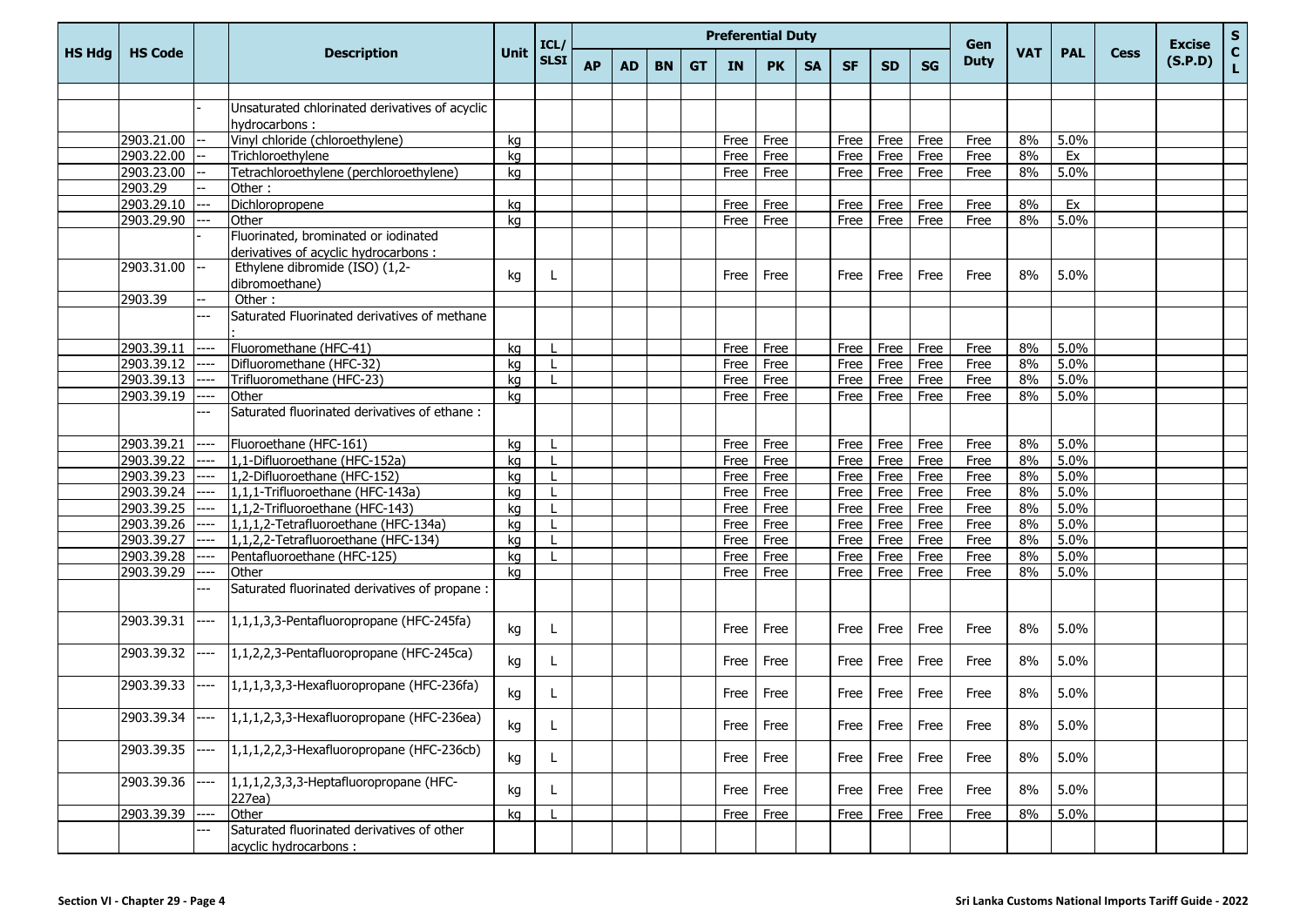|               |                |      |                                                                                                                                                  |             | ICL/            |           |           |           |           |           | <b>Preferential Duty</b> |           |             |                    |           | Gen                       |            |            |             | <b>Excise</b> | ${\sf s}$     |
|---------------|----------------|------|--------------------------------------------------------------------------------------------------------------------------------------------------|-------------|-----------------|-----------|-----------|-----------|-----------|-----------|--------------------------|-----------|-------------|--------------------|-----------|---------------------------|------------|------------|-------------|---------------|---------------|
| <b>HS Hdg</b> | <b>HS Code</b> |      | <b>Description</b>                                                                                                                               | <b>Unit</b> | <b>SLSI</b>     | <b>AP</b> | <b>AD</b> | <b>BN</b> | <b>GT</b> | <b>IN</b> | <b>PK</b>                | <b>SA</b> | <b>SF</b>   | <b>SD</b>          | <b>SG</b> | <b>Duty</b>               | <b>VAT</b> | <b>PAL</b> | <b>Cess</b> | (S.P.D)       | $\frac{c}{L}$ |
|               |                |      |                                                                                                                                                  |             |                 |           |           |           |           |           |                          |           |             |                    |           |                           |            |            |             |               |               |
|               | 2903.39.41     |      | 1,1,1,3,3-Pentafluorobutane (HFC-365mfc)                                                                                                         | kg          | L               |           |           |           |           | Free      | Free                     |           | Free        | Free               | Free      | Free                      | 8%         | 5.0%       |             |               |               |
|               | 2903.39.42     |      | 1,1,1,2,2,3,4,5,5,5-Decafluoropentane (HFC-<br>43-10mee)                                                                                         | kg          |                 |           |           |           |           | Free      | Free                     |           | Free        | Free               | Free      | Free                      | 8%         | 5.0%       |             |               |               |
|               | 2903.39.49     | ---- | Other                                                                                                                                            | ka          |                 |           |           |           |           | Free      | Free                     |           | Free        | Free               | Free      | Free                      | 8%         | 5.0%       |             |               |               |
|               |                |      | Unsaturated fluorinated derivatives of acyclic<br>hydrocarbons:                                                                                  |             |                 |           |           |           |           |           |                          |           |             |                    |           |                           |            |            |             |               |               |
|               | 2903.39.51     |      | 1,3,3,3-Tetrafluoropropene (HFO-1234ze),<br>2,3,3,3-Tetrafluoropropene (HFO-1234yf) and<br>(Z)-1,1,1,4,4,4-Hexafluoro-2-butene (HFO-<br>1336mzz) | kg          |                 |           |           |           |           | Free      | Free                     |           | Free        | Free               | Free      | Free                      | 8%         | 5.0%       |             |               |               |
|               | 2903.39.52     |      | 1,1,3,3,3-Pentafluoro-2-(trifluoromethyl)-1-<br>propene                                                                                          | kg          |                 |           |           |           |           | Free      | Free                     |           | Free        | Free               | Free      | Free                      | 8%         | 5.0%       |             |               |               |
|               | 2903.39.59     | ---- | Other                                                                                                                                            | kg          |                 |           |           |           |           | Free      | Free                     |           | Free        | Free               | Free      | Free                      | 8%         | 5.0%       |             |               |               |
|               |                |      | Brominated or iodinated derivatives of acyclic<br>hydrocarbons:                                                                                  |             |                 |           |           |           |           |           |                          |           |             |                    |           |                           |            |            |             |               |               |
|               | 2903.39.61     |      | Bromomethane (methyl bromide)                                                                                                                    | kg          |                 |           |           |           |           | Free      | Free                     |           | Free        | Free               | Free      | Free                      | 8%         | 5.0%       |             |               |               |
|               | 2903.39.69     |      | Other                                                                                                                                            | kg          |                 |           |           |           |           | Free      | Free                     |           | Free        | Free               | Free      | Free                      | 8%         | 5.0%       |             |               |               |
|               | 2903.39.90     |      | Other                                                                                                                                            | kg          |                 |           |           |           |           | Free      | Free                     |           | Free        | Free               | Free      | Free                      | 8%         | 5.0%       |             |               |               |
|               |                |      | Halogenated derivatives of acyclic<br>hydrocarbons containing two or more<br>different halogens :                                                |             |                 |           |           |           |           |           |                          |           |             |                    |           |                           |            |            |             |               |               |
|               | 2903.71.00     |      | Chlorodifluoromethane                                                                                                                            | ka          |                 |           |           |           |           | Free      | Free                     |           | Free        | Free               | Free      | Free                      | 8%         | 5.0%       |             |               |               |
|               | 2903.72.00     |      | Dichlorotrifluoroethane                                                                                                                          | kg          |                 |           |           |           |           | Free      | Free                     |           | Free        | Free               | Free      | Free                      | 8%         | 5.0%       |             |               |               |
|               | 2903.73.00     |      | Dichlorofluoroethane                                                                                                                             | kg          |                 |           |           |           |           | Free      | Free                     |           | Free        | Free               | Free      | Free                      | 8%         | 5.0%       |             |               |               |
|               | 2903.74.00     |      | Chlorodifluoroethane                                                                                                                             | kg          |                 |           |           |           |           | Free      | Free                     |           | Free        | Free               | Free      | Free                      | 8%         | 5.0%       |             |               |               |
|               | 2903.75.00     |      | Dichloropentafluoropropane                                                                                                                       | kg          |                 |           |           |           |           | Free      | Free                     |           | Free        | Free               | Free      | Free                      | 8%         | 5.0%       |             |               |               |
|               | 2903.76.00     |      | Bromochlorodifluoromethane,<br>bromotrifluoromethane and<br>dibromotetrafluoroethane                                                             | kg          | B               |           |           |           |           | Free      | Free                     |           | Free        | Free               | Free      | Free                      | 8%         | 5.0%       |             |               |               |
|               | 2903.77        |      | Other, perhalogenated only with fluorine and<br>chlorine:                                                                                        |             |                 |           |           |           |           |           |                          |           |             |                    |           |                           |            |            |             |               |               |
|               |                |      | Methane perhalogenated only with fluorine<br>and chlorine:                                                                                       |             |                 |           |           |           |           |           |                          |           |             |                    |           |                           |            |            |             |               |               |
|               | 2903.77.11     | ---- | Chloro-fluoro-methane                                                                                                                            | kg          |                 |           |           |           |           | Free      | Free                     |           | Free        | Free               | Free      | Free                      | 8%         | 5.0%       |             |               |               |
|               | 2903.77.12     | ---- | Chloro-trifluoro-methane                                                                                                                         | ka          | B               |           |           |           |           | Free      | Free                     |           | Free        | Free               | Free      | Free                      | 8%         | 5.0%       |             |               |               |
|               | 2903.77.13     |      | Dichloro-fluoro-methane                                                                                                                          | kg          |                 |           |           |           |           | Free      | Free                     |           | Free        | Free               | Free      | Free                      | 8%         | 5.0%       |             |               |               |
|               | 2903.77.14     | ---- | Dichloro-difluoro-methane                                                                                                                        | kg          | B               |           |           |           |           | Free      | Free                     |           | Free        | Free               | Free      | Free                      | 8%         | 5.0%       |             |               |               |
|               | 2903.77.15     |      | Trichloro-fluoro-methane                                                                                                                         | kg          | $\, {\bf B} \,$ |           |           |           |           | Free Free |                          |           |             |                    |           | Free   Free   Free   Free |            | 8% 5.0%    |             |               |               |
|               |                |      | Ethane perhalogenated with one or two<br>chlorine atoms respectively, and one or more<br>fluorine atoms:                                         |             |                 |           |           |           |           |           |                          |           |             |                    |           |                           |            |            |             |               |               |
|               | 2903.77.21     |      | Chloro-fluoro-ethane                                                                                                                             | kg          | L.              |           |           |           |           | Free      | Free                     |           | Free        | Free               | Free      | Free                      | 8%         | 5.0%       |             |               |               |
|               | 2903.77.22     |      | Chloro-trifluoro-ethane                                                                                                                          | kg          |                 |           |           |           |           | Free      | Free                     |           | Free        | Free               | Free      | Free                      | 8%         | 5.0%       |             |               |               |
|               | 2903.77.23     |      | Chloro-tetrafluoro-ethane                                                                                                                        | kg          | L               |           |           |           |           |           | Free Free                |           | Free        | Free               | Free      | Free                      | 8%         | 5.0%       |             |               |               |
|               | 2903.77.24     | ---- | Chloro-pentafluoro-ethane                                                                                                                        | kg          | B               |           |           |           |           | Free      | Free                     |           | <b>Free</b> | Free               | Free      | Free                      | 8%         | 5.0%       |             |               |               |
|               | 2903.77.25     |      | Dichloro-difluoro-ethane                                                                                                                         | kg          | L               |           |           |           |           |           | Free Free                |           |             | Free   Free   Free |           | Free                      | 8%         | 5.0%       |             |               |               |
|               | 2903.77.26     | ---- | Dichloro-tetrafluoro-ethane                                                                                                                      | kg          | B               |           |           |           |           |           | Free Free                |           |             | Free   Free   Free |           | Free                      | 8%         | 5.0%       |             |               |               |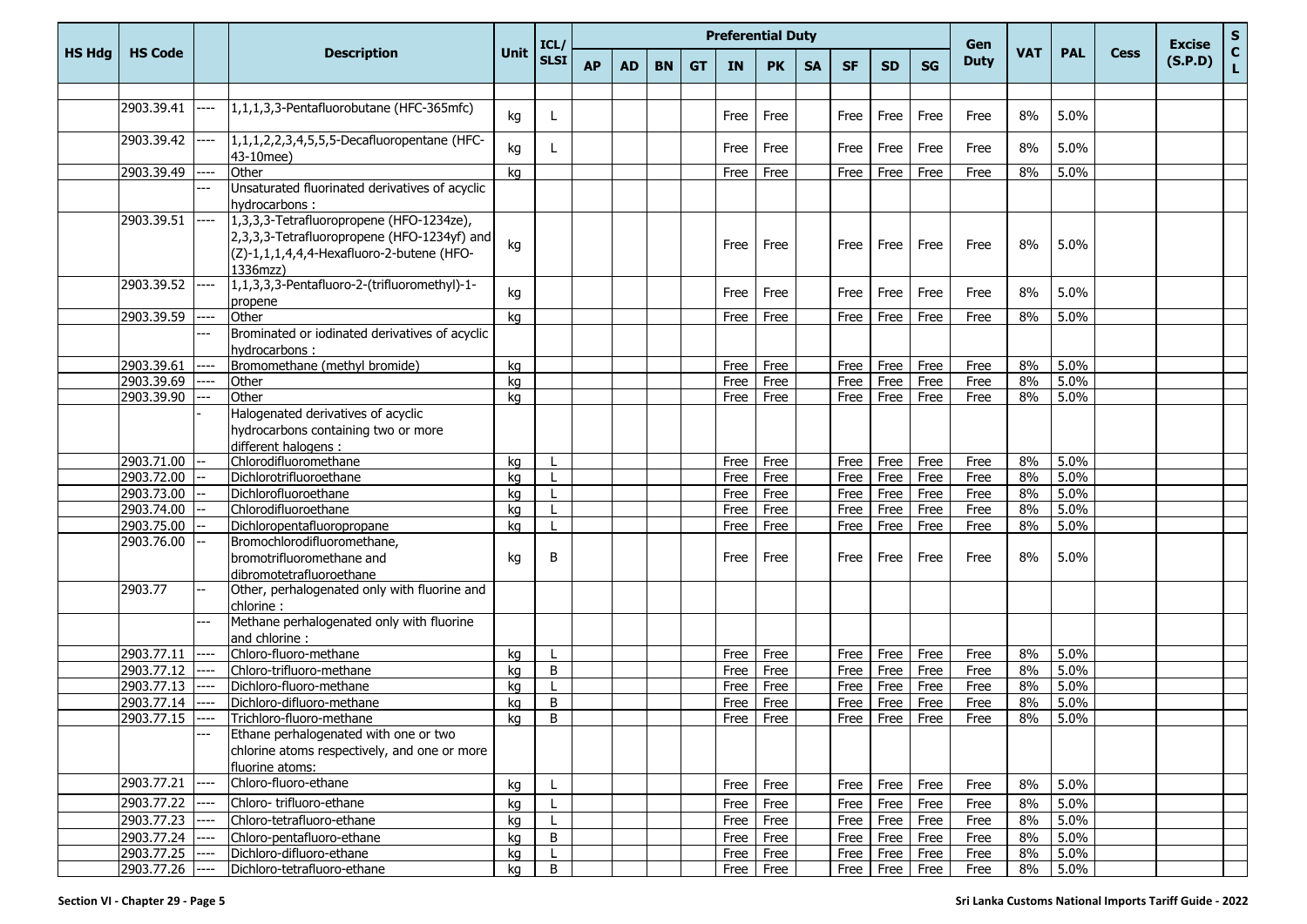|               |                 |                          |                                              |             | ICL/        |           |           |           |           |           | <b>Preferential Duty</b> |           |             |                    |           | Gen         |            |            |             | <b>Excise</b> | S                 |
|---------------|-----------------|--------------------------|----------------------------------------------|-------------|-------------|-----------|-----------|-----------|-----------|-----------|--------------------------|-----------|-------------|--------------------|-----------|-------------|------------|------------|-------------|---------------|-------------------|
| <b>HS Hdg</b> | <b>HS Code</b>  |                          | <b>Description</b>                           | <b>Unit</b> | <b>SLSI</b> | <b>AP</b> | <b>AD</b> | <b>BN</b> | <b>GT</b> | <b>IN</b> | <b>PK</b>                | <b>SA</b> | <b>SF</b>   | <b>SD</b>          | <b>SG</b> | <b>Duty</b> | <b>VAT</b> | <b>PAL</b> | <b>Cess</b> | (S.P.D)       | $\mathbf{C}$<br>L |
|               |                 |                          |                                              |             |             |           |           |           |           |           |                          |           |             |                    |           |             |            |            |             |               |                   |
|               |                 |                          | Ethane perhalogenated with three or more     |             |             |           |           |           |           |           |                          |           |             |                    |           |             |            |            |             |               |                   |
|               |                 |                          | chlorine atoms respectively, and one or more |             |             |           |           |           |           |           |                          |           |             |                    |           |             |            |            |             |               |                   |
|               |                 |                          | fluorine atoms:                              |             |             |           |           |           |           |           |                          |           |             |                    |           |             |            |            |             |               |                   |
|               | 2903.77.31      | ----                     | Trichloro-fluoro-ethane                      | kg          |             |           |           |           |           | Free      | Free                     |           | Free        | Free               | Free      | Free        | 8%         | 5.0%       |             |               |                   |
|               | 2903.77.32      | ----                     | Trichloro-difluoro-ethane                    | kq          |             |           |           |           |           | Free      | Free                     |           | Free        | Free               | Free      | Free        | 8%         | 5.0%       |             |               |                   |
|               | 2903.77.33      | ---                      | Trichloro-trifluoro-ethane                   | kq          | B           |           |           |           |           | Free      | Free                     |           | Free        | Free               | Free      | Free        | 8%         | 5.0%       |             |               |                   |
|               | 2903.77.34      | ----                     | Tetrachloro-fluoro-ethane                    | kq          |             |           |           |           |           | Free      | Free                     |           | Free        | Free               | Free      | Free        | 8%         | 5.0%       |             |               |                   |
|               | 2903.77.35      | ----                     | Tetrachloro-difluoro-ethane                  | kq          | B           |           |           |           |           | Free      | Free                     |           | Free        | Free               | Free      | Free        | 8%         | 5.0%       |             |               |                   |
|               | 2903.77.36      |                          | Pentachloro-fluoro-ethane                    | kq          | B           |           |           |           |           | Free      | Free                     |           | Free        | Free               | Free      | Free        | 8%         | 5.0%       |             |               |                   |
|               |                 | ---                      | Propane perhalogenated only with one         |             |             |           |           |           |           |           |                          |           |             |                    |           |             |            |            |             |               |                   |
|               |                 |                          | chlorine atom and one or more fluorine       |             |             |           |           |           |           |           |                          |           |             |                    |           |             |            |            |             |               |                   |
|               | 2903.77.41      |                          | Chloro-fluoro-propane                        | kg          |             |           |           |           |           | Free      | Free                     |           | Free        | Free               | Free      | Free        | 8%         | 5.0%       |             |               |                   |
|               | 2903.77.42      |                          | Chloro-difluoro-propane                      | ka          |             |           |           |           |           | Free      | Free                     |           | Free        | Free               | Free      | Free        | 8%         | 5.0%       |             |               |                   |
|               | 2903.77.43      | ----                     | Chloro-triafluoro-propane                    | kq          |             |           |           |           |           | Free      | Free                     |           | Free        | Free               | Free      | Free        | 8%         | 5.0%       |             |               |                   |
|               | 2903.77.44      |                          | Chloro-tetrafluoro-propane                   | kq          |             |           |           |           |           | Free      | Free                     |           | Free        | Free               | Free      | Free        | 8%         | 5.0%       |             |               |                   |
|               | 2903.77.45      |                          | Chloro-pentafluoro-propane                   | kg          |             |           |           |           |           | Free      | Free                     |           | Free        | Free               | Free      | Free        | 8%         | 5.0%       |             |               |                   |
|               | 2903.77.46      | ----                     | Chloro-hexafluoro-propane                    | kg          |             |           |           |           |           | Free      | Free                     |           | Free        | Free               | Free      | Free        | 8%         | 5.0%       |             |               |                   |
|               | 2903.77.47      |                          | Chloro-heptafluoro-propane                   | kg          | B           |           |           |           |           | Free      | Free                     |           | Free        | Free               | Free      | Free        | 8%         | 5.0%       |             |               |                   |
|               |                 |                          | Propane perhalogenated only with two         |             |             |           |           |           |           |           |                          |           |             |                    |           |             |            |            |             |               |                   |
|               |                 |                          | chlorine atoms and one or more fluorine      |             |             |           |           |           |           |           |                          |           |             |                    |           |             |            |            |             |               |                   |
|               | 2903.77.51      | ----                     | Dichloro-fluoro-propane                      | ka          |             |           |           |           |           | Free      | Free                     |           | Free        | Free               | Free      | Free        | 8%         | 5.0%       |             |               |                   |
|               | 2903.77.52      | ----                     | Dichloro-difluoro-propane                    | kg          |             |           |           |           |           | Free      | Free                     |           | Free        | Free               | Free      | Free        | 8%         | 5.0%       |             |               |                   |
|               | 2903.77.53      |                          | Dichloro-trifluoro-propane                   | ka          |             |           |           |           |           | Free      | Free                     |           | Free        | Free               | Free      | Free        | 8%         | 5.0%       |             |               |                   |
|               | 2903.77.54      | $\overline{\phantom{a}}$ | Dichloro-tetrafluoro-propane                 | kg          |             |           |           |           |           | Free      | Free                     |           | Free        | Free               | Free      | Free        | 8%         | 5.0%       |             |               |                   |
|               | 2903.77.55      | ----                     | Dichloro-pentafluoro-propane                 | ka          | B           |           |           |           |           | Free      | Free                     |           | Free        | Free               | Free      | Free        | 8%         | 5.0%       |             |               |                   |
|               |                 |                          | Propane perhalogenated only with three or    |             |             |           |           |           |           |           |                          |           |             |                    |           |             |            |            |             |               |                   |
|               |                 |                          | four chlorine atoms respectively, and one or |             |             |           |           |           |           |           |                          |           |             |                    |           |             |            |            |             |               |                   |
|               |                 |                          | more fluorine atoms:                         |             |             |           |           |           |           |           |                          |           |             |                    |           |             |            |            |             |               |                   |
|               | 2903.77.61      | ----                     | Trichloro-fluoro-propane                     | kg          |             |           |           |           |           | Free      | Free                     |           | Free        | Free               | Free      | Free        | 8%         | 5.0%       |             |               |                   |
|               | 2903.77.62      | ----                     | Trichloro-difluoro-propane                   | ka          |             |           |           |           |           | Free      | Free                     |           | Free        | Free               | Free      | Free        | 8%         | 5.0%       |             |               |                   |
|               | 2903.77.63      | ----                     | Trichloro-trifluoro-propane                  | kg          |             |           |           |           |           | Free      | Free                     |           | Free        | Free               | Free      | Free        | 8%         | 5.0%       |             |               |                   |
|               | 2903.77.64      | ----                     | Trichloro-tetrafluoro-propane                | kq          |             |           |           |           |           | Free      | Free                     |           | Free        | Free               | Free      | Free        | 8%         | 5.0%       |             |               |                   |
|               | 2903.77.65      | ----                     | Trichloro-pentafluoro-propane                | kq          | B           |           |           |           |           | Free      | Free                     |           | Free        | Free               | Free      | Free        | 8%         | 5.0%       |             |               |                   |
|               | 2903.77.66      | ----                     | Tetrachloro-fluoro-propane                   | kq          |             |           |           |           |           | Free      | Free                     |           | Free        | Free               | Free      | Free        | 8%         | 5.0%       |             |               |                   |
|               | 2903.77.67      | ----                     | Tetrachloro-difluoro-propane                 | kq          |             |           |           |           |           | Free      | Free                     |           | Free        | Free               | Free      | Free        | 8%         | 5.0%       |             |               |                   |
|               | 2903.77.68      |                          | Tetrachloro-trifluoro-propane                | kg          |             |           |           |           |           | Free      | Free                     |           | Free        | Free               | Free      | Free        | 8%         | 5.0%       |             |               |                   |
|               | 2903.77.69      | ---                      | Tetrachloro-tetrafluoro-propane              | ka          | B           |           |           |           |           | Free      | Free                     |           | Free        | Free               | Free      | Free        | 8%         | 5.0%       |             |               |                   |
|               |                 |                          | Propane perhalogenated only with five or     |             |             |           |           |           |           |           |                          |           |             |                    |           |             |            |            |             |               |                   |
|               |                 |                          | more chlorine atoms respectively, and one or |             |             |           |           |           |           |           |                          |           |             |                    |           |             |            |            |             |               |                   |
|               |                 |                          | more fluorine atoms:                         |             |             |           |           |           |           |           |                          |           |             |                    |           |             |            |            |             |               |                   |
|               | 2903.77.71      | $\cdots$                 | Pentachloro-fluoro-propane                   | kg          |             |           |           |           |           |           | Free Free                |           | <b>Free</b> | Free               | Free      | Free        | 8%         | 5.0%       |             |               |                   |
|               | 2903.77.72      |                          | Pentachloro-difluoro-propane                 | kg          |             |           |           |           |           |           | Free Free                |           | Free        | Free Free          |           | Free        | 8%         | 5.0%       |             |               |                   |
|               | 2903.77.73 ---- |                          | Pentachloro-trifluoro-propane                | kg          | B           |           |           |           |           |           | Free Free                |           | Free        | Free               | Free      | Free        | 8%         | 5.0%       |             |               |                   |
|               | 2903.77.74 ---- |                          | Hexachloro-fluoro-propane                    | kg          |             |           |           |           |           |           | Free Free                |           | Free        | Free Free          |           | Free        | 8%         | 5.0%       |             |               |                   |
|               | 2903.77.75 ---- |                          | Hexachloro-difluoro-propane                  | kg          | B           |           |           |           |           | Free Free |                          |           |             | Free   Free   Free |           | Free        | 8%         | 5.0%       |             |               |                   |
|               | 2903.77.76 ---- |                          | Heptachloro-fluoro-propane                   | kg          | B           |           |           |           |           |           | Free Free                |           |             | Free   Free   Free |           | Free        | 8%         | 5.0%       |             |               |                   |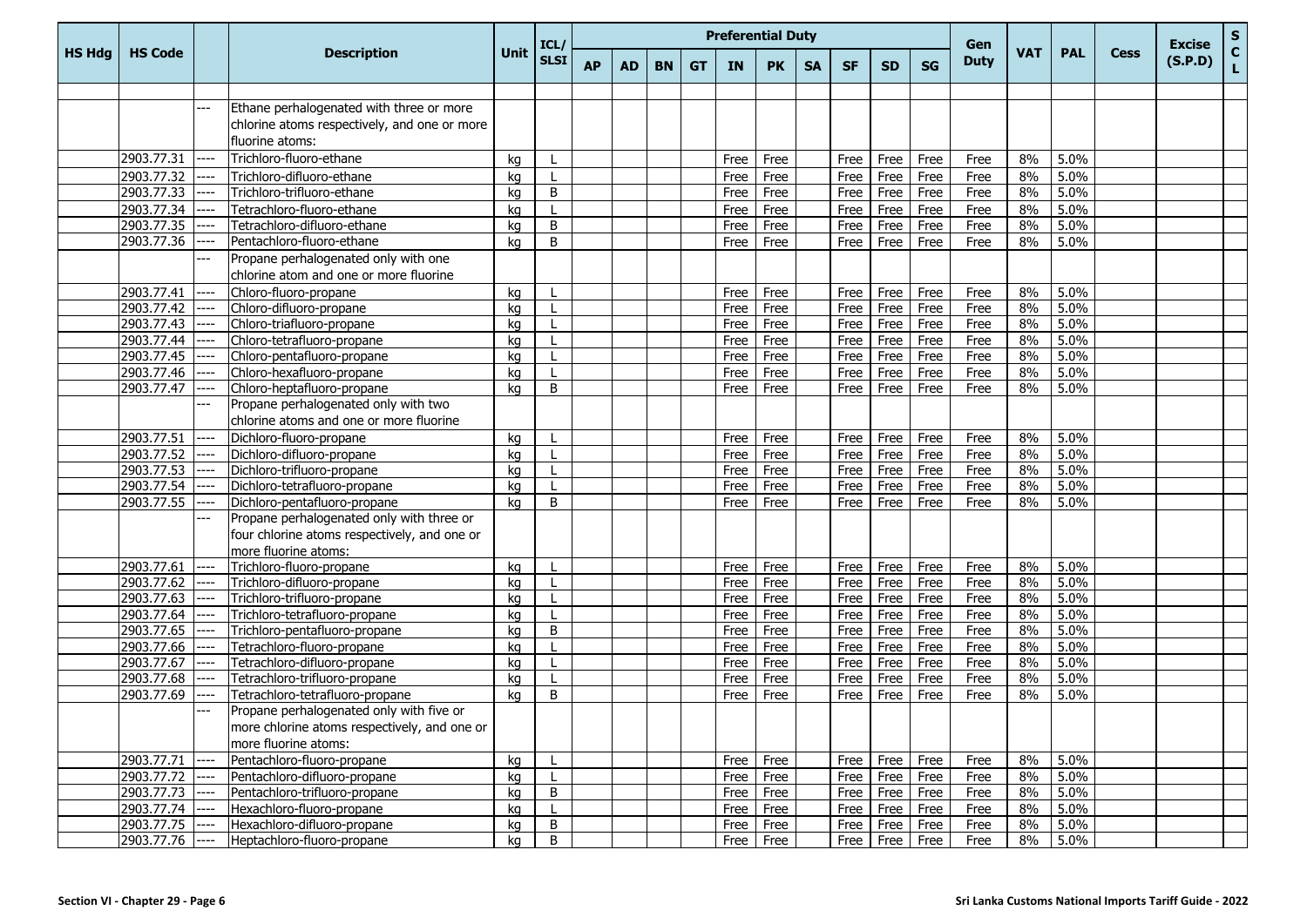|               |                 |      |                                                                                                          |          | ICL/        |           |           |           |           | <b>Preferential Duty</b> |              |           |           |                    |           | Gen         |            |            |             | <b>Excise</b> | S.                 |
|---------------|-----------------|------|----------------------------------------------------------------------------------------------------------|----------|-------------|-----------|-----------|-----------|-----------|--------------------------|--------------|-----------|-----------|--------------------|-----------|-------------|------------|------------|-------------|---------------|--------------------|
| <b>HS Hdg</b> | <b>HS Code</b>  |      | <b>Description</b>                                                                                       | Unit     | <b>SLSI</b> | <b>AP</b> | <b>AD</b> | <b>BN</b> | <b>GT</b> | IN.                      | <b>PK</b>    | <b>SA</b> | <b>SF</b> | <b>SD</b>          | <b>SG</b> | <b>Duty</b> | <b>VAT</b> | <b>PAL</b> | <b>Cess</b> | (S.P.D)       | $\mathbf{C}$<br>L. |
|               | 2903.77.80      | ---- | Other hydrocarbons with more than three                                                                  |          |             |           |           |           |           |                          |              |           |           |                    |           |             |            |            |             |               |                    |
|               |                 |      | carbon atoms, perhalogenated only with                                                                   | kg       |             |           |           |           |           | Free                     | Free         |           | Free      | Free               | Free      | Free        | 8%         | 5.0%       |             |               |                    |
|               |                 |      | chlorine and one or more fluorine atoms                                                                  |          |             |           |           |           |           |                          |              |           |           |                    |           |             |            |            |             |               |                    |
|               | 2903.78         |      | Other perhalogenated derivatives :                                                                       |          |             |           |           |           |           |                          |              |           |           |                    |           |             |            |            |             |               |                    |
|               |                 | ---  | Methane perhalogenated with bromine and                                                                  |          |             |           |           |           |           |                          |              |           |           |                    |           |             |            |            |             |               |                    |
|               |                 |      | chlorine only:                                                                                           |          |             |           |           |           |           |                          |              |           |           |                    |           |             |            |            |             |               |                    |
|               | 2903.78.11      | ---- | Bromo-chloro-methane                                                                                     | kg       | B           |           |           |           |           | Free                     | Free         |           | Free      | Free               | Free      | Free        | 8%         | 5.0%       |             |               |                    |
|               | 2903.78.12      |      | Bromo-dichloro -methane                                                                                  | kg       |             |           |           |           |           | Free                     | Free         |           | Free      | Free               | Free      | Free        | 8%         | 5.0%       |             |               |                    |
|               | 2903.78.13      | ---- | Bromo-trichloro -methane                                                                                 | ka       |             |           |           |           |           | Free                     | Free         |           | Free      | Free               | Free      | Free        | 8%         | 5.0%       |             |               |                    |
|               | 2903.78.14      |      | Dibromo-chloro-methane                                                                                   | kg       |             |           |           |           |           | Free                     | Free         |           | Free      | Free               | Free      | Free        | 8%         | 5.0%       |             |               |                    |
|               | 2903.78.15      | ---- | Dibromo-dichloro-methane                                                                                 | ka       |             |           |           |           |           | Free                     | Free         |           | Free      | Free               | Free      | Free        | 8%         | 5.0%       |             |               |                    |
|               | 2903.78.16      | ---- | Tribromo-chloro-methane                                                                                  | kg       |             |           |           |           |           | Free                     | Free         |           | Free      | Free               | Free      | Free        | 8%         | 5.0%       |             |               |                    |
|               |                 |      | Ethane perhalogenated with one bromine                                                                   |          |             |           |           |           |           |                          |              |           |           |                    |           |             |            |            |             |               |                    |
|               |                 |      | atom and one or more chlorine atoms:                                                                     |          |             |           |           |           |           |                          |              |           |           |                    |           |             |            |            |             |               |                    |
|               | 2903.78.21      | ---- | Bromo-chloro-ethane                                                                                      | kg       |             |           |           |           |           | Free                     | Free         |           | Free      | Free               | Free      | Free        | 8%         | 5.0%       |             |               |                    |
|               | 2903.78.22      | ---- | Bromo-dichloro-ethane                                                                                    | kg       |             |           |           |           |           | Free                     | Free         |           | Free      | Free               | Free      | Free        | 8%         | 5.0%       |             |               |                    |
|               | 2903.78.23      | ---- | Bromo-trichloro-ethane                                                                                   | kg       |             |           |           |           |           | Free                     | Free         |           | Free      | Free               | Free      | Free        | 8%         | 5.0%       |             |               |                    |
|               | 2903.78.24      | ---- | Bromo-tetrachloro-ethane                                                                                 | kg       |             |           |           |           |           | Free                     | Free         |           | Free      | Free               | Free      | Free        | 8%         | 5.0%       |             |               |                    |
|               | 2903.78.25      | ---- | Bromo-pentachloro-ethane                                                                                 | ka       |             |           |           |           |           | Free                     | Free         |           | Free      | Free               | Free      | Free        | 8%         | 5.0%       |             |               |                    |
|               |                 |      | Ethane perhalogenated with two or more<br>bromine atoms respectively, and one or more<br>chlorine atoms: |          |             |           |           |           |           |                          |              |           |           |                    |           |             |            |            |             |               |                    |
|               | 2903.78.31      | ---- | Dibromo-chloro-ethane                                                                                    |          |             |           |           |           |           | Free                     |              |           | Free      | Free               | Free      | Free        | 8%         | 5.0%       |             |               |                    |
|               | 2903.78.32      | ---- | Dibromo-dichloro-ethane                                                                                  | kg<br>ka |             |           |           |           |           | Free                     | Free<br>Free |           | Free      | Free               | Free      | Free        | 8%         | 5.0%       |             |               |                    |
|               | 2903.78.33      | ---- | Dibromo-trichloro-ethane                                                                                 |          |             |           |           |           |           | Free                     | Free         |           | Free      | Free               | Free      | Free        | 8%         | 5.0%       |             |               |                    |
|               | 2903.78.34      | ---- | Dibromo-tetrachloro-ethane                                                                               | kg       |             |           |           |           |           | Free                     | Free         |           | Free      | Free               | Free      | Free        | 8%         | 5.0%       |             |               |                    |
|               | 2903.78.35      | ---- | Tribromo-chloro-ethane                                                                                   | kg<br>kg |             |           |           |           |           | Free                     | Free         |           | Free      | Free               | Free      | Free        | 8%         | 5.0%       |             |               |                    |
|               | 2903.78.36      | ---- | Tribromo-dichloro-ethane                                                                                 |          |             |           |           |           |           | Free                     | Free         |           | Free      | Free               | Free      | Free        | 8%         | 5.0%       |             |               |                    |
|               | 2903.78.37      | ---- | Tribromo-trichloro-ethane                                                                                | kg<br>kg |             |           |           |           |           | Free                     | Free         |           | Free      | Free               | Free      | Free        | 8%         | 5.0%       |             |               |                    |
|               | 2903.78.38      |      | Tetrabromo-chloro-ethane and Tetrabromo-                                                                 |          |             |           |           |           |           |                          |              |           |           |                    |           |             |            |            |             |               |                    |
|               |                 |      | dichloro-ethane                                                                                          | kg       |             |           |           |           |           | Free                     | Free         |           | Free      | Free               | Free      | Free        | 8%         | 5.0%       |             |               |                    |
|               | 2903.78.39      |      | Pentabromo-chloro-ethane                                                                                 | kg       |             |           |           |           |           | Free                     | Free         |           | Free      | Free               | Free      | Free        | 8%         | 5.0%       |             |               |                    |
|               |                 |      | Propane perhalogenated with one bromine                                                                  |          |             |           |           |           |           |                          |              |           |           |                    |           |             |            |            |             |               |                    |
|               |                 |      | atom and one or more chlorine atoms:                                                                     |          |             |           |           |           |           |                          |              |           |           |                    |           |             |            |            |             |               |                    |
|               | 2903.78.41      | ---  | Bromo-chloro-propane                                                                                     | kg       |             |           |           |           |           | Free                     | Free         |           | Free      | Free               | Free      | Free        | 8%         | 5.0%       |             |               |                    |
|               | 2903.78.42      | ---- | Bromo-dichloro-propane                                                                                   | ka       |             |           |           |           |           | Free                     | Free         |           | Free      | Free               | Free      | Free        | 8%         | 5.0%       |             |               |                    |
|               | 2903.78.43      | ---- | Bromo-trichloro-propane                                                                                  | kg       |             |           |           |           |           | Free                     | Free         |           | Free      | Free               | Free      | Free        | 8%         | 5.0%       |             |               |                    |
|               | 2903.78.44 ---- |      | Bromo-tetrachloro-propane                                                                                | ka       |             |           |           |           |           | Free                     | Free         |           | Free      | Free               | Free      | Free        | 8%         | 5.0%       |             |               |                    |
|               | 2903.78.45      |      | Bromo-pentachloro-propane                                                                                | kg       |             |           |           |           |           | Free                     | Free         |           |           | Free Free          | Free      | Free        | 8%         | 5.0%       |             |               |                    |
|               | 2903.78.46      |      | Bromo-hexachloro-propane                                                                                 | kg       |             |           |           |           |           | Free                     | Free         |           | Free      | Free               | Free      | Free        | 8%         | 5.0%       |             |               |                    |
|               | 2903.78.47      | ---- | Bromo-heptachloro-propane                                                                                | kg       |             |           |           |           |           | Free                     | Free         |           | Free      | Free               | Free      | Free        | 8%         | 5.0%       |             |               |                    |
|               |                 | ---  | Propane perhalogenated with two bromine                                                                  |          |             |           |           |           |           |                          |              |           |           |                    |           |             |            |            |             |               |                    |
|               |                 |      | atoms and one or more chlorine atoms:                                                                    |          |             |           |           |           |           |                          |              |           |           |                    |           |             |            |            |             |               |                    |
|               | 2903.78.51      | ---- | Dibromo-chloro-propane (DBCP)                                                                            | kg       |             |           |           |           |           | Free                     | Free         |           | Free      | Free               | Free      | Free        | 8%         | 5.0%       |             |               |                    |
|               | 2903.78.52      | ---- | Dibromo-dichloro-propane                                                                                 | kg       |             |           |           |           |           | Free                     | Free         |           | Free      | Free               | Free      | Free        | 8%         | 5.0%       |             |               |                    |
|               | 2903.78.53      | ---- | Dibromo-trichloro-propane                                                                                | kg       |             |           |           |           |           | Free                     | Free         |           | Free      | Free               | Free      | Free        | 8%         | 5.0%       |             |               |                    |
|               | 2903.78.54      | ---- | Dibromo-tetrachloro-propane                                                                              | kg       |             |           |           |           |           | <b>Free</b>              | Free         |           |           | Free Free          | Free      | Free        | 8%         | 5.0%       |             |               |                    |
|               | 2903.78.55 ---- |      | Dibromo-pentachloro-propane                                                                              | kg       |             |           |           |           |           | Free                     | Free         |           |           | Free   Free   Free |           | Free        | 8%         | 5.0%       |             |               |                    |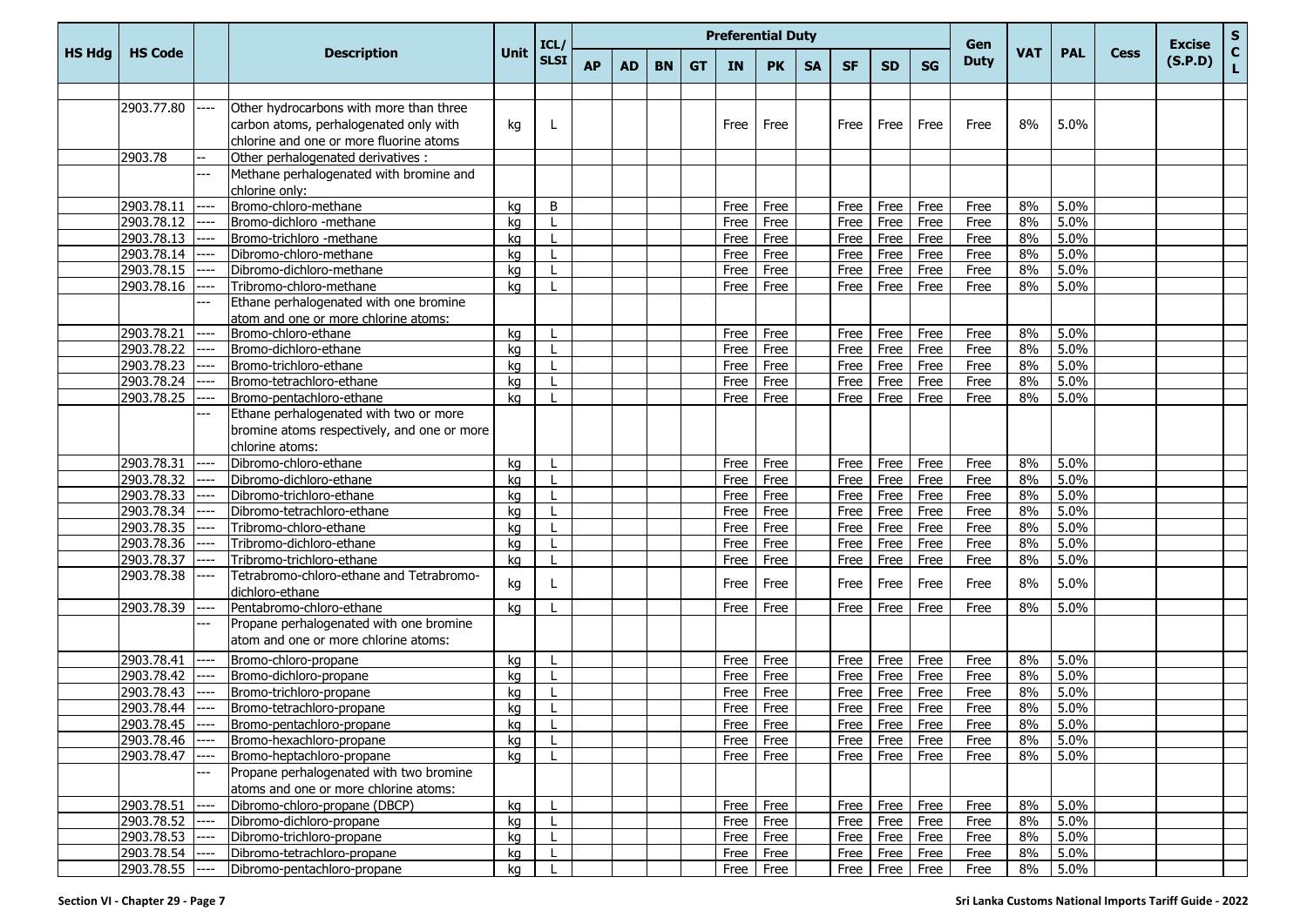|               |                |      |                                              |             | ICL/           |           |           |           |           | <b>Preferential Duty</b> |           |           |           |           |           | Gen         |            |            |             | <b>Excise</b> | ${\sf s}$                    |
|---------------|----------------|------|----------------------------------------------|-------------|----------------|-----------|-----------|-----------|-----------|--------------------------|-----------|-----------|-----------|-----------|-----------|-------------|------------|------------|-------------|---------------|------------------------------|
| <b>HS Hdg</b> | <b>HS Code</b> |      | <b>Description</b>                           | <b>Unit</b> | <b>SLSI</b>    | <b>AP</b> | <b>AD</b> | <b>BN</b> | <b>GT</b> | <b>IN</b>                | <b>PK</b> | <b>SA</b> | <b>SF</b> | <b>SD</b> | <b>SG</b> | <b>Duty</b> | <b>VAT</b> | <b>PAL</b> | <b>Cess</b> | (S.P.D)       | $\mathbf{C}$<br>$\mathbf{L}$ |
|               |                |      |                                              |             |                |           |           |           |           |                          |           |           |           |           |           |             |            |            |             |               |                              |
|               | 2903.78.56     |      | Dibromo-hexachloro-propane                   | ka          |                |           |           |           |           | Free                     | Free      |           | Free      | Free      | Free      | Free        | 8%         | 5.0%       |             |               |                              |
|               |                |      | Propane perhalogenated with three or four    |             |                |           |           |           |           |                          |           |           |           |           |           |             |            |            |             |               |                              |
|               |                |      | bromine atoms respectively, and one or more  |             |                |           |           |           |           |                          |           |           |           |           |           |             |            |            |             |               |                              |
|               |                |      | chlorine atoms:                              |             |                |           |           |           |           |                          |           |           |           |           |           |             |            |            |             |               |                              |
|               | 2903.78.61     | ---- | Tribromo-chloro-propane                      | kg          |                |           |           |           |           | Free                     | Free      |           | Free      | Free      | Free      | Free        | 8%         | 5.0%       |             |               |                              |
|               | 2903.78.62     |      | Tribromo-dichloro-propane                    | ka          |                |           |           |           |           | Free                     | Free      |           | Free      | Free      | Free      | Free        | 8%         | 5.0%       |             |               |                              |
|               | 2903.78.63     | ---- | Tribromo-trichloro-propane                   | kg          | $\mathbf{I}$   |           |           |           |           | Free                     | Free      |           | Free      | Free      | Free      | Free        | 8%         | 5.0%       |             |               |                              |
|               | 2903.78.64     |      | Tribromo-tetrachloro-propane                 | ka          | $\mathbf{I}$   |           |           |           |           | Free                     | Free      |           | Free      | Free      | Free      | Free        | 8%         | 5.0%       |             |               |                              |
|               | 2903.78.65     |      | Tribromo-pentachloro-propane                 | kg          | $\mathsf{L}$   |           |           |           |           | Free                     | Free      |           | Free      | Free      | Free      | Free        | 8%         | 5.0%       |             |               |                              |
|               | 2903.78.66     |      | Ttetrabromo-chloro-propane                   | kg          |                |           |           |           |           | Free                     | Free      |           | Free      | Free      | Free      | Free        | 8%         | 5.0%       |             |               |                              |
|               | 2903.78.67     | ---- | Tetrabromo-dichloro-propane                  | kg          |                |           |           |           |           | Free                     | Free      |           | Free      | Free      | Free      | Free        | 8%         | 5.0%       |             |               |                              |
|               | 2903.78.68     | ---- | Tetrabromo-trichloro-propane                 | ka          |                |           |           |           |           | Free                     | Free      |           | Free      | Free      | Free      | Free        | 8%         | 5.0%       |             |               |                              |
|               | 2903.78.69     | ---- | Tetrabromo-tetrachloro-propane               | ka          |                |           |           |           |           | Free                     | Free      |           | Free      | Free      | Free      | Free        | 8%         | 5.0%       |             |               |                              |
|               |                |      | Propane perhalogenated with five or more     |             |                |           |           |           |           |                          |           |           |           |           |           |             |            |            |             |               |                              |
|               |                |      | bromine atoms respectively, and one or more  |             |                |           |           |           |           |                          |           |           |           |           |           |             |            |            |             |               |                              |
|               |                |      | chlorine atoms: and other hydrocarbons       |             |                |           |           |           |           |                          |           |           |           |           |           |             |            |            |             |               |                              |
|               |                |      | containing four or more carbon atoms         |             |                |           |           |           |           |                          |           |           |           |           |           |             |            |            |             |               |                              |
|               |                |      | respectively, perhalogenated only with       |             |                |           |           |           |           |                          |           |           |           |           |           |             |            |            |             |               |                              |
|               |                |      | bromine and chlorine:                        |             |                |           |           |           |           |                          |           |           |           |           |           |             |            |            |             |               |                              |
|               | 2903.78.71     |      | Pentabromo-chloro-propane                    | ka          |                |           |           |           |           | Free                     | Free      |           | Free      | Free      | Free      | Free        | 8%         | 5.0%       |             |               |                              |
|               | 2903.78.72     | ---- | Pentabromo-dichloro-propane                  | kg          | L              |           |           |           |           | Free                     | Free      |           | Free      | Free      | Free      | Free        | 8%         | 5.0%       |             |               |                              |
|               | 2903.78.73     | ---- | Pentabromo-trichloro-propane                 | kg          |                |           |           |           |           | Free                     | Free      |           | Free      | Free      | Free      | Free        | 8%         | 5.0%       |             |               |                              |
|               | 2903.78.74     | ---- | Hexabromo-chloro-propane                     | kg          |                |           |           |           |           | Free                     | Free      |           | Free      | Free      | Free      | Free        | 8%         | 5.0%       |             |               |                              |
|               | 2903.78.75     |      | Hexabromo-dichloro-propane                   | ka          |                |           |           |           |           | Free                     | Free      |           | Free      | Free      | Free      | Free        | 8%         | 5.0%       |             |               |                              |
|               | 2903.78.76     |      | Heptabromo-chloro-propane                    | kg          | $\mathbf{L}$   |           |           |           |           | Free                     | Free      |           | Free      | Free      | Free      | Free        | 8%         | 5.0%       |             |               |                              |
|               | 2903.78.77     |      | Other hydrocarbons containing four or more   |             |                |           |           |           |           |                          |           |           |           |           |           |             |            |            |             |               |                              |
|               |                |      | carbon atoms respectively, perhalogenated    | kg          | L              |           |           |           |           | Free                     | Free      |           | Free      | Free      | Free      | Free        | 8%         | 5.0%       |             |               |                              |
|               |                |      | only with bromine and chlorine :             |             |                |           |           |           |           |                          |           |           |           |           |           |             |            |            |             |               |                              |
|               |                |      | Other hydrocarbons perhalogenated only with  |             |                |           |           |           |           |                          |           |           |           |           |           |             |            |            |             |               |                              |
|               |                |      | bromine and fluorine:                        |             |                |           |           |           |           |                          |           |           |           |           |           |             |            |            |             |               |                              |
|               | 2903.78.81     | ---- | Derivatives of methane with one, two or      |             |                |           |           |           |           |                          |           |           |           |           |           |             |            |            |             |               |                              |
|               |                |      | three bromine atoms respectively, and one or |             |                |           |           |           |           |                          |           |           |           |           |           |             |            |            |             |               |                              |
|               |                |      | more fluorine atoms, the following: Bromo-   |             |                |           |           |           |           |                          |           |           |           |           |           |             |            |            |             |               |                              |
|               |                |      | fluoro-methane, Bromo-difluoro-              | kg          |                |           |           |           |           |                          |           |           |           |           |           |             |            |            |             |               |                              |
|               |                |      | methane, Bromo-trifluoro-methane, Dibromo-   |             |                |           |           |           |           |                          |           |           |           |           |           |             |            |            |             |               |                              |
|               |                |      | fluoro-methane, Dibromo-difluoro-            |             |                |           |           |           |           |                          |           |           |           |           |           |             |            |            |             |               |                              |
|               |                |      | methane.Tribromo-fluoro-methane.             |             |                |           |           |           |           | Free                     | Free      |           | Free      | Free      | Free      | Free        | 8%         | 5.0%       |             |               |                              |
|               |                |      | Bromo-fluoro-methane                         | ka          | B              |           |           |           |           |                          |           |           |           |           |           |             |            |            |             |               |                              |
|               |                |      | Bromo-difluoro-methane                       | kg          | $\overline{B}$ |           |           |           |           |                          |           |           |           |           |           |             |            |            |             |               |                              |
|               |                |      | Bromo-trifluoro-methane                      | kg          |                |           |           |           |           |                          |           |           |           |           |           |             |            |            |             |               |                              |
|               |                |      | Dibromo-fluoro-methane                       | kg          | B              |           |           |           |           |                          |           |           |           |           |           |             |            |            |             |               |                              |
|               |                |      | Dibromo-difluoro-methane                     | ka          |                |           |           |           |           |                          |           |           |           |           |           |             |            |            |             |               |                              |
|               |                |      | Tribromo-fluoro-methane                      | ka          |                |           |           |           |           |                          |           |           |           |           |           |             |            |            |             |               |                              |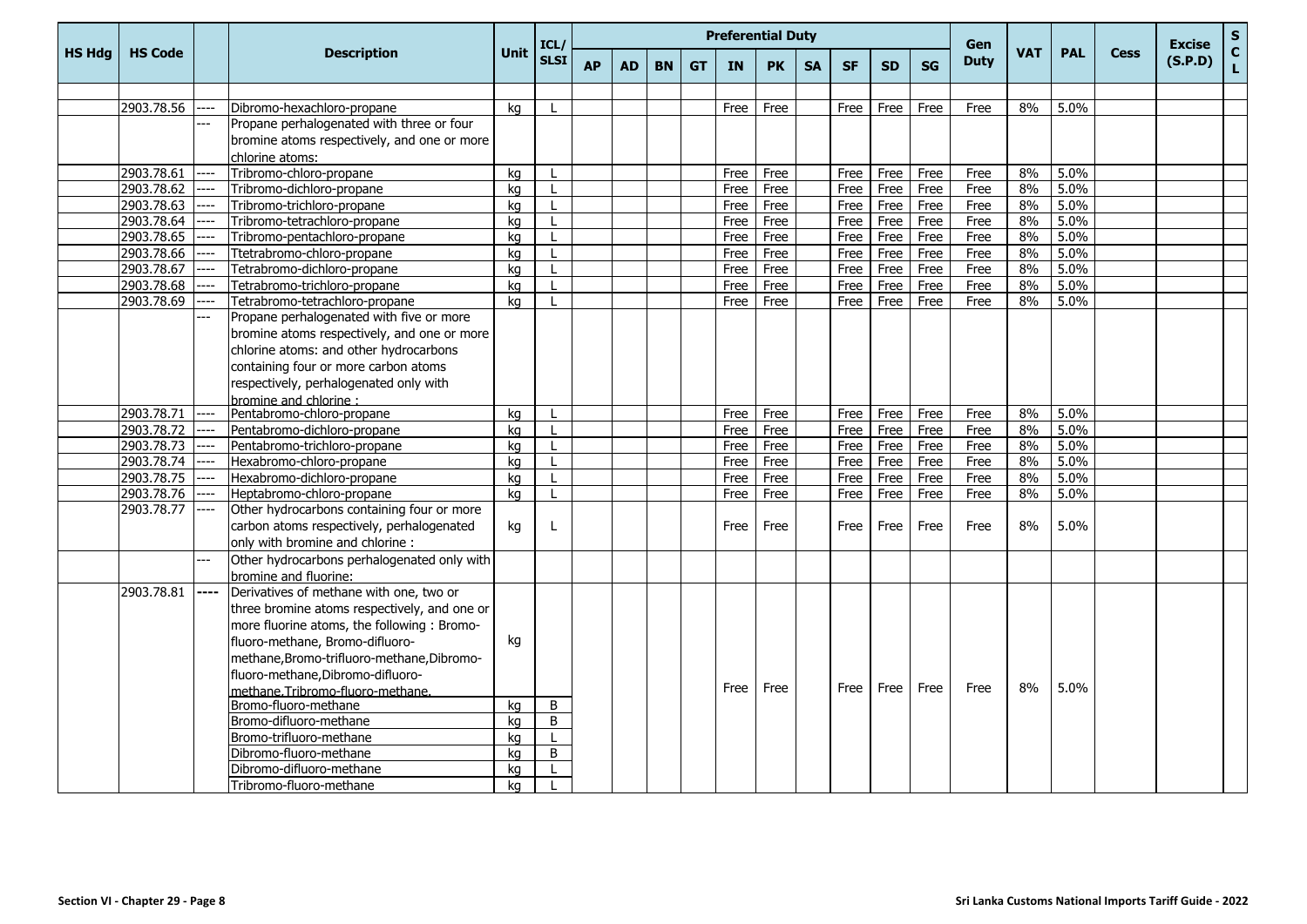|        |                |       |                                                                                                                                                                                                                            |      | ICL/        |           |     |           |           | <b>Preferential Duty</b> |           |           |             |           |           | Gen         |            |            |             | <b>Excise</b> |  |
|--------|----------------|-------|----------------------------------------------------------------------------------------------------------------------------------------------------------------------------------------------------------------------------|------|-------------|-----------|-----|-----------|-----------|--------------------------|-----------|-----------|-------------|-----------|-----------|-------------|------------|------------|-------------|---------------|--|
| HS Hdg | <b>HS Code</b> |       | <b>Description</b>                                                                                                                                                                                                         | Unit | <b>SLSI</b> | <b>AP</b> | AD. | <b>BN</b> | <b>GT</b> | <b>IN</b>                | <b>PK</b> | <b>SA</b> | <b>SF</b>   | <b>SD</b> | <b>SG</b> | <b>Duty</b> | <b>VAT</b> | <b>PAL</b> | <b>Cess</b> | (S.P.D)       |  |
|        |                |       |                                                                                                                                                                                                                            |      |             |           |     |           |           |                          |           |           |             |           |           |             |            |            |             |               |  |
|        | 2903.78.82     | $---$ | Derivatives of ethane, with one bromine atom<br>and one or more fluorine atoms, namely:<br>Bromo-fluoro-ethane, Bromo-difluoro-<br>ethane, Bromo-trifluoro-ethane, Bromo-<br>tetrafluoro-ethane, Bromo-pentafluoro-ethane. | lkg  |             |           |     |           |           | Free                     | Free      |           | <b>Free</b> |           | Free Free | Free        | 8%         | 5.0%       |             |               |  |
|        |                |       | Bromo-pentafluoro-ethane                                                                                                                                                                                                   | kq   |             |           |     |           |           |                          |           |           |             |           |           |             |            |            |             |               |  |
|        |                |       | Bromo-fluoro-ethane                                                                                                                                                                                                        | kq   | B.          |           |     |           |           |                          |           |           |             |           |           |             |            |            |             |               |  |
|        |                |       | Bromo-difluoro-ethane                                                                                                                                                                                                      | kq   | B           |           |     |           |           |                          |           |           |             |           |           |             |            |            |             |               |  |
|        |                |       | Bromo-trifluoro-ethane                                                                                                                                                                                                     | kq   | B           |           |     |           |           |                          |           |           |             |           |           |             |            |            |             |               |  |
|        |                |       | Bromo-tetrafluoro-ethane                                                                                                                                                                                                   | kq   | B           |           |     |           |           |                          |           |           |             |           |           |             |            |            |             |               |  |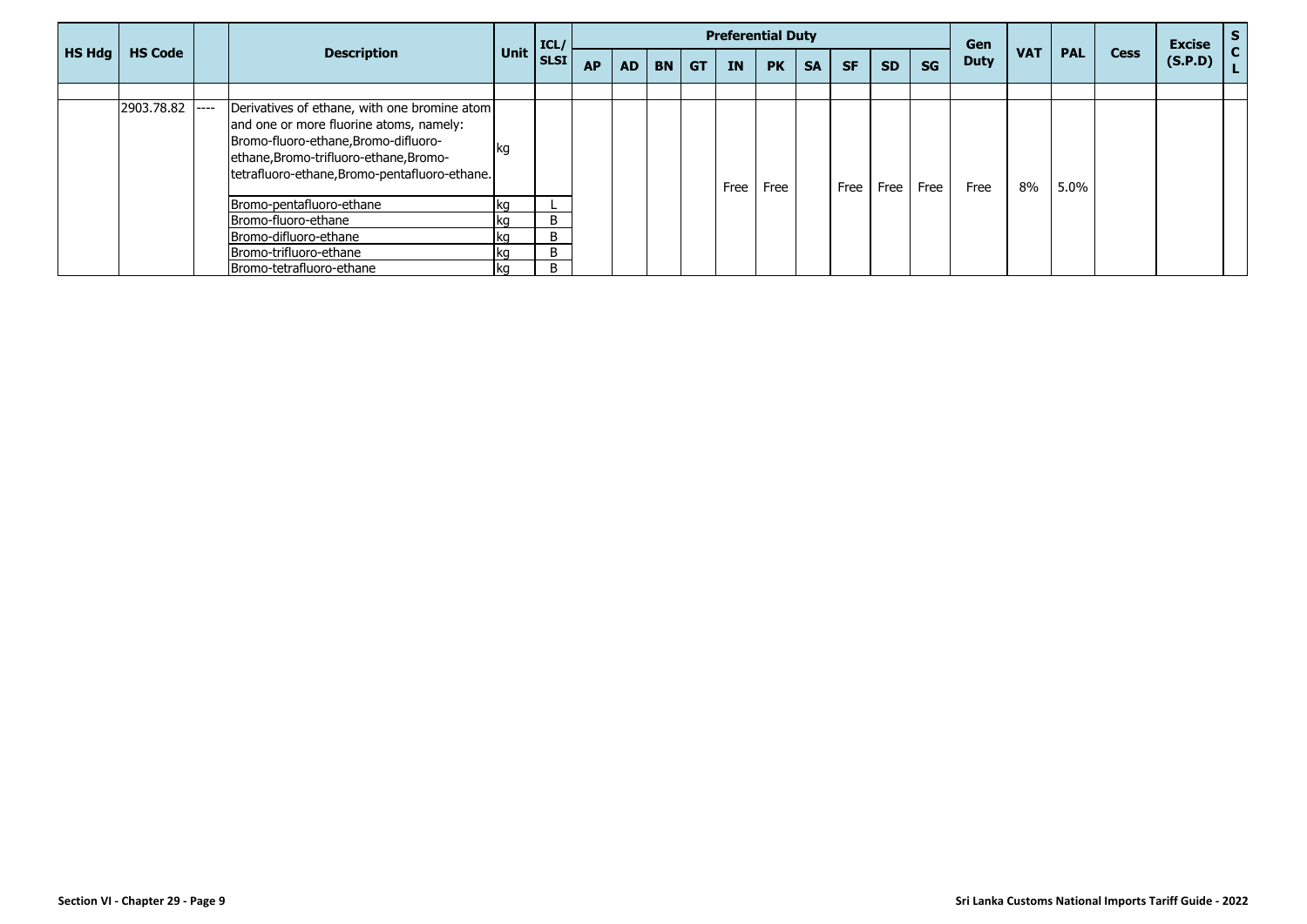|               |                |      |                                                                                                                                                                                                         |             | ICL/           |           |           |           |           | <b>Preferential Duty</b> |           |           |           |           |           | Gen         |            |            |             | <b>Excise</b> | ${\sf s}$                    |
|---------------|----------------|------|---------------------------------------------------------------------------------------------------------------------------------------------------------------------------------------------------------|-------------|----------------|-----------|-----------|-----------|-----------|--------------------------|-----------|-----------|-----------|-----------|-----------|-------------|------------|------------|-------------|---------------|------------------------------|
| <b>HS Hdg</b> | <b>HS Code</b> |      | <b>Description</b>                                                                                                                                                                                      | <b>Unit</b> | <b>SLSI</b>    | <b>AP</b> | <b>AD</b> | <b>BN</b> | <b>GT</b> | IN                       | <b>PK</b> | <b>SA</b> | <b>SF</b> | <b>SD</b> | <b>SG</b> | <b>Duty</b> | <b>VAT</b> | <b>PAL</b> | <b>Cess</b> | (S.P.D)       | $\mathbf{C}$<br>$\mathbf{L}$ |
|               |                |      |                                                                                                                                                                                                         |             |                |           |           |           |           |                          |           |           |           |           |           |             |            |            |             |               |                              |
|               | 2903.78.83     | ---- | Derivatives of ethane, with two bromine<br>atoms and one or more fluorine atoms,<br>namely:Dibromo-fluoro-ethane,Dibromo-<br>difluoro-ethane, Dibromo-trifluoro-<br>ethane, Dibromo-tetrafluoro-ethane. | kg          |                |           |           |           |           | Free                     | Free      |           | Free I    | Free      | Free      | Free        | 8%         | 5.0%       |             |               |                              |
|               |                |      | Dibromo-fluoro-ethane                                                                                                                                                                                   | kg          | B              |           |           |           |           |                          |           |           |           |           |           |             |            |            |             |               |                              |
|               |                |      | Dibromo-difluoro-ethane                                                                                                                                                                                 | kg          | B              |           |           |           |           |                          |           |           |           |           |           |             |            |            |             |               |                              |
|               |                |      | Dibromo-trifluoro-ethane                                                                                                                                                                                | kg          | $\overline{B}$ |           |           |           |           |                          |           |           |           |           |           |             |            |            |             |               |                              |
|               |                |      | Dibromo-tetrafluoro-ethane                                                                                                                                                                              | ka          |                |           |           |           |           |                          |           |           |           |           |           |             |            |            |             |               |                              |
|               | 2903.78.84     | ---- | Other derivatives of ethane with three or                                                                                                                                                               |             |                |           |           |           |           |                          |           |           |           |           |           |             |            |            |             |               |                              |
|               |                |      | more bromine atoms and one or more                                                                                                                                                                      |             |                |           |           |           |           |                          |           |           |           |           |           |             |            |            |             |               |                              |
|               |                |      | fluorine atoms, namely: Tribromo-fluoro-                                                                                                                                                                |             |                |           |           |           |           |                          |           |           |           |           |           |             |            |            |             |               |                              |
|               |                |      | ethane, Tribromo-difluoro-ethane, Tribromo-                                                                                                                                                             | kg          |                |           |           |           |           |                          |           |           |           |           |           |             |            |            |             |               |                              |
|               |                |      | trifluoro-ethane, Tetrabromo-fluoro-                                                                                                                                                                    |             |                |           |           |           |           |                          |           |           |           |           |           |             |            |            |             |               |                              |
|               |                |      | ethane, Tetrabromo-difluoro-                                                                                                                                                                            |             |                |           |           |           |           |                          |           |           |           |           |           |             |            |            |             |               |                              |
|               |                |      | ethane.Pentabromo-fluoro-ethane.                                                                                                                                                                        |             |                |           |           |           |           | Free                     | Free      |           | Free I    | Free      | Free      | Free        | 8%         | 5.0%       |             |               |                              |
|               |                |      | Tribromo-fluoro-ethane                                                                                                                                                                                  | ka          | B              |           |           |           |           |                          |           |           |           |           |           |             |            |            |             |               |                              |
|               |                |      | Tribromo-difluoro-ethane                                                                                                                                                                                | kg          | B              |           |           |           |           |                          |           |           |           |           |           |             |            |            |             |               |                              |
|               |                |      | Tribromo-trifluoro-ethane                                                                                                                                                                               | kg          |                |           |           |           |           |                          |           |           |           |           |           |             |            |            |             |               |                              |
|               |                |      | Tetrabromo-fluoro-ethane                                                                                                                                                                                | kg          | B              |           |           |           |           |                          |           |           |           |           |           |             |            |            |             |               |                              |
|               |                |      | Tetrabromo-difluoro-ethane                                                                                                                                                                              | kg          |                |           |           |           |           |                          |           |           |           |           |           |             |            |            |             |               |                              |
|               |                |      | Pentabromo-fluoro-ethane                                                                                                                                                                                | ka          |                |           |           |           |           |                          |           |           |           |           |           |             |            |            |             |               |                              |
|               | 2903.78.85     |      | Derivatives of propane, with one bromine                                                                                                                                                                |             |                |           |           |           |           |                          |           |           |           |           |           |             |            |            |             |               |                              |
|               |                |      | atom and one or more fluorine atoms,                                                                                                                                                                    |             |                |           |           |           |           |                          |           |           |           |           |           |             |            |            |             |               |                              |
|               |                |      | namely:Bromo-fluoro-propane,Bromo-difluoro-                                                                                                                                                             |             |                |           |           |           |           |                          |           |           |           |           |           |             |            |            |             |               |                              |
|               |                |      | propane, Bromo-trifluoro-propane, Bromo-                                                                                                                                                                | kg          |                |           |           |           |           |                          |           |           |           |           |           |             |            |            |             |               |                              |
|               |                |      | tetrafluoro-propane, Bromo-pentafluoro-                                                                                                                                                                 |             |                |           |           |           |           |                          |           |           |           |           |           |             |            |            |             |               |                              |
|               |                |      | propane, Bromo-hexafluoro-propane, Bromo-                                                                                                                                                               |             |                |           |           |           |           |                          |           |           |           |           |           |             |            |            |             |               |                              |
|               |                |      | heptafluoro-propane.                                                                                                                                                                                    |             |                |           |           |           |           | Free                     | Free      |           | Free      | Free      | Free      | Free        | 8%         | 5.0%       |             |               |                              |
|               |                |      | Bromo-fluoro-propane                                                                                                                                                                                    | kg          | B              |           |           |           |           |                          |           |           |           |           |           |             |            |            |             |               |                              |
|               |                |      | Bromo-difluoro-propane                                                                                                                                                                                  | kg          | B              |           |           |           |           |                          |           |           |           |           |           |             |            |            |             |               |                              |
|               |                |      | Bromo-trifluoro-propane                                                                                                                                                                                 | kg          | B              |           |           |           |           |                          |           |           |           |           |           |             |            |            |             |               |                              |
|               |                |      | Bromo-tetrafluoro-propane                                                                                                                                                                               | kg          | B              |           |           |           |           |                          |           |           |           |           |           |             |            |            |             |               |                              |
|               |                |      | Bromo-pentafluoro-propane                                                                                                                                                                               | kg          | B              |           |           |           |           |                          |           |           |           |           |           |             |            |            |             |               |                              |
|               |                |      | Bromo-hexafluoro-propane                                                                                                                                                                                | kg          | B              |           |           |           |           |                          |           |           |           |           |           |             |            |            |             |               |                              |
|               |                |      | Bromo-heptafluoro-propane                                                                                                                                                                               | kg          |                |           |           |           |           |                          |           |           |           |           |           |             |            |            |             |               |                              |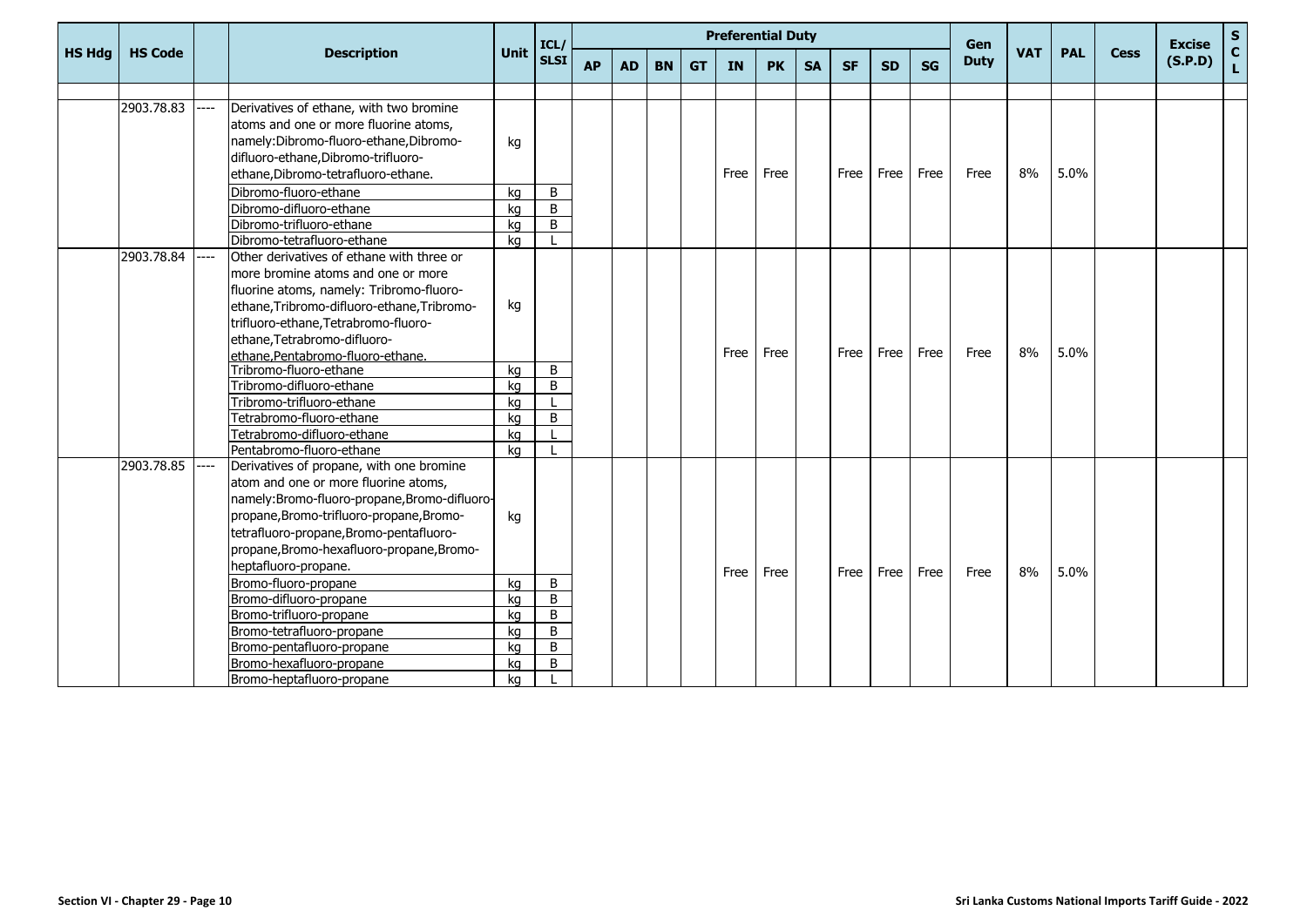|               |                |                                                                                                                 |             |              |           |           |           |           |           | <b>Preferential Duty</b> |           |           |           |           | Gen         |            |            |             | <b>Excise</b> | S.                           |
|---------------|----------------|-----------------------------------------------------------------------------------------------------------------|-------------|--------------|-----------|-----------|-----------|-----------|-----------|--------------------------|-----------|-----------|-----------|-----------|-------------|------------|------------|-------------|---------------|------------------------------|
| <b>HS Hdg</b> | <b>HS Code</b> | <b>Description</b>                                                                                              | <b>Unit</b> | ICL/<br>SLSI | <b>AP</b> | <b>AD</b> | <b>BN</b> | <b>GT</b> | <b>IN</b> | <b>PK</b>                | <b>SA</b> | <b>SF</b> | <b>SD</b> | <b>SG</b> | <b>Duty</b> | <b>VAT</b> | <b>PAL</b> | <b>Cess</b> | (S.P.D)       | $\mathbf{C}$<br>$\mathbf{L}$ |
|               | 2903.78.86     | Derivatives of propane, with two bromine<br>----<br>atoms and one or more fluorine atoms,                       |             |              |           |           |           |           |           |                          |           |           |           |           |             |            |            |             |               |                              |
|               |                | namely:Dibromo-fluoro-propane,Dibromo-<br>difluoro-propane, Dibromo-trifluoro-<br>propane, Dibromo-tetrafluoro- | kg          |              |           |           |           |           |           |                          |           |           |           |           |             |            |            |             |               |                              |
|               |                | propane, Dibromo-pentafluoro-<br>propane, Dibromo-hexafluoro-propane.                                           |             |              |           |           |           |           | Free      | Free                     |           | Free      | Free      | Free      | Free        | 8%         | 5.0%       |             |               |                              |
|               |                | Dibromo-fluoro-propane                                                                                          | kg          | B            |           |           |           |           |           |                          |           |           |           |           |             |            |            |             |               |                              |
|               |                | Dibromo-difluoro-propane                                                                                        | kg          | B            |           |           |           |           |           |                          |           |           |           |           |             |            |            |             |               |                              |
|               |                | Dibromo-trifluoro-propane                                                                                       | kg          | B            |           |           |           |           |           |                          |           |           |           |           |             |            |            |             |               |                              |
|               |                | Dibromo-tetrafluoro-propane                                                                                     | kg          | B            |           |           |           |           |           |                          |           |           |           |           |             |            |            |             |               |                              |
|               |                | Dibromo-pentafluoro-propane                                                                                     | kg          | B            |           |           |           |           |           |                          |           |           |           |           |             |            |            |             |               |                              |
|               |                | Dibromo-hexafluoro-propane.                                                                                     | kg          |              |           |           |           |           |           |                          |           |           |           |           |             |            |            |             |               |                              |
|               | 2903.78.87     | Derivatives of propane, with three bromine<br>----                                                              |             |              |           |           |           |           |           |                          |           |           |           |           |             |            |            |             |               |                              |
|               |                | atoms and one or more fluorine atoms,                                                                           |             |              |           |           |           |           |           |                          |           |           |           |           |             |            |            |             |               |                              |
|               |                | namely:Tribromo-fluoro-propane,Tribromo-                                                                        | kg          |              |           |           |           |           |           |                          |           |           |           |           |             |            |            |             |               |                              |
|               |                | difluoro-propane, Tribromo-trifluoro-                                                                           |             |              |           |           |           |           |           |                          |           |           |           |           |             |            |            |             |               |                              |
|               |                | propane, Tribromo-tetrafluoro-propane,                                                                          |             |              |           |           |           |           |           |                          |           |           |           |           |             |            |            |             |               |                              |
|               |                | Tribromo-pentafluoro-propane.                                                                                   |             |              |           |           |           |           | Free      | Free                     |           | Free      | Free      | Free      | Free        | 8%         | 5.0%       |             |               |                              |
|               |                | Tribromo-fluoro-propane                                                                                         | kg          | B            |           |           |           |           |           |                          |           |           |           |           |             |            |            |             |               |                              |
|               |                | Tribromo-difluoro-propane                                                                                       | kg          | B            |           |           |           |           |           |                          |           |           |           |           |             |            |            |             |               |                              |
|               |                | Tribromo-trifluoro-propane                                                                                      | kg          | B            |           |           |           |           |           |                          |           |           |           |           |             |            |            |             |               |                              |
|               |                | Tribromo-tetrafluoro-propane                                                                                    | ka          | B            |           |           |           |           |           |                          |           |           |           |           |             |            |            |             |               |                              |
|               |                | Tribromo-pentafluoro-propane                                                                                    | ka          |              |           |           |           |           |           |                          |           |           |           |           |             |            |            |             |               |                              |
|               | 2903.78.88     | Derivatives of propane, with four bromine<br>----                                                               |             |              |           |           |           |           |           |                          |           |           |           |           |             |            |            |             |               |                              |
|               |                | atoms and one or more fluorine atoms,                                                                           |             |              |           |           |           |           |           |                          |           |           |           |           |             |            |            |             |               |                              |
|               |                | namely:Tetrabromo-fluoro-                                                                                       |             |              |           |           |           |           |           |                          |           |           |           |           |             |            |            |             |               |                              |
|               |                | propane, Tetrabromo-difluoro-                                                                                   | kg          |              |           |           |           |           |           |                          |           |           |           |           |             |            |            |             |               |                              |
|               |                | propane, Tetrabromo-trifluoro-                                                                                  |             |              |           |           |           |           |           |                          |           |           |           |           |             |            |            |             |               |                              |
|               |                | propane.Tetrabromo-tetrafluoro-propane.                                                                         |             |              |           |           |           |           | Free      | Free                     |           | Free      | Free      | Free      | Free        | 8%         | 5.0%       |             |               |                              |
|               |                | Tetrabromo-fluoro-propane                                                                                       | kg          | В            |           |           |           |           |           |                          |           |           |           |           |             |            |            |             |               |                              |
|               |                | Tetrabromo-difluoro-propane                                                                                     | kg          | B            |           |           |           |           |           |                          |           |           |           |           |             |            |            |             |               |                              |
|               |                | Tetrabromo-trifluoro-propane                                                                                    | kg          | B            |           |           |           |           |           |                          |           |           |           |           |             |            |            |             |               |                              |
|               |                | Tetrabromo-tetrafluoro-propane                                                                                  | ka          |              |           |           |           |           |           |                          |           |           |           |           |             |            |            |             |               |                              |
|               | 2903.78.89     | Other derivatives of propane, with five or six<br>$\qquad \qquad - - -$                                         |             |              |           |           |           |           |           |                          |           |           |           |           |             |            |            |             |               |                              |
|               |                | bromine atoms respectively and one or more                                                                      |             |              |           |           |           |           |           |                          |           |           |           |           |             |            |            |             |               |                              |
|               |                | fluorine atoms, namely:Pentabromo-fluoro-                                                                       |             |              |           |           |           |           |           |                          |           |           |           |           |             |            |            |             |               |                              |
|               |                | propane, Pentabromo-difluoro-                                                                                   |             |              |           |           |           |           |           |                          |           |           |           |           |             |            |            |             |               |                              |
|               |                | propane, Pentabromo-trifluoro-propane,                                                                          | kg          |              |           |           |           |           |           |                          |           |           |           |           |             |            |            |             |               |                              |
|               |                | Hexabromo-fluoro-propane, Hexabromo-                                                                            |             |              |           |           |           |           |           |                          |           |           |           |           |             |            |            |             |               |                              |
|               |                | difluoro-propane, Heptabromo-fluoro-propane.                                                                    |             |              |           |           |           |           |           |                          |           |           |           |           |             |            |            |             |               |                              |
|               |                |                                                                                                                 |             |              |           |           |           |           | Free      | Free                     |           | Free      | Free      | Free      | Free        | 8%         | 5.0%       |             |               |                              |
|               |                |                                                                                                                 |             |              |           |           |           |           |           |                          |           |           |           |           |             |            |            |             |               |                              |
|               |                | Pentabromo-fluoro-propane                                                                                       | kg          | B            |           |           |           |           |           |                          |           |           |           |           |             |            |            |             |               |                              |
|               |                | Pentabromo-difluoro-propane                                                                                     | kg          | B            |           |           |           |           |           |                          |           |           |           |           |             |            |            |             |               |                              |
|               |                | Pentabromo-trifluoro-propane                                                                                    | kg          |              |           |           |           |           |           |                          |           |           |           |           |             |            |            |             |               |                              |
|               |                | Hexabromo-fluoro-propane                                                                                        | kg          | В            |           |           |           |           |           |                          |           |           |           |           |             |            |            |             |               |                              |
|               |                | Hexabromo-difluoro-propane                                                                                      | kg          |              |           |           |           |           |           |                          |           |           |           |           |             |            |            |             |               |                              |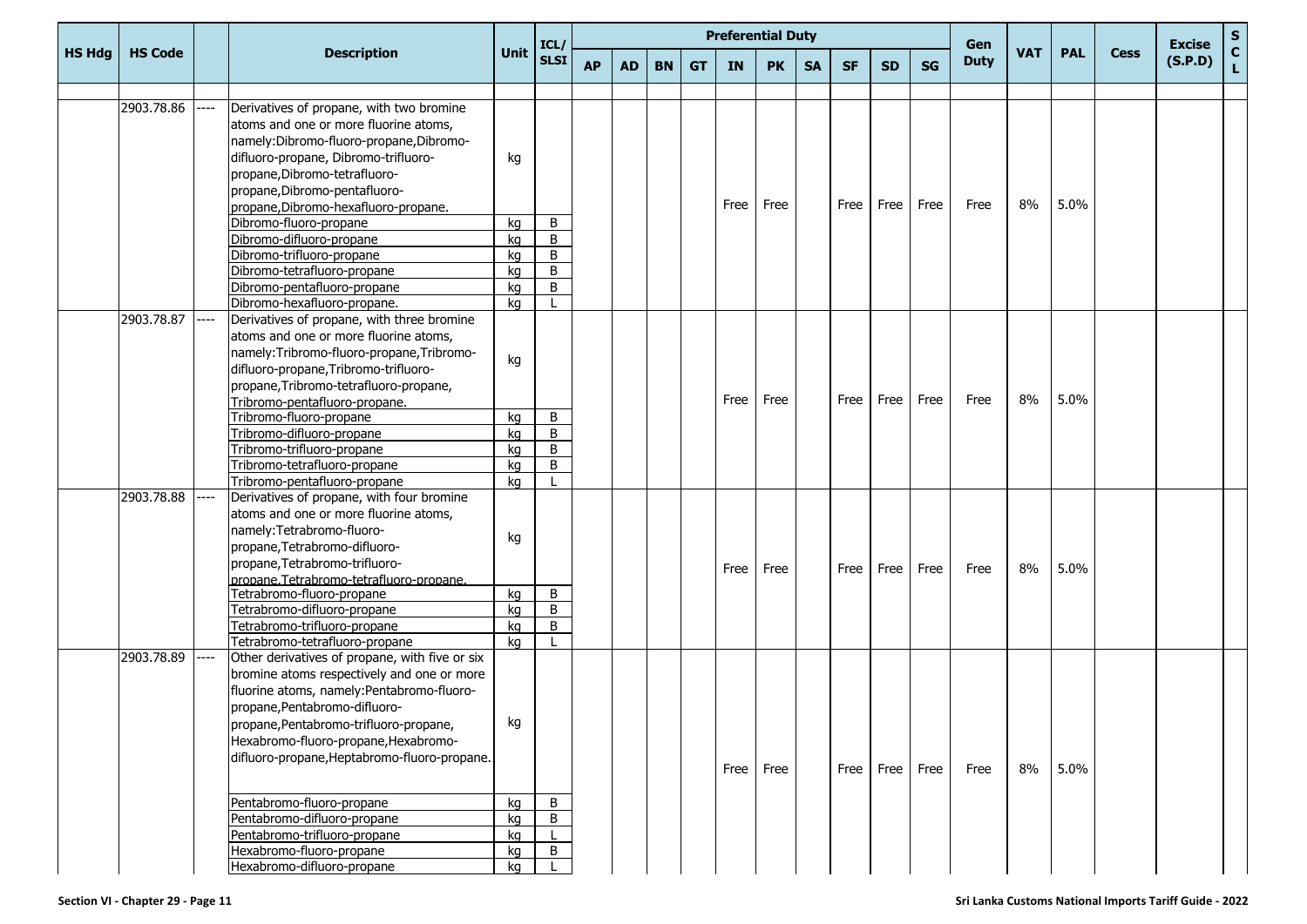|               |                                                                                                                      |      |                                                                                                                                                                                                                                                                                                                                                                                                            |                      | ICL/        |           |    |           |           | <b>Preferential Duty</b>             |                                              |           |                                              |                                              |                                              | Gen                                          |                                  |                                    |             | <b>Excise</b> | ${\sf s}$         |
|---------------|----------------------------------------------------------------------------------------------------------------------|------|------------------------------------------------------------------------------------------------------------------------------------------------------------------------------------------------------------------------------------------------------------------------------------------------------------------------------------------------------------------------------------------------------------|----------------------|-------------|-----------|----|-----------|-----------|--------------------------------------|----------------------------------------------|-----------|----------------------------------------------|----------------------------------------------|----------------------------------------------|----------------------------------------------|----------------------------------|------------------------------------|-------------|---------------|-------------------|
| <b>HS Hdg</b> | <b>HS Code</b>                                                                                                       |      | <b>Description</b>                                                                                                                                                                                                                                                                                                                                                                                         | <b>Unit</b>          | <b>SLSI</b> | <b>AP</b> | AD | <b>BN</b> | <b>GT</b> | <b>IN</b>                            | <b>PK</b>                                    | <b>SA</b> | <b>SF</b>                                    | <b>SD</b>                                    | <b>SG</b>                                    | <b>Duty</b>                                  | <b>VAT</b>                       | <b>PAL</b>                         | <b>Cess</b> | (S.P.D)       | $\mathbf c$<br>Ĺ. |
|               |                                                                                                                      |      |                                                                                                                                                                                                                                                                                                                                                                                                            |                      |             |           |    |           |           |                                      |                                              |           |                                              |                                              |                                              |                                              |                                  |                                    |             |               |                   |
|               |                                                                                                                      |      | Heptabromo-fluoro-propane                                                                                                                                                                                                                                                                                                                                                                                  | ka                   |             |           |    |           |           |                                      |                                              |           |                                              |                                              |                                              |                                              |                                  |                                    |             |               |                   |
|               | 2903.78.90                                                                                                           |      | Other hydrocarbons containing four or more                                                                                                                                                                                                                                                                                                                                                                 |                      |             |           |    |           |           |                                      |                                              |           |                                              |                                              |                                              |                                              |                                  |                                    |             |               |                   |
|               |                                                                                                                      |      | carbon atoms perhalogenated with bromine                                                                                                                                                                                                                                                                                                                                                                   | kg                   | L           |           |    |           |           | Free                                 | Free                                         |           | Free                                         | Free                                         | Free                                         | Free                                         | 8%                               | 5.0%                               |             |               |                   |
|               |                                                                                                                      |      | and fluorine                                                                                                                                                                                                                                                                                                                                                                                               |                      |             |           |    |           |           |                                      |                                              |           |                                              |                                              |                                              |                                              |                                  |                                    |             |               |                   |
|               | 2903.79.00                                                                                                           |      | Other                                                                                                                                                                                                                                                                                                                                                                                                      | kg                   |             |           |    |           |           | Free                                 | Free                                         |           | Free                                         | Free                                         | Free                                         | Free                                         | 8%                               | 5.0%                               |             |               |                   |
|               |                                                                                                                      |      | Halogenated derivatives of cyclanic, cyclenic<br>or cycloterpenic hydrocarbons :                                                                                                                                                                                                                                                                                                                           |                      |             |           |    |           |           |                                      |                                              |           |                                              |                                              |                                              |                                              |                                  |                                    |             |               |                   |
|               | 2903.81.00                                                                                                           |      | 1,2,3,4,5,6-Hexachlorocyclohexane (HCH<br>(ISO)), including lindane (ISO, INN)                                                                                                                                                                                                                                                                                                                             | kg                   | L           |           |    |           |           | Free                                 | Free                                         |           | Free                                         | Free                                         | Free                                         | Free                                         | 8%                               | 5.0%                               |             |               |                   |
|               | 2903.82.00                                                                                                           |      | Aldrin (ISO), chlordane (ISO) and heptachlor<br>(ISO)                                                                                                                                                                                                                                                                                                                                                      | kg                   | L           |           |    |           |           | Free                                 | Free                                         |           | Free                                         | Free                                         | Free                                         | Free                                         | 8%                               | Ex                                 |             |               |                   |
|               | 2903.83.00                                                                                                           |      | Mirex (ISO)                                                                                                                                                                                                                                                                                                                                                                                                | kg                   |             |           |    |           |           | Free                                 | Free                                         |           | Free                                         | Free                                         | Free                                         | Free                                         | 8%                               | 5.0%                               |             |               |                   |
|               | 2903.89                                                                                                              |      | Other:                                                                                                                                                                                                                                                                                                                                                                                                     |                      |             |           |    |           |           |                                      |                                              |           |                                              |                                              |                                              |                                              |                                  |                                    |             |               |                   |
|               | 2903.89.10                                                                                                           | ---  | Toxaphene (Camphechlor)                                                                                                                                                                                                                                                                                                                                                                                    | kq                   |             |           |    |           |           | Free                                 | Free                                         |           | Free                                         | Free                                         | Free                                         | Free                                         | 8%                               | 5.0%                               |             |               |                   |
|               | 2903.89.90                                                                                                           |      | Other                                                                                                                                                                                                                                                                                                                                                                                                      | kg                   |             |           |    |           |           | Free                                 | Free                                         |           | Free                                         | Free                                         | Free                                         | Free                                         | 8%                               | 5.0%                               |             |               |                   |
|               |                                                                                                                      |      | Halogenated derivatives of aromatic<br>hydrocarbons:                                                                                                                                                                                                                                                                                                                                                       |                      |             |           |    |           |           |                                      |                                              |           |                                              |                                              |                                              |                                              |                                  |                                    |             |               |                   |
|               | 2903.91.00                                                                                                           |      | Chlorobenzene, o-dichlorobenzene and p-<br>dichlorobenzene                                                                                                                                                                                                                                                                                                                                                 | kg                   | L           |           |    |           |           | Free                                 | Free                                         |           | Free                                         | Free                                         | Free                                         | Free                                         | 8%                               | 5.0%                               |             |               |                   |
|               | 2903.92                                                                                                              |      | Hexachlorobenzene (ISO) and DDT (ISO)<br>(clofenotane (INN), 1,1,1-trichloro-2,2-bis(p-                                                                                                                                                                                                                                                                                                                    |                      |             |           |    |           |           |                                      |                                              |           |                                              |                                              |                                              |                                              |                                  |                                    |             |               |                   |
|               |                                                                                                                      |      | chlorophenyl)ethane) :                                                                                                                                                                                                                                                                                                                                                                                     |                      |             |           |    |           |           |                                      |                                              |           |                                              |                                              |                                              |                                              |                                  |                                    |             |               |                   |
|               | 2903.92.10                                                                                                           | ---  | Hexachlorobenzene (ISO)                                                                                                                                                                                                                                                                                                                                                                                    | kg                   |             |           |    |           |           | Free                                 | Free                                         |           | Free                                         | Free                                         | Free                                         | Free                                         | 8%                               | 5.0%                               |             |               |                   |
|               |                                                                                                                      |      |                                                                                                                                                                                                                                                                                                                                                                                                            | kg                   | L           |           |    |           |           | Free                                 | Free                                         |           | Free                                         | Free                                         | Free                                         | Free                                         | 8%                               | 5.0%                               |             |               |                   |
|               | 2903.93.00                                                                                                           |      | Pentachlorobenzene (ISO)                                                                                                                                                                                                                                                                                                                                                                                   | kg                   |             |           |    |           |           | Free                                 | Free                                         |           | Free                                         | Free                                         | Free                                         | Free                                         | 8%                               | 5.0%                               |             |               |                   |
|               | 2903.94.00                                                                                                           |      | Hexabromobiphenyls                                                                                                                                                                                                                                                                                                                                                                                         | kq                   | B           |           |    |           |           | Free                                 | Free                                         |           | Free                                         | Free                                         | Free                                         | Free                                         | 8%                               | 5.0%                               |             |               |                   |
|               |                                                                                                                      |      |                                                                                                                                                                                                                                                                                                                                                                                                            |                      |             |           |    |           |           |                                      |                                              |           |                                              |                                              |                                              |                                              |                                  |                                    |             |               |                   |
|               |                                                                                                                      |      |                                                                                                                                                                                                                                                                                                                                                                                                            |                      |             |           |    |           |           |                                      |                                              |           |                                              |                                              |                                              |                                              |                                  |                                    |             |               |                   |
|               |                                                                                                                      | ---- |                                                                                                                                                                                                                                                                                                                                                                                                            | ka                   |             |           |    |           |           | Free                                 |                                              |           |                                              |                                              |                                              |                                              |                                  |                                    |             |               |                   |
|               |                                                                                                                      |      |                                                                                                                                                                                                                                                                                                                                                                                                            |                      |             |           |    |           |           |                                      |                                              |           |                                              |                                              |                                              |                                              |                                  |                                    |             |               |                   |
|               |                                                                                                                      |      |                                                                                                                                                                                                                                                                                                                                                                                                            |                      |             |           |    |           |           |                                      |                                              |           |                                              |                                              |                                              |                                              |                                  |                                    |             |               |                   |
|               |                                                                                                                      |      |                                                                                                                                                                                                                                                                                                                                                                                                            | kq                   |             |           |    |           |           |                                      |                                              |           |                                              |                                              |                                              |                                              |                                  |                                    |             |               |                   |
|               |                                                                                                                      |      |                                                                                                                                                                                                                                                                                                                                                                                                            |                      |             |           |    |           |           |                                      |                                              |           |                                              |                                              |                                              |                                              |                                  |                                    |             |               |                   |
| 29.04         |                                                                                                                      |      | Sulphonated, nitrated or nitrosated<br>derivatives of hydrocarbons, whether or                                                                                                                                                                                                                                                                                                                             |                      |             |           |    |           |           |                                      |                                              |           |                                              |                                              |                                              |                                              |                                  |                                    |             |               |                   |
|               |                                                                                                                      |      |                                                                                                                                                                                                                                                                                                                                                                                                            |                      |             |           |    |           |           |                                      |                                              |           |                                              |                                              |                                              |                                              |                                  |                                    |             |               |                   |
|               |                                                                                                                      |      |                                                                                                                                                                                                                                                                                                                                                                                                            |                      |             |           |    |           |           |                                      |                                              |           |                                              |                                              |                                              |                                              |                                  |                                    |             |               |                   |
|               |                                                                                                                      |      | their salts and ethyl esters                                                                                                                                                                                                                                                                                                                                                                               | kg                   |             |           |    |           |           | Free I                               | Free                                         |           | Free                                         | Free                                         | Free                                         | Free                                         | 8%                               | 5.0%                               |             |               |                   |
|               |                                                                                                                      |      | nitroso groups :                                                                                                                                                                                                                                                                                                                                                                                           |                      |             |           |    |           |           |                                      |                                              |           |                                              |                                              |                                              |                                              |                                  |                                    |             |               |                   |
|               | 2904.20.10                                                                                                           |      | Nitrated derivatives of aromatic hydrocarbon                                                                                                                                                                                                                                                                                                                                                               | kg                   | L           |           |    |           |           | Free                                 | Free                                         |           | Free                                         | Free                                         | Free                                         | Free                                         | 8%                               | Ex                                 |             |               |                   |
|               | 2904.20.90                                                                                                           |      | Other                                                                                                                                                                                                                                                                                                                                                                                                      |                      |             |           |    |           |           |                                      |                                              |           |                                              |                                              |                                              |                                              |                                  | Ex                                 |             |               |                   |
|               |                                                                                                                      |      | Perfluorooctane sulphonic acid, its salts and                                                                                                                                                                                                                                                                                                                                                              |                      |             |           |    |           |           |                                      |                                              |           |                                              |                                              |                                              |                                              |                                  |                                    |             |               |                   |
|               | 2903.92.20<br>2903.99<br>2903.99.12<br>2903.99.13<br>2903.99.14<br>2903.99.19<br>2903.99.90<br>2904.10.00<br>2904.20 |      | DDT (ISO) (clofenotane (INN), 1,1,1-trichloro-<br>2,2-bis(p-chlorophenyl)ethane)<br>Other:<br>Phenyl derivatives :<br>Other Polybrominated biphenyls (PBB)<br>Polychlorinated biphenyls (PCB)<br>Polychlorinated terphenyls (PCT)<br>Other<br>Other<br>not halogenated.<br>Derivatives containing only sulpho groups,<br>Derivatives containing only nitro or only<br>perfluorooctane sulphonyl fluoride : | kg<br>kg<br>kq<br>kg | B<br>B<br>B |           |    |           |           | Free<br>Free<br>Free<br>Free<br>Free | Free<br>Free<br>Free<br>Free<br>Free<br>Free |           | Free<br>Free<br>Free<br>Free<br>Free<br>Free | Free<br>Free<br>Free<br>Free<br>Free<br>Free | Free<br>Free<br>Free<br>Free<br>Free<br>Free | Free<br>Free<br>Free<br>Free<br>Free<br>Free | 8%<br>8%<br>8%<br>8%<br>8%<br>8% | 5.0%<br>5.0%<br>5.0%<br>5.0%<br>Ex |             |               |                   |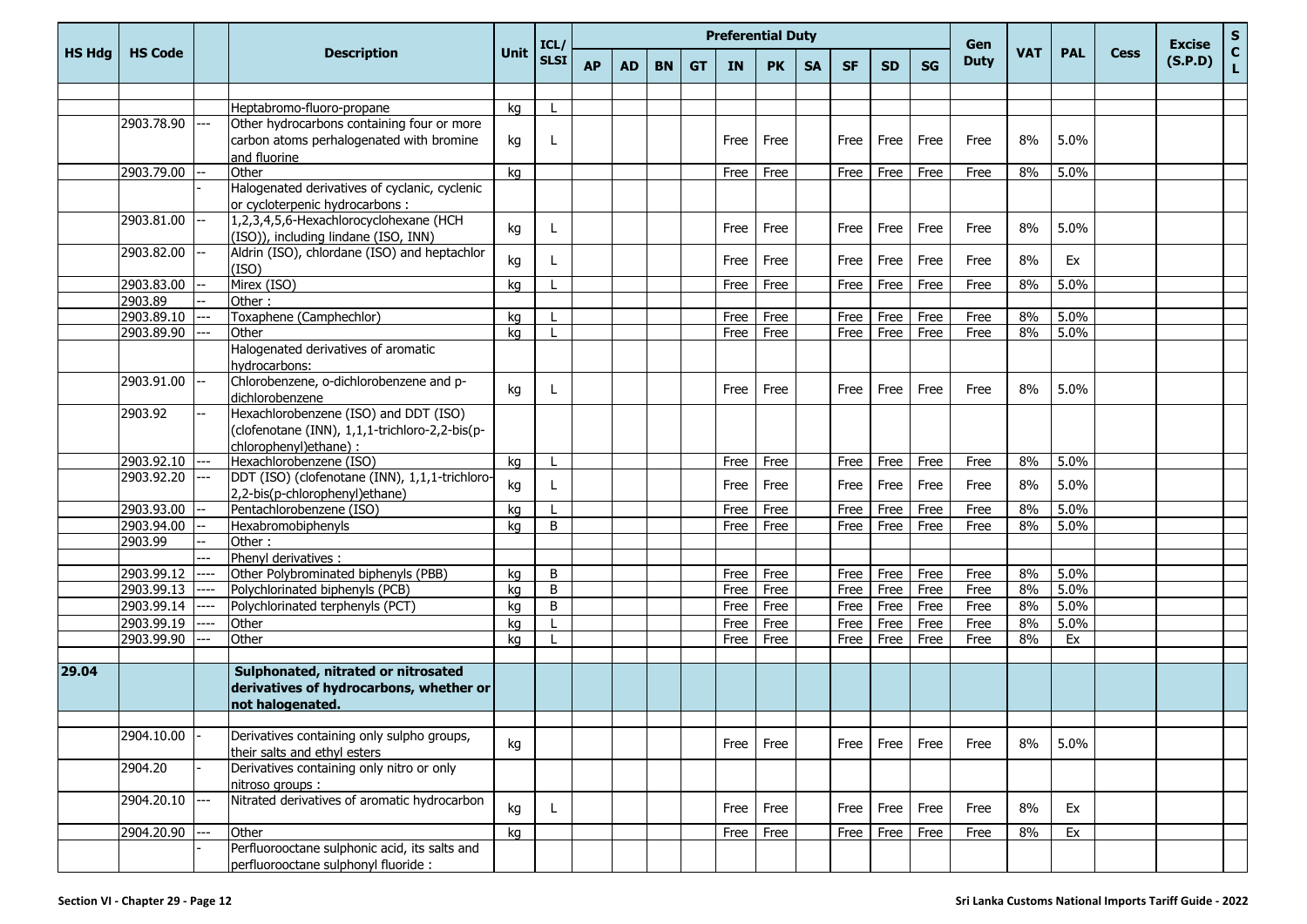|               |                |     |                                                                                                                    |             | ICL/         | <b>Preferential Duty</b> |     |           |           |           |           |           |           |                    |           | <b>Gen</b>  |            |            |             | <b>Excise</b> | $\frac{s}{c}$ |
|---------------|----------------|-----|--------------------------------------------------------------------------------------------------------------------|-------------|--------------|--------------------------|-----|-----------|-----------|-----------|-----------|-----------|-----------|--------------------|-----------|-------------|------------|------------|-------------|---------------|---------------|
| <b>HS Hdg</b> | <b>HS Code</b> |     | <b>Description</b>                                                                                                 | <b>Unit</b> | <b>SLSI</b>  | <b>AP</b>                | AD. | <b>BN</b> | <b>GT</b> | <b>IN</b> | <b>PK</b> | <b>SA</b> | <b>SF</b> | <b>SD</b>          | <b>SG</b> | <b>Duty</b> | <b>VAT</b> | <b>PAL</b> | <b>Cess</b> | (S.P.D)       | L             |
|               |                |     |                                                                                                                    |             |              |                          |     |           |           |           |           |           |           |                    |           |             |            |            |             |               |               |
|               | 2904.31.00     |     | Perfluorooctane sulphonic acid                                                                                     | ka          |              |                          |     |           |           | Free      | Free      |           | Free      | Free               | Free      | Free        | 8%         | 5.0%       |             |               |               |
|               | 2904.32.00     |     | Ammonium perfluorooctane sulphonate                                                                                | ka          |              |                          |     |           |           | Free      | Free      |           | Free      | Free               | Free      | Free        | 8%         | 5.0%       |             |               |               |
|               | 2904.33.00     |     | Lithium perfluorooctane sulphonate                                                                                 | kg          |              |                          |     |           |           | Free      | Free      |           | Free      | Free               | Free      | Free        | 8%         | 5.0%       |             |               |               |
|               | 2904.34.00     |     | Potassium perfluorooctane sulphonate                                                                               | kg          |              |                          |     |           |           | Free      | Free      |           | Free      | Free               | Free      | Free        | 8%         | 5.0%       |             |               |               |
|               | 2904.35.00     |     | Other salts of perfluorooctane sulphonic acid                                                                      | kg          | L            |                          |     |           |           | Free      | Free      |           | Free      | Free               | Free      | Free        | 8%         | 5.0%       |             |               |               |
|               | 2904.36.00     |     | Perfluorooctane sulphonyl fluoride                                                                                 | kg          |              |                          |     |           |           | Free      | Free      |           | Free      | Free               | Free      | Free        | 8%         | 5.0%       |             |               |               |
|               |                |     | Other:                                                                                                             |             |              |                          |     |           |           |           |           |           |           |                    |           |             |            |            |             |               |               |
|               | 2904.91.00     |     | Trichloronitromethane (chloropicrin)                                                                               | ka          |              |                          |     |           |           | Free      | Free      |           | Free      | Free               | Free      | Free        | 8%         | 5.0%       |             |               |               |
|               | 2904.99.00     |     | Other                                                                                                              | kg          | $\mathbf{I}$ |                          |     |           |           | Free      | Free      |           | Free      | Free               | Free      | Free        | 8%         | 5.0%       |             |               |               |
|               |                |     | II.- ALCOHOLS AND THEIR<br><b>HALOGENATED, SULPHONATED,</b><br><b>NITRATED OR NITROSATED</b><br><b>DERIVATIVES</b> |             |              |                          |     |           |           |           |           |           |           |                    |           |             |            |            |             |               |               |
| 29.05         |                |     | Acyclic alcohols and their halogenated,<br>sulphonated, nitrated or nitrosated                                     |             |              |                          |     |           |           |           |           |           |           |                    |           |             |            |            |             |               |               |
|               |                |     | derivatives.                                                                                                       |             |              |                          |     |           |           |           |           |           |           |                    |           |             |            |            |             |               |               |
|               |                |     |                                                                                                                    |             |              |                          |     |           |           |           |           |           |           |                    |           |             |            |            |             |               |               |
|               |                |     | Saturated monohydric alcohols :                                                                                    |             |              |                          |     |           |           |           |           |           |           |                    |           |             |            |            |             |               |               |
|               | 2905.11.00     |     | Methanol (methyl alcohol)                                                                                          | kg          |              |                          |     |           |           | Free      | Free      |           | Free      | Free               | Free      | Free        | 8%         | 5.0%       |             |               |               |
|               | 2905.12.00     |     | Propan-1-ol (propyl alcohol) and propan-2-ol<br>(isopropyl alcohol)                                                | kg          |              |                          |     |           |           | Free      | Free      |           | Free      | Free               | Free      | Free        | 8%         | 5.0%       |             |               |               |
|               | 2905.13.00     |     | Butan-1-ol (n-butyl alcohol)                                                                                       | kg          |              |                          |     |           |           | Free      | Free      |           | Free      | Free               | Free      | Free        | 8%         | 5.0%       |             |               |               |
|               | 2905.14.00     |     | Other butanols                                                                                                     | kg          |              |                          |     |           |           | Free      | Free      |           | Free      | Free               | Free      | Free        | 8%         | 5.0%       |             |               |               |
|               | 2905.16.00     |     | Octanol (octyl alcohol) and isomers thereof                                                                        | kg          |              |                          |     |           |           | Free      | Free      |           | Free      | Free               | Free      | Free        | 8%         | Ex         |             |               |               |
|               | 2905.17.00     |     | Dodecan-1-ol (lauryl alcohol), hexadecan-1-<br>o1 (cetyl alcohol) and octadecan-1-ol (stearyl<br>alcohol)          | kg          |              |                          |     |           |           | Free      | Free      |           | Free      | Free               | Free      | Free        | 8%         | 5.0%       |             |               |               |
|               | 2905.19        |     | Other:                                                                                                             |             |              |                          |     |           |           |           |           |           |           |                    |           |             |            |            |             |               |               |
|               | 2905.19.10     |     | Pentanol (amyl alcohol) and isomers thereof                                                                        | kg          |              |                          |     |           |           | Free      | Free      |           | Free      | Free               | Free      | Free        | 8%         | Ex         |             |               |               |
|               | 2905.19.90     | --- | Other                                                                                                              | ka          |              |                          |     |           |           | Free      | Free      |           | Free      | Free               | Free      | Free        | 8%         | 5.0%       |             |               |               |
|               |                |     | Unsaturated monohydric alcohols :                                                                                  |             |              |                          |     |           |           |           |           |           |           |                    |           |             |            |            |             |               |               |
|               | 2905.22.00     |     | Acyclic terpene alcohols                                                                                           | kg          |              |                          |     |           |           | Free      | Free      |           | Free      | Free               | Free      | Free        | 8%         | 5.0%       |             |               |               |
|               | 2905.29.00     |     | Other                                                                                                              | kg          |              |                          |     |           |           | Free      | Free      |           | Free      | Free               | Free      | Free        | 8%         | Ex         |             |               |               |
|               |                |     | Diols:                                                                                                             |             |              |                          |     |           |           |           |           |           |           |                    |           |             |            |            |             |               |               |
|               | 2905.31.00     |     | Ethylene glycol (ethanediol)                                                                                       | kg          |              |                          |     |           |           |           | Free Free |           |           | Free   Free   Free |           | Free        |            | 8% 5.0%    |             |               |               |
|               | 2905.32.00     |     | Propylene glycol (propane-1,2-diol)                                                                                | kg          |              |                          |     |           |           | Free      | Free      |           | Free      | Free               | Free      | Free        | 8%         | 5.0%       |             |               |               |
|               | 2905.39.00     |     | Other                                                                                                              | kg          |              |                          |     |           |           |           | Free Free |           | Free      | Free               | Free      | Free        | 8%         | 5.0%       |             |               |               |
|               |                |     | Other polyhydric alcohols :                                                                                        |             |              |                          |     |           |           |           |           |           |           |                    |           |             |            |            |             |               |               |
|               | 2905.41.00     |     | 2-Ethyl-2 (hydroxymethyl)propane-1,3-diol<br>(trimethylolpropane)                                                  | kg          |              |                          |     |           |           |           | Free Free |           | Free      | Free               | Free      | Free        | 8%         | 5.0%       |             |               |               |
|               | 2905.42.00     |     | Pentaerythritol                                                                                                    | kg          |              |                          |     |           |           | Free      | Free      |           | Free      | Free               | Free      | Free        | 8%         | 5.0%       |             |               |               |
|               | 2905.43.00     |     | Mannitol                                                                                                           | kg          |              |                          |     |           |           |           | Free Free |           | Free      | Free               | Free      | Free        | 8%         | Ex         |             |               |               |
|               | 2905.44.00     |     | D-glucitol (sorbitol)                                                                                              | kg          |              |                          |     |           |           |           | Free Free |           | Free      | Free               | Free      | Free        | 8%         | $5.0\%$    |             |               |               |
|               | 2905.45.00     | Щ.  | Glycerol                                                                                                           | kg          |              |                          |     |           |           |           | Free Free |           |           | Free   Free   Free |           | Free        | 8%         | 5.0%       |             |               |               |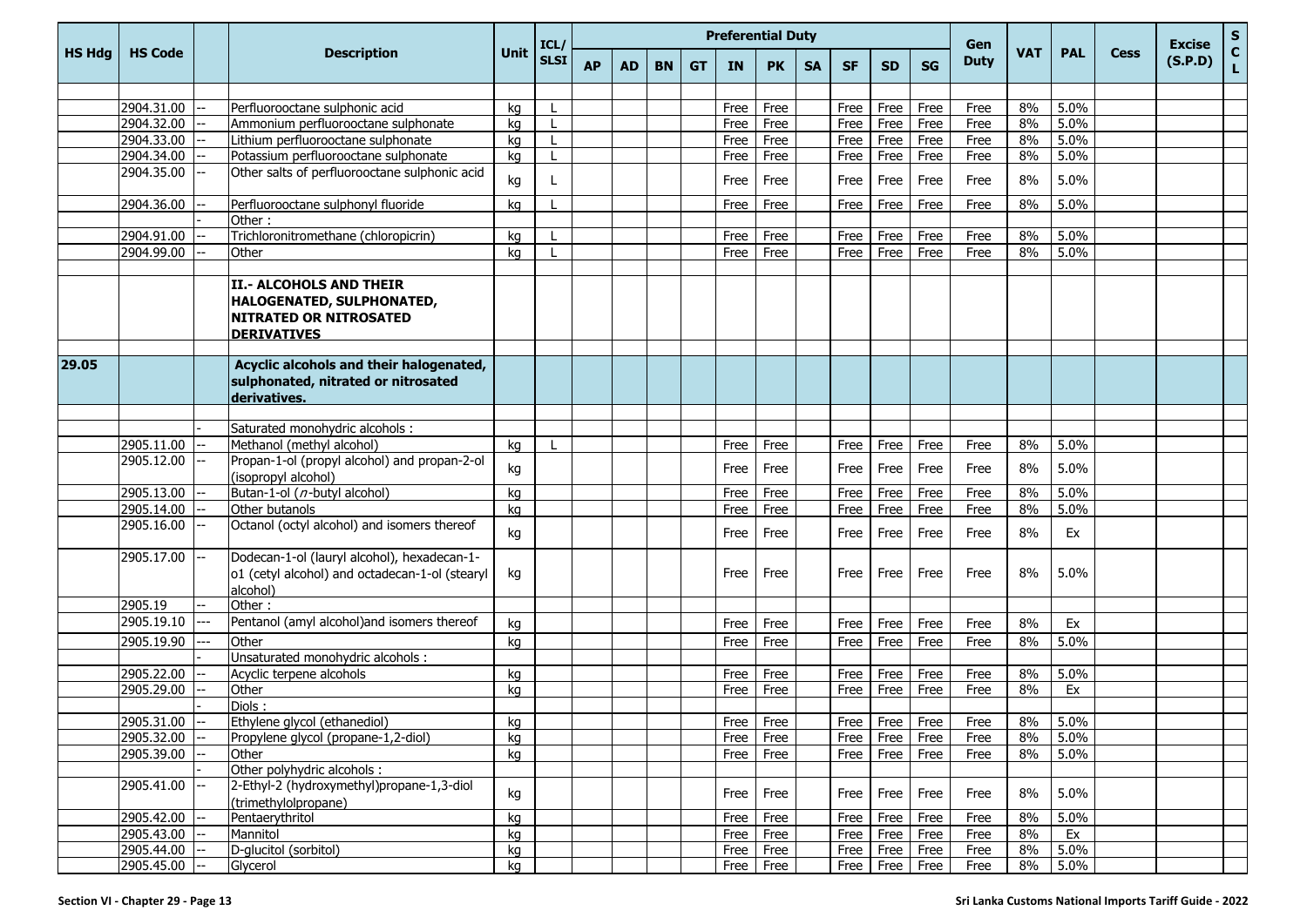|               |                          |    |                                                                                                                        |             | ICL/        |           |           |           |           | <b>Preferential Duty</b> |           |           |           |                    |           | Gen         |            |            |             | <b>Excise</b> | ${\sf s}$          |
|---------------|--------------------------|----|------------------------------------------------------------------------------------------------------------------------|-------------|-------------|-----------|-----------|-----------|-----------|--------------------------|-----------|-----------|-----------|--------------------|-----------|-------------|------------|------------|-------------|---------------|--------------------|
| <b>HS Hdg</b> | <b>HS Code</b>           |    | <b>Description</b>                                                                                                     | <b>Unit</b> | <b>SLSI</b> | <b>AP</b> | <b>AD</b> | <b>BN</b> | <b>GT</b> | <b>IN</b>                | <b>PK</b> | <b>SA</b> | <b>SF</b> | <b>SD</b>          | <b>SG</b> | <b>Duty</b> | <b>VAT</b> | <b>PAL</b> | <b>Cess</b> | (S.P.D)       | $\mathbf{C}$<br>Ĺ. |
|               |                          |    |                                                                                                                        |             |             |           |           |           |           |                          |           |           |           |                    |           |             |            |            |             |               |                    |
|               | 2905.49.00               | -- | Other                                                                                                                  | kg          |             |           |           |           |           | Free                     | Free      |           | Free      | Free               | Free      | Free        | 8%         | Ex         |             |               |                    |
|               |                          |    | Halogenated, sulphonated, nitrated or                                                                                  |             |             |           |           |           |           |                          |           |           |           |                    |           |             |            |            |             |               |                    |
|               | 2905.51.00               |    | nitrosated derivatives of acylic alcohols :<br>Ethchlorvynol (INN)                                                     | kg          |             |           |           |           |           | Free                     | Free      |           |           | Free Free          | Free      | Free        | 8%         | 5.0%       |             |               |                    |
|               | 2905.59.00               |    | Other                                                                                                                  | kg          |             |           |           |           |           | Free                     | Free      |           | Free      | Free               | Free      | Free        | 8%         | Ex         |             |               |                    |
|               |                          |    |                                                                                                                        |             |             |           |           |           |           |                          |           |           |           |                    |           |             |            |            |             |               |                    |
| 29.06         |                          |    | Cyclic alcohols and their halogenated,<br>sulphonated, nitrated or nitrosated<br>derivatives.                          |             |             |           |           |           |           |                          |           |           |           |                    |           |             |            |            |             |               |                    |
|               |                          |    |                                                                                                                        |             |             |           |           |           |           |                          |           |           |           |                    |           |             |            |            |             |               |                    |
|               |                          |    | Cyclanic, cyclenic or cycloterpenic :                                                                                  |             |             |           |           |           |           |                          |           |           |           |                    |           |             |            |            |             |               |                    |
|               | 2906.11.00<br>2906.12.00 |    | Menthol<br>Cyclohexanol, methylcyclohexanols and                                                                       | kg          |             |           |           |           |           | Free                     | Free      |           | Free      | Free               | Free      | Free        | 8%         | 5.0%       |             |               |                    |
|               |                          |    | dimethylcyclo-hexanols                                                                                                 | kg          |             |           |           |           |           | Free                     | Free      |           | Free      | Free               | Free      | Free        | 8%         | Ex         |             |               |                    |
|               | 2906.13.00               |    | Sterols and inositols                                                                                                  | kg          |             |           |           |           |           | Free                     | Free      |           | Free      | Free               | Free      | Free        | 8%         | Ex         |             |               |                    |
|               | 2906.19.00               |    | Other                                                                                                                  | kg          |             |           |           |           |           | Free                     | Free      |           | Free      | Free               | Free      | Free        | 8%         | 5.0%       |             |               |                    |
|               |                          |    | Aromatic:                                                                                                              |             |             |           |           |           |           |                          |           |           |           |                    |           |             |            |            |             |               |                    |
|               | 2906.21.00               |    | Benzyl alcohol                                                                                                         | kg          |             |           |           |           |           | Free                     | Free      |           | Free      | Free               | Free      | Free        | 8%         | 5.0%       |             |               |                    |
|               | 2906.29.00               |    | Other                                                                                                                  | kg          |             |           |           |           |           | Free                     | Free      |           | Free      | Free               | Free      | Free        | 8%         | 5.0%       |             |               |                    |
|               |                          |    | III.- PHENOLS, PHENOL-ALCOHOLS,<br>AND THEIR HALOGENATED,<br>SULPHONATED, NITRATED OR<br><b>NITROSATED DERIVATIVES</b> |             |             |           |           |           |           |                          |           |           |           |                    |           |             |            |            |             |               |                    |
| 29.07         |                          |    | Phenols; phenol-alcohols.                                                                                              |             |             |           |           |           |           |                          |           |           |           |                    |           |             |            |            |             |               |                    |
|               |                          |    |                                                                                                                        |             |             |           |           |           |           |                          |           |           |           |                    |           |             |            |            |             |               |                    |
|               |                          |    | Monophenols:                                                                                                           |             |             |           |           |           |           |                          |           |           |           |                    |           |             |            |            |             |               |                    |
|               | 2907.11.00               |    | Phenol (hydroxybenzene) and its salts                                                                                  | kg          |             |           |           |           |           | Free                     | Free      |           |           | $Free$   Free      | Free      | Free        | 8%         | 5.0%       |             |               |                    |
|               | 2907.12.00               |    | Cresols and their salts                                                                                                | kg          |             | Free      |           |           |           | Free                     | Free      |           | Free      | Free               | Free      | Free        | 8%         | 5.0%       |             |               |                    |
|               | 2907.13.00               |    | Octylphenol, nonylphenol and their isomers;<br>salts thereof                                                           | kg          |             |           |           |           |           | Free                     | Free      |           | Free      | Free               | Free      | Free        | 8%         | 5.0%       |             |               |                    |
|               | 2907.15.00               |    | Naphthols and their salts                                                                                              | kg          |             |           |           |           |           | Free                     | Free      |           | Free      | Free               | Free      | Free        | 8%         | Ex         |             |               |                    |
|               | 2907.19.00               |    | Other                                                                                                                  | kg          |             |           |           |           |           | Free                     | Free      |           | Free      | Free               | Free      | Free        | 8%         | 5.0%       |             |               |                    |
|               |                          |    | Polyphenols; phenol-alcohols :                                                                                         |             |             |           |           |           |           |                          |           |           |           |                    |           |             |            |            |             |               |                    |
|               | 2907.21.00               |    | Resorcinol and its salts                                                                                               | kg          |             |           |           |           |           | Free                     | Free      |           | Free      | Free               | Free      | Free        | 8%         | Ex         |             |               |                    |
|               | 2907.22.00               |    | Hydroquinone (quinol) and its salts                                                                                    | kg          |             |           |           |           |           | Free                     | Free      |           | Free      | Free               | Free      | Free        | 8%         | 5.0%       |             |               |                    |
|               | 2907.23.00               |    | 4,4'-Isopropylidenediphenol (bisphenol A,<br>diphenylolpropane) and its salts                                          | kg          |             |           |           |           |           |                          | Free Free |           |           | Free   Free   Free |           | Free        | 8%         | Ex         |             |               |                    |
|               | 2907.29.00               |    | Other                                                                                                                  | kg          |             |           |           |           |           |                          | Free Free |           |           | Free Free          | Free      | Free        | 8%         | Ex         |             |               |                    |
|               |                          |    |                                                                                                                        |             |             |           |           |           |           |                          |           |           |           |                    |           |             |            |            |             |               |                    |
| 29.08         |                          |    | Halogenated, sulphonated, nitrated or<br>nitrosated derivatives of phenols or<br>phenol-alcohols.                      |             |             |           |           |           |           |                          |           |           |           |                    |           |             |            |            |             |               |                    |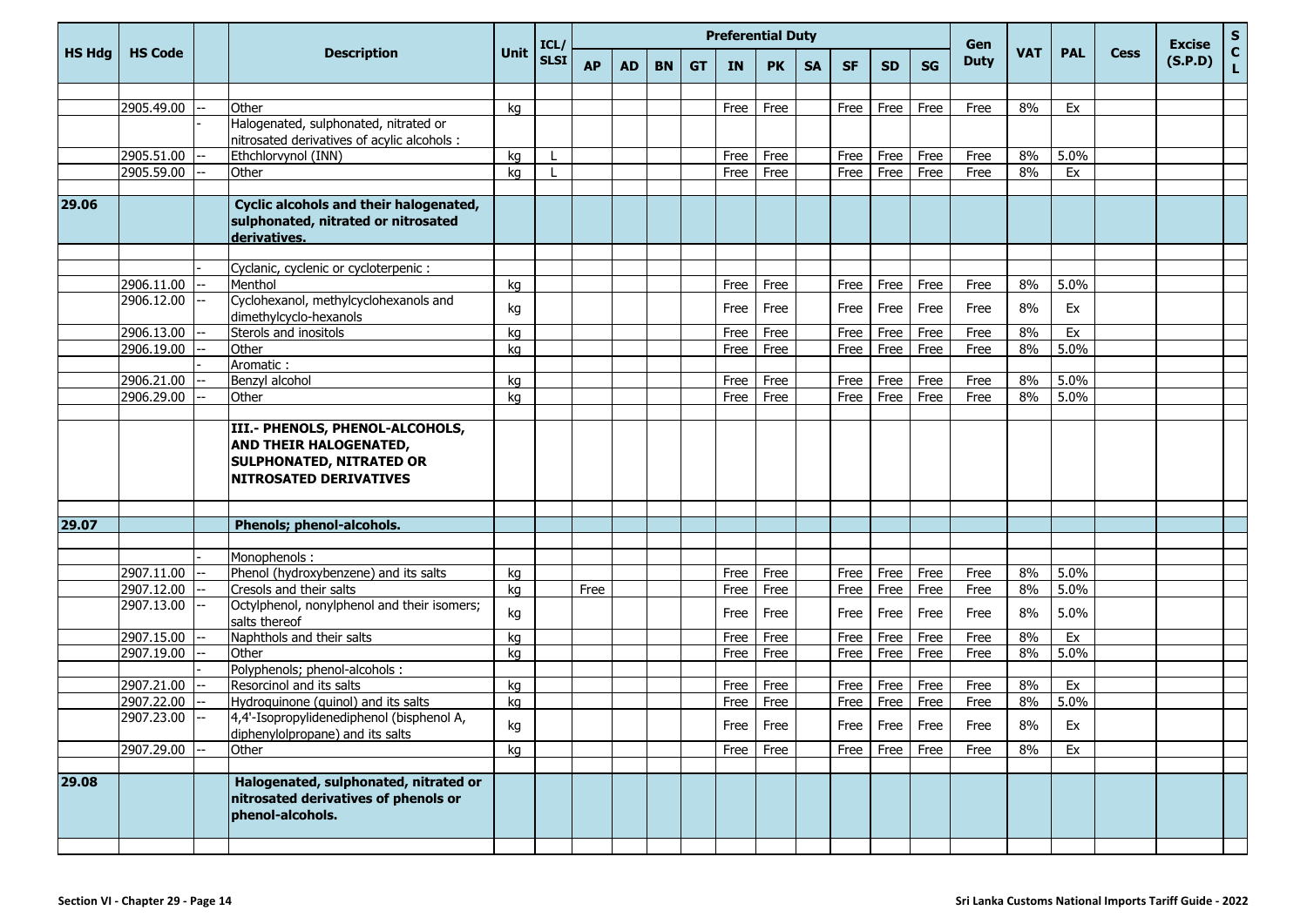|               |                          |                     |                                                         |             | ICL/        |           |           |           |           | <b>Preferential Duty</b> |           |           |           |                |                    | Gen         |            |            |             | <b>Excise</b> | $\mathbf S$                 |
|---------------|--------------------------|---------------------|---------------------------------------------------------|-------------|-------------|-----------|-----------|-----------|-----------|--------------------------|-----------|-----------|-----------|----------------|--------------------|-------------|------------|------------|-------------|---------------|-----------------------------|
| <b>HS Hdg</b> | <b>HS Code</b>           |                     | <b>Description</b>                                      | <b>Unit</b> | <b>SLSI</b> | <b>AP</b> | <b>AD</b> | <b>BN</b> | <b>GT</b> | IN                       | <b>PK</b> | <b>SA</b> | <b>SF</b> | <b>SD</b>      | <b>SG</b>          | <b>Duty</b> | <b>VAT</b> | <b>PAL</b> | <b>Cess</b> | (S.P.D)       | $\mathbf{C}$<br>$\mathbf L$ |
|               |                          |                     |                                                         |             |             |           |           |           |           |                          |           |           |           |                |                    |             |            |            |             |               |                             |
|               |                          |                     | Derivatives containing only halogen                     |             |             |           |           |           |           |                          |           |           |           |                |                    |             |            |            |             |               |                             |
|               |                          |                     | substituents and their salts :                          |             |             |           |           |           |           |                          |           |           |           |                |                    |             |            |            |             |               |                             |
|               | 2908.11.00               |                     | Pentachlorophenol (ISO)                                 | kg          |             |           |           |           |           | Free                     | Free      |           | Free      | Free           | Free               | Free        | 8%         | 5.0%       |             |               |                             |
|               | 2908.19                  |                     | Other:                                                  |             |             |           |           |           |           |                          |           |           |           |                |                    |             |            |            |             |               |                             |
|               | 2908.19.10               | $---$               | Pentachlorophenol salts (ISO)                           | kg          |             |           |           |           |           | Free                     | Free      |           | Free      | Free           | Free               | Free        | 8%         | Ex         |             |               |                             |
|               | 2908.19.90               |                     | Other<br>Other:                                         | kg          |             |           |           |           |           | Free                     | Free      |           | Free      | Free           | Free               | Free        | 8%         | Ex         |             |               |                             |
|               | 2908.91.00               |                     | Dinoseb (ISO) and its salts                             | kg          |             |           |           |           |           | Free                     | Free      |           | Free      | Free           | Free               | Free        | 8%         | 5.0%       |             |               |                             |
|               | 2908.92.00               |                     | 4,6-Dinitro- <i>o</i> -cresol (DNOC (ISO)) and its      |             |             |           |           |           |           |                          |           |           |           |                |                    |             |            |            |             |               |                             |
|               |                          |                     | salts                                                   | kg          |             |           |           |           |           | Free                     | Free      |           | Free      | Free           | Free               | Free        | 8%         | 5.0%       |             |               |                             |
|               | 2908.99                  |                     | Other:                                                  |             |             |           |           |           |           |                          |           |           |           |                |                    |             |            |            |             |               |                             |
|               | 2908.99.10               | $\qquad \qquad - -$ | Nitrated derivatives                                    | kg          |             |           |           |           |           | Free                     | Free      |           | Free      | Free           | Free               | Free        | 8%         | Ex         |             |               |                             |
|               | 2908.99.90               |                     | Other                                                   | kg          |             |           |           |           |           | Free                     | Free      |           | Free      | Free           | Free               | Free        | 8%         | Ex         |             |               |                             |
|               |                          |                     |                                                         |             |             |           |           |           |           |                          |           |           |           |                |                    |             |            |            |             |               |                             |
|               |                          |                     | IV.- ETHERS, ALCOHOL PEROXIDES,                         |             |             |           |           |           |           |                          |           |           |           |                |                    |             |            |            |             |               |                             |
|               |                          |                     | <b>ETHER PEROXIDES, KETONE</b>                          |             |             |           |           |           |           |                          |           |           |           |                |                    |             |            |            |             |               |                             |
|               |                          |                     | PEROXIDES, EPOXIDES WITH A THREE-                       |             |             |           |           |           |           |                          |           |           |           |                |                    |             |            |            |             |               |                             |
|               |                          |                     | MEMBERED RING, ACETALS AND                              |             |             |           |           |           |           |                          |           |           |           |                |                    |             |            |            |             |               |                             |
|               |                          |                     | <b>HEMIACETALS, AND THEIR</b>                           |             |             |           |           |           |           |                          |           |           |           |                |                    |             |            |            |             |               |                             |
|               |                          |                     | HALOGENATED, SULPHONATED,                               |             |             |           |           |           |           |                          |           |           |           |                |                    |             |            |            |             |               |                             |
|               |                          |                     | <b>NITRATED OR NITROSATED</b>                           |             |             |           |           |           |           |                          |           |           |           |                |                    |             |            |            |             |               |                             |
|               |                          |                     | <b>DERIVATIVES</b>                                      |             |             |           |           |           |           |                          |           |           |           |                |                    |             |            |            |             |               |                             |
|               |                          |                     |                                                         |             |             |           |           |           |           |                          |           |           |           |                |                    |             |            |            |             |               |                             |
| 29.09         |                          |                     | Ethers, ether-alcohols, ether-phenols,                  |             |             |           |           |           |           |                          |           |           |           |                |                    |             |            |            |             |               |                             |
|               |                          |                     | ether-alcohol-phenols, alcohol                          |             |             |           |           |           |           |                          |           |           |           |                |                    |             |            |            |             |               |                             |
|               |                          |                     | peroxides, ether peroxides, ketone                      |             |             |           |           |           |           |                          |           |           |           |                |                    |             |            |            |             |               |                             |
|               |                          |                     | peroxides (whether or not chemically                    |             |             |           |           |           |           |                          |           |           |           |                |                    |             |            |            |             |               |                             |
|               |                          |                     | defined), and their halogenated,                        |             |             |           |           |           |           |                          |           |           |           |                |                    |             |            |            |             |               |                             |
|               |                          |                     | sulphonated, nitrated or nitrosated                     |             |             |           |           |           |           |                          |           |           |           |                |                    |             |            |            |             |               |                             |
|               |                          |                     | derivatives.                                            |             |             |           |           |           |           |                          |           |           |           |                |                    |             |            |            |             |               |                             |
|               |                          |                     |                                                         |             |             |           |           |           |           |                          |           |           |           |                |                    |             |            |            |             |               |                             |
|               |                          |                     | Acyclic ethers and their halogenated,                   |             |             |           |           |           |           |                          |           |           |           |                |                    |             |            |            |             |               |                             |
|               |                          |                     | sulphonated, nitrated or nitrosated                     |             |             |           |           |           |           |                          |           |           |           |                |                    |             |            |            |             |               |                             |
|               |                          |                     | derivatives :                                           |             |             |           |           |           |           |                          |           |           |           |                |                    |             |            |            |             |               |                             |
|               | 2909.11.00               |                     | Diethyl ether                                           | kg          |             |           |           |           |           | Free                     | Free      |           | Free      | Free           | Free               | Free        | 8%         | 5.0%       |             |               |                             |
|               | 2909.19                  | --                  | Other:                                                  |             |             |           |           |           |           |                          |           |           |           |                |                    |             |            |            |             |               |                             |
|               | 2909.19.10<br>2909.19.90 | $ -----$            | Nitrated derivatives                                    | kg          | L.          |           |           |           |           | Free Free                |           |           |           |                | Free   Free   Free | Free        |            | 8% 5.0%    |             |               |                             |
|               | 2909.20.00               |                     | Other<br>Cyclanic, cyclenic or cycloterpenic ethers and | kg          |             |           |           |           |           | Free Free                |           |           |           | Free Free Free |                    | Free        | 8%         | Ex         |             |               |                             |
|               |                          |                     | their halogenated, sulphonated, nitrated or             |             |             |           |           |           |           |                          |           |           |           |                |                    |             |            |            |             |               |                             |
|               |                          |                     | nitrosated derivatives :                                |             |             |           |           |           |           |                          |           |           |           |                |                    |             |            |            |             |               |                             |
|               | 2909.20.10               | $\overline{a}$      | Nitrated derivatives                                    | kg          |             |           |           |           |           | Free Free                |           |           | Free      | Free           | Free               | Free        | 8%         | 5.0%       |             |               |                             |
|               | 2909.20.90               | $\frac{1}{2}$       | Other                                                   | kg          |             |           |           |           |           | Free                     | Free      |           | Free      | Free           | Free               | Free        | 8%         | Ex         |             |               |                             |
|               | 2909.30                  |                     | Aromatic ethers and their halogenated,                  |             |             |           |           |           |           |                          |           |           |           |                |                    |             |            |            |             |               |                             |
|               |                          |                     | sulphonated, nitrated or nitrosated                     |             |             |           |           |           |           |                          |           |           |           |                |                    |             |            |            |             |               |                             |
|               |                          |                     | derivatives :                                           |             |             |           |           |           |           |                          |           |           |           |                |                    |             |            |            |             |               |                             |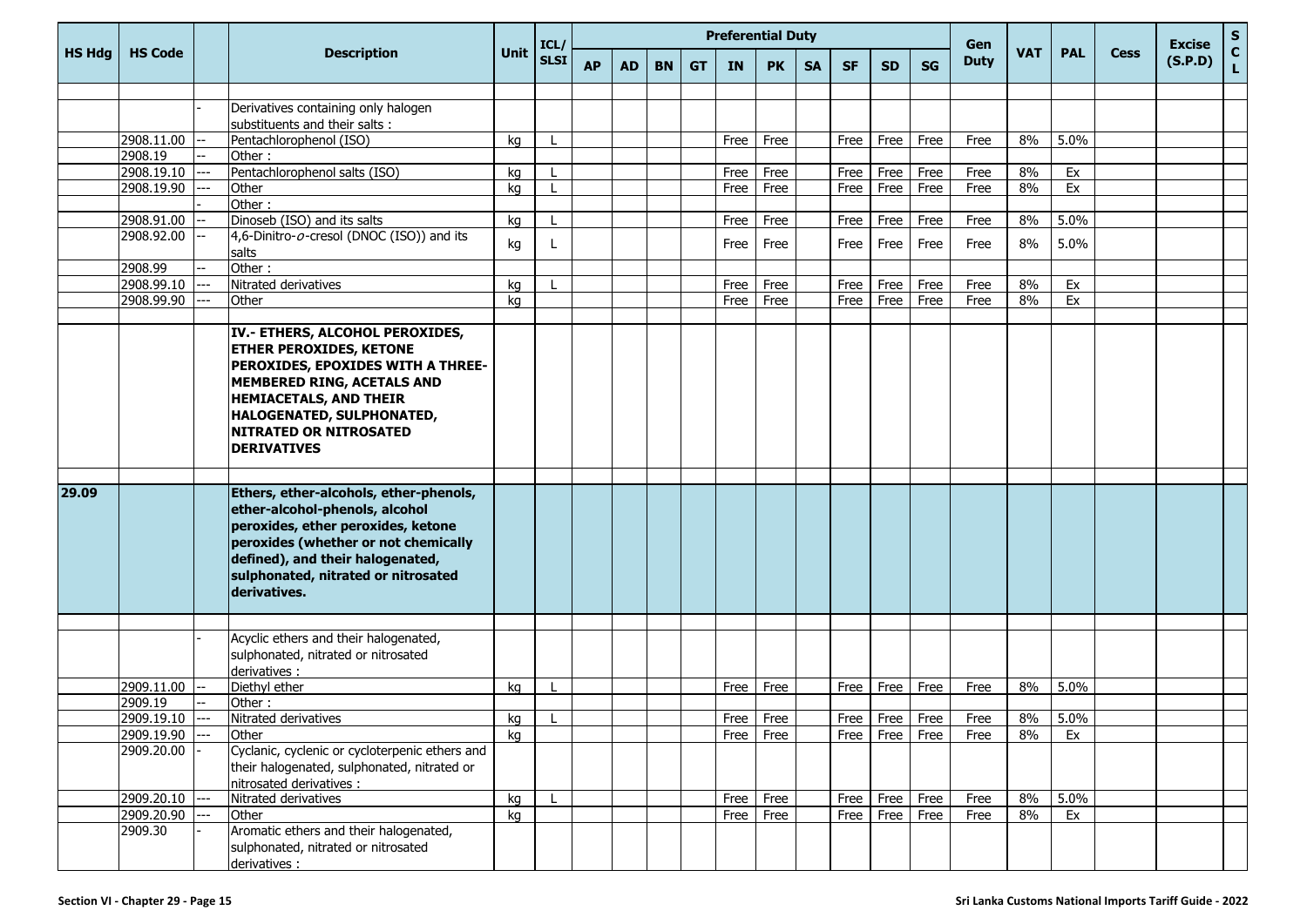|               |                       |      |                                                                                                                                                                         |             | ICL/        |           |     |           |    | <b>Preferential Duty</b> |           |           |           |                    |           | Gen         |            |            |             | <b>Excise</b> | ${\sf s}$ |
|---------------|-----------------------|------|-------------------------------------------------------------------------------------------------------------------------------------------------------------------------|-------------|-------------|-----------|-----|-----------|----|--------------------------|-----------|-----------|-----------|--------------------|-----------|-------------|------------|------------|-------------|---------------|-----------|
| <b>HS Hdg</b> | <b>HS Code</b>        |      | <b>Description</b>                                                                                                                                                      | <b>Unit</b> | <b>SLSI</b> | <b>AP</b> | AD. | <b>BN</b> | GT | <b>IN</b>                | <b>PK</b> | <b>SA</b> | <b>SF</b> | <b>SD</b>          | <b>SG</b> | <b>Duty</b> | <b>VAT</b> | <b>PAL</b> | <b>Cess</b> | (S.P.D)       | C<br>Ĺ.   |
|               |                       |      |                                                                                                                                                                         |             |             |           |     |           |    |                          |           |           |           |                    |           |             |            |            |             |               |           |
|               | 2909.30.10            |      | Nitrated derivatives                                                                                                                                                    | kg          |             |           |     |           |    | Free                     | Free      |           | Free      | Free               | Free      | Free        | 8%         | Ex         |             |               |           |
|               |                       |      | Other:                                                                                                                                                                  |             |             |           |     |           |    |                          |           |           |           |                    |           |             |            |            |             |               |           |
|               | 2909.30.91            | ---- | Tetrabromo diphenyl ether                                                                                                                                               | kg          |             |           |     |           |    | Free                     | Free      |           | Free      | Free               | Free      | Free        | 8%         | 5.0%       |             |               |           |
|               | 2909.30.92            |      | Pentabromo diphenyl ether                                                                                                                                               | kg          |             |           |     |           |    | Free                     | Free      |           | Free      | Free               | Free      | Free        | 8%         | 5.0%       |             |               |           |
|               | 2909.30.93            | ---- | Hexabromo diphenyl ether                                                                                                                                                | kg          |             |           |     |           |    | Free                     | Free      |           | Free      | Free               | Free      | Free        | 8%         | 5.0%       |             |               |           |
|               | 2909.30.94            |      | Heptabromo diphenyl ether                                                                                                                                               | kg          |             |           |     |           |    | Free                     | Free      |           | Free      | Free               | Free      | Free        | 8%         | 5.0%       |             |               |           |
|               | 2909.30.99            | ---- | Other                                                                                                                                                                   | Кq          |             |           |     |           |    | Free                     | Free      |           | Free      | Free               | Free      | Free        | 8%         | Ex         |             |               |           |
|               |                       |      | Ether-alcohols and their halogenated,                                                                                                                                   |             |             |           |     |           |    |                          |           |           |           |                    |           |             |            |            |             |               |           |
|               |                       |      | sulphonated, nitrated or nitrosated                                                                                                                                     |             |             |           |     |           |    |                          |           |           |           |                    |           |             |            |            |             |               |           |
|               |                       |      | derivatives :                                                                                                                                                           |             |             |           |     |           |    |                          |           |           |           |                    |           |             |            |            |             |               |           |
|               | 2909.41               |      | 2,2'-Oxydiethanol (diethylene glycol, digol) :                                                                                                                          |             |             |           |     |           |    |                          |           |           |           |                    |           |             |            |            |             |               |           |
|               | 2909.41.10            | ---  | Nitrated derivatives                                                                                                                                                    | Кg          |             |           |     |           |    | Free                     | Free      |           | Free      | Free               | Free      | Free        | 8%         | Ex         |             |               |           |
|               | 2909.41.90<br>2909.43 |      | Other<br>Monobutyl ethers of ethylene glycol or of                                                                                                                      | Кq          |             |           |     |           |    | Free                     | Free      |           | Free      | Free               | Free      | Free        | 8%         | 5.0%       |             |               |           |
|               |                       |      | diethylene glycol:                                                                                                                                                      |             |             |           |     |           |    |                          |           |           |           |                    |           |             |            |            |             |               |           |
|               | 2909.43.10            |      | Nitrated derivatives                                                                                                                                                    | Кq          |             |           |     |           |    | Free                     | Free      |           |           | Free   Free   Free |           | Free        | 8%         | 5.0%       |             |               |           |
|               | 2909.43.90            |      | Other                                                                                                                                                                   | Kg          |             |           |     |           |    | Free                     | Free      |           | Free      | Free               | Free      | Free        | 8%         | 5.0%       |             |               |           |
|               | 2909.44               |      | Other monoalkylethers of ethylene glycol or<br>of diethylene glycol:                                                                                                    |             |             |           |     |           |    |                          |           |           |           |                    |           |             |            |            |             |               |           |
|               | 2909.44.10            |      | Nitrated derivatives                                                                                                                                                    | Kg          |             |           |     |           |    | Free                     | Free      |           |           | $Free$   Free      | Free      | Free        | 8%         | 10.0%      |             |               |           |
|               | 2909.44.90            |      | Other                                                                                                                                                                   | Кa          |             |           |     |           |    | Free                     | Free      |           | Free      | Free               | Free      | Free        | 8%         | 5.0%       |             |               |           |
|               | 2909.49               |      | Other:                                                                                                                                                                  |             |             |           |     |           |    |                          |           |           |           |                    |           |             |            |            |             |               |           |
|               | 2909.49.10            | ---  | Nitrated derivatives                                                                                                                                                    | Кq          |             |           |     |           |    | Free                     | Free      |           | Free      | Free               | Free      | Free        | 8%         | Ex         |             |               |           |
|               | 2909.49.90            |      | Other                                                                                                                                                                   | Кq          |             |           |     |           |    | Free                     | Free      |           | Free      | Free               | Free      | Free        | 8%         | 5.0%       |             |               |           |
|               | 2909.50               |      | Ether-phenols, ether-alcohol-phenols and<br>their halogenated, sulphonated, nitrated or<br>nitrosated derivatives :                                                     |             |             |           |     |           |    |                          |           |           |           |                    |           |             |            |            |             |               |           |
|               | 2909.50.10            |      | Nitrated derivatives                                                                                                                                                    | Ka          |             |           |     |           |    | Free                     | Free      |           |           | $Free$ Free        | Free      | Free        | 8%         | Ex         |             |               |           |
|               | 2909.50.90            |      | Other                                                                                                                                                                   | kg          |             |           |     |           |    | Free                     | Free      |           | Free      | Free               | Free      | Free        | 8%         | 5.0%       |             |               |           |
|               | 2909.60               |      | Alcohol peroxides, ether peroxides, ketone                                                                                                                              |             |             |           |     |           |    |                          |           |           |           |                    |           |             |            |            |             |               |           |
|               |                       |      | peroxides and their halogenated,                                                                                                                                        |             |             |           |     |           |    |                          |           |           |           |                    |           |             |            |            |             |               |           |
|               |                       |      | sulphonated, nitrated or nitrosated                                                                                                                                     |             |             |           |     |           |    |                          |           |           |           |                    |           |             |            |            |             |               |           |
|               |                       |      | derivatives :                                                                                                                                                           |             |             |           |     |           |    |                          |           |           |           |                    |           |             |            |            |             |               |           |
|               | 2909.60.10            |      | Nitrated derivatives                                                                                                                                                    | Кq          |             |           |     |           |    | Free                     | Free      |           | Free      | Free               | Free      | Free        | 8%         | Ex         |             |               |           |
|               | 2909.60.90            |      | Other                                                                                                                                                                   | Кa          |             |           |     |           |    | Free                     | Free      |           | Free      | Free               | Free      | Free        | 8%         | 5.0%       |             |               |           |
| 29.10         |                       |      | Epoxides, epoxyalcohols, epoxyphenols<br>and epoxyethers, with a three-<br>membered ring, and their halogenated,<br>sulphonated, nitrated or nitrosated<br>derivatives. |             |             |           |     |           |    |                          |           |           |           |                    |           |             |            |            |             |               |           |
|               |                       |      |                                                                                                                                                                         |             |             |           |     |           |    |                          |           |           |           |                    |           |             |            |            |             |               |           |
|               | 2910.10.00            |      | Oxirane (ethylene oxide)                                                                                                                                                | Kg          |             |           |     |           |    | Free                     | Free      |           |           | $Free$   Free      | Free      | Free        | 8%         | Ex         |             |               |           |
|               | 2910.20.00            |      | Methyloxirane (propylene oxide)                                                                                                                                         | Kg          |             |           |     |           |    | Free Free                |           |           |           | Free   Free   Free |           | Free        | 8%         | Ex         |             |               |           |
|               | 2910.30.00            |      | 1-Chloro-2,3-epoxypropane (epichlorohydrin)                                                                                                                             | Кg          |             |           |     |           |    | Free Free                |           |           |           | Free   Free   Free |           | Free        | 8%         | Ex         |             |               |           |
|               | 2910.40.00            |      | Dieldrin (ISO, INN)                                                                                                                                                     | Kg          |             |           |     |           |    | Free                     | Free      |           |           | Free Free Free     |           | Free        | 8%         | Ex         |             |               |           |
|               | 2910.50.00            |      | Endrin (ISO)                                                                                                                                                            | Kg          |             |           |     |           |    |                          | Free Free |           |           | Free   Free   Free |           | Free        | 8%         | Ex         |             |               |           |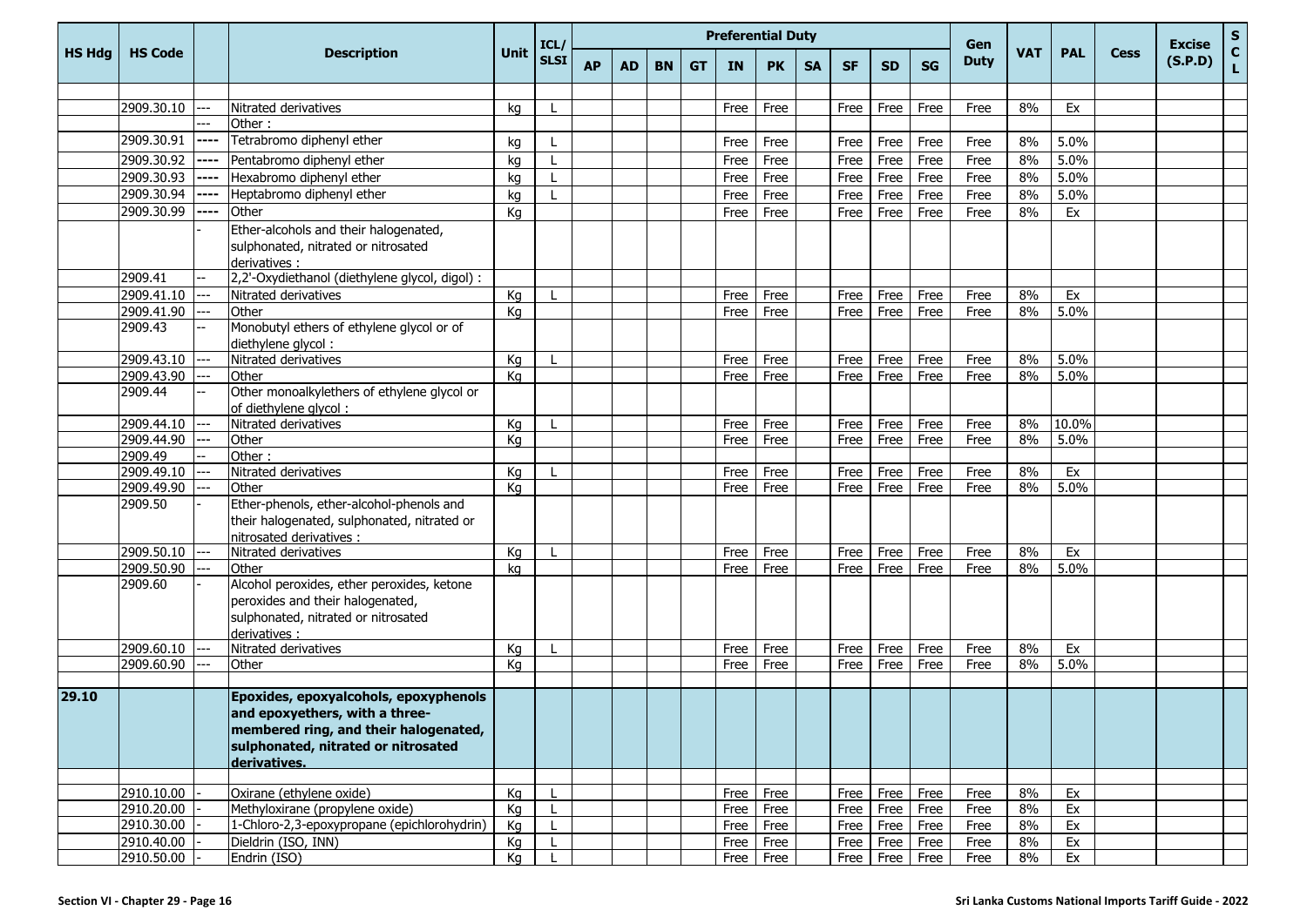|               |                          |                                                                                                                                                      |             | ICL/        |           |     |           |           |           | <b>Preferential Duty</b> |           |           |           |              | Gen         |            |            |             | <b>Excise</b> | $\mathbf S$        |
|---------------|--------------------------|------------------------------------------------------------------------------------------------------------------------------------------------------|-------------|-------------|-----------|-----|-----------|-----------|-----------|--------------------------|-----------|-----------|-----------|--------------|-------------|------------|------------|-------------|---------------|--------------------|
| <b>HS Hda</b> | <b>HS Code</b>           | <b>Description</b>                                                                                                                                   | <b>Unit</b> | <b>SLSI</b> | <b>AP</b> | AD. | <b>BN</b> | <b>GT</b> | <b>IN</b> | <b>PK</b>                | <b>SA</b> | <b>SF</b> | <b>SD</b> | <b>SG</b>    | <b>Duty</b> | <b>VAT</b> | <b>PAL</b> | <b>Cess</b> | (S.P.D)       | $\mathbf{C}$<br>L. |
|               |                          |                                                                                                                                                      |             |             |           |     |           |           |           |                          |           |           |           |              |             |            |            |             |               |                    |
|               | 2910.90.00               | Other                                                                                                                                                | Кq          |             |           |     |           |           | Free      | Free                     |           | Free      | Free      | Free         | Free        | 8%         | 5.0%       |             |               |                    |
| 29.11         | 2911.00.00               | Acetals and hemiacetals, whether or not<br>with other oxygen function, and their<br>halogenated, sulphonated, nitrated or<br>nitrosated derivatives. | Kg          |             |           |     |           |           | Free      | Free                     |           | Free      | Free      | Free         | Free        | 8%         | Ex         |             |               |                    |
|               |                          | V.- ALDEHYDE-FUNCTION COMPOUNDS                                                                                                                      |             |             |           |     |           |           |           |                          |           |           |           |              |             |            |            |             |               |                    |
| 29.12         |                          | Aldehydes, whether or not with other<br>oxygen function; cyclic polymers of<br>aldehydes; paraformaldehyde.                                          |             |             |           |     |           |           |           |                          |           |           |           |              |             |            |            |             |               |                    |
|               |                          |                                                                                                                                                      |             |             |           |     |           |           |           |                          |           |           |           |              |             |            |            |             |               |                    |
|               |                          | Acyclic aldehydes without other oxygen<br>functiuon:                                                                                                 |             |             |           |     |           |           |           |                          |           |           |           |              |             |            |            |             |               |                    |
|               | 2912.11.00               | Methanal (formaldehyde)                                                                                                                              | Kq          |             |           |     |           |           | Free      | Free                     |           | Free      | Free      | Free         | Free        | 8%         | 5.0%       |             |               |                    |
|               | 2912.12.00               | Ethanal (acetaldehyde)                                                                                                                               | Kg          |             |           |     |           |           | Free      | Free                     |           | Free      | Free      | Free         | Free        | 8%         | Ex         |             |               |                    |
|               | 2912.19.00               | Other<br>Cyclic aldehydes without other oxygen<br>function :                                                                                         | Kg          |             |           |     |           |           | Free      | Free                     |           | Free      | Free      | Free         | Free        | 8%         | 5.0%       |             |               |                    |
|               | 2912.21.00               | Benzaldehyde                                                                                                                                         | Kg          |             |           |     |           |           | Free      | Free                     |           | Free      | Free      | Free         | Free        | 8%         | Ex         |             |               |                    |
|               | 2912.29.00               | Other                                                                                                                                                | Kg          |             |           |     |           |           | Free      | Free                     |           | Free      | Free      | Free         | Free        | 8%         | 5.0%       |             |               |                    |
|               |                          | Aldehyde-alcohols, aldehyde-ethers, aldehyde-<br>phenols and aldehydes with other oxygen<br>function:                                                |             |             |           |     |           |           |           |                          |           |           |           |              |             |            |            |             |               |                    |
|               | 2912.41.00               | Vanillin (4-hydroxy-3-methoxybenzaldehyde)                                                                                                           | Kg          |             |           |     |           |           | Free      | Free                     |           | Free      | Free      | Free         | Free        | 8%         | 5.0%       |             |               |                    |
|               | 2912.42.00               | Ethylvanillin (3-ethoxy-4-<br>hydroxybenzaldehyde)                                                                                                   | Kg          |             |           |     |           |           | Free      | Free                     |           | Free      | Free      | Free         | Free        | 8%         | 5.0%       |             |               |                    |
|               | 2912.49.00               | Other                                                                                                                                                | Kg          |             |           |     |           |           | Free      | Free                     |           | Free      | Free      | Free         | Free        | 8%         | Ex         |             |               |                    |
|               | 2912.50                  | Cyclic polymers of aldehydes :                                                                                                                       |             |             |           |     |           |           |           |                          |           |           |           |              |             |            |            |             |               |                    |
|               | 2912.50.10               | Metaldehyde                                                                                                                                          | Kq          |             |           |     |           |           | Free      | Free                     |           | Free      | Free      | Free         | Free        | 8%         | 5.0%       |             |               |                    |
|               | 2912.50.90<br>2912.60.00 | Other<br>Paraformaldehyde                                                                                                                            | Kg          |             |           |     |           |           | Free      | Free                     |           | Free      | Free      | Free<br>Free | Free        | 8%<br>8%   | Ex<br>5.0% |             |               |                    |
|               |                          |                                                                                                                                                      | Кq          |             |           |     |           |           | Free      | Free                     |           | Free      | Free      |              | Free        |            |            |             |               |                    |
| 29.13         | 2913.00.00               | Halogenated, sulphonated, nitrated or<br>nitrosated derivatives of products of<br>heading 29.12.                                                     | Kg          |             |           |     |           |           | Free      | Free                     |           | Free      | Free      | Free         | Free        | 8%         | Ex         |             |               |                    |
|               |                          | <b>VI.- KETONE-FUNCTION COMPOUNDS</b><br><b>AND QUINONE-FUNCTION COMPOUNDS</b>                                                                       |             |             |           |     |           |           |           |                          |           |           |           |              |             |            |            |             |               |                    |
|               |                          |                                                                                                                                                      |             |             |           |     |           |           |           |                          |           |           |           |              |             |            |            |             |               |                    |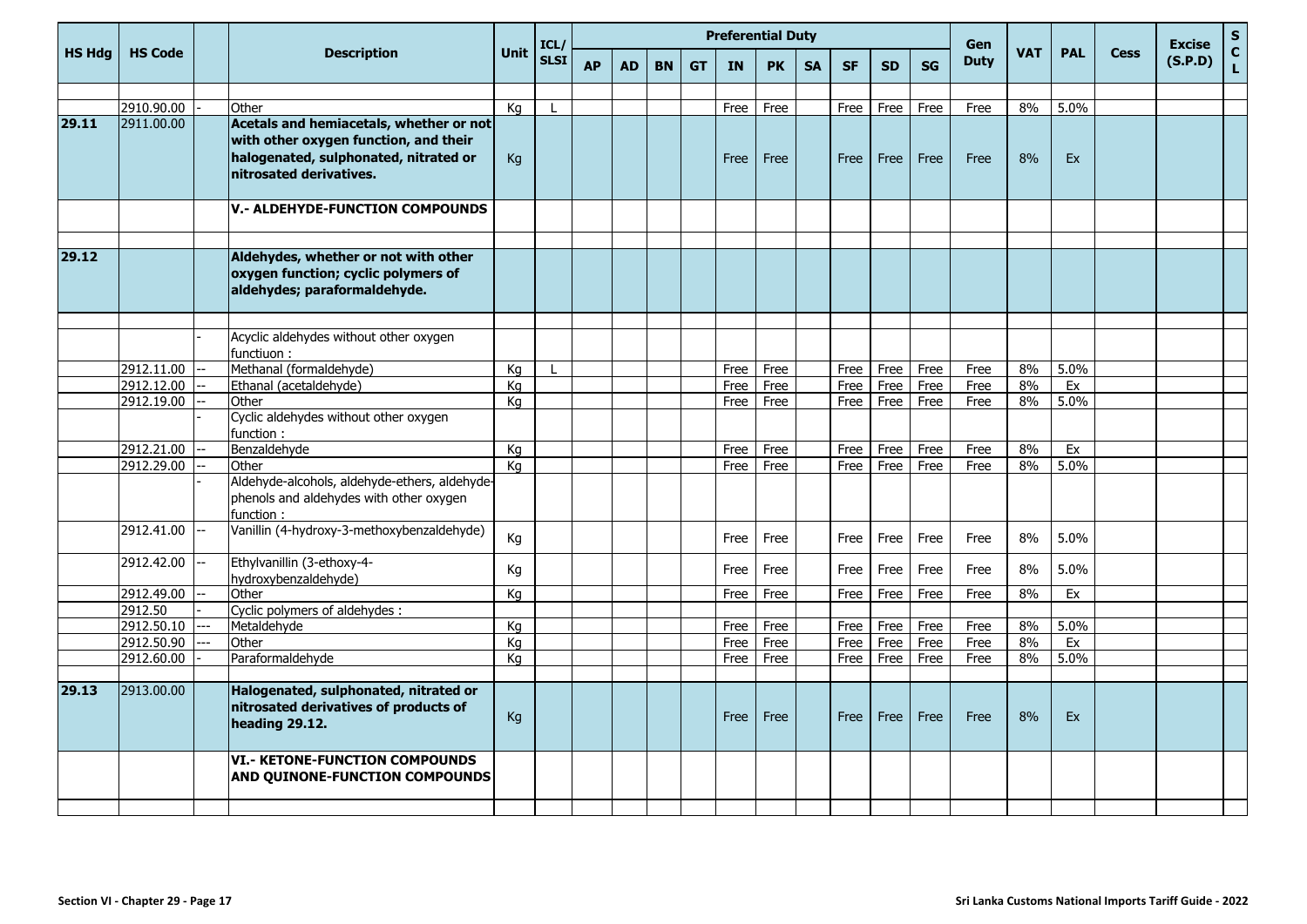|               |                |                                                                                                                                                    |    |                          |           |           |           |           |           | <b>Preferential Duty</b> |           |           |           |           | Gen         |            |            |             | <b>Excise</b> |  |
|---------------|----------------|----------------------------------------------------------------------------------------------------------------------------------------------------|----|--------------------------|-----------|-----------|-----------|-----------|-----------|--------------------------|-----------|-----------|-----------|-----------|-------------|------------|------------|-------------|---------------|--|
| <b>HS Hdg</b> | <b>HS Code</b> | <b>Description</b>                                                                                                                                 |    | Unit ICL/<br><b>SLSI</b> | <b>AP</b> | <b>AD</b> | <b>BN</b> | <b>GT</b> | <b>IN</b> | <b>PK</b>                | <b>SA</b> | <b>SF</b> | <b>SD</b> | <b>SG</b> | <b>Duty</b> | <b>VAT</b> | <b>PAL</b> | <b>Cess</b> | (S.P.D)       |  |
|               |                |                                                                                                                                                    |    |                          |           |           |           |           |           |                          |           |           |           |           |             |            |            |             |               |  |
| 29.14         |                | Ketones and quinones, whether or not<br>with other oxygen function, and their<br>halogenated, sulphonated, nitrated or<br>Initrosated derivatives. |    |                          |           |           |           |           |           |                          |           |           |           |           |             |            |            |             |               |  |
|               |                | Acyclic ketones without other oxygen function                                                                                                      |    |                          |           |           |           |           |           |                          |           |           |           |           |             |            |            |             |               |  |
|               | 2914.11.00     | Acetone                                                                                                                                            | Кa |                          |           |           |           |           | Free      | Free                     |           | Free      | Free      | Free      | Free        | 8%         | $5.0\%$    |             |               |  |
|               | 2914.12.00     | Butanone (methyl ethyl ketone)                                                                                                                     | Кa |                          |           |           |           |           | Free      | Free                     |           | Free      | Free      | Free      | Free        | 8%         | $5.0\%$    |             |               |  |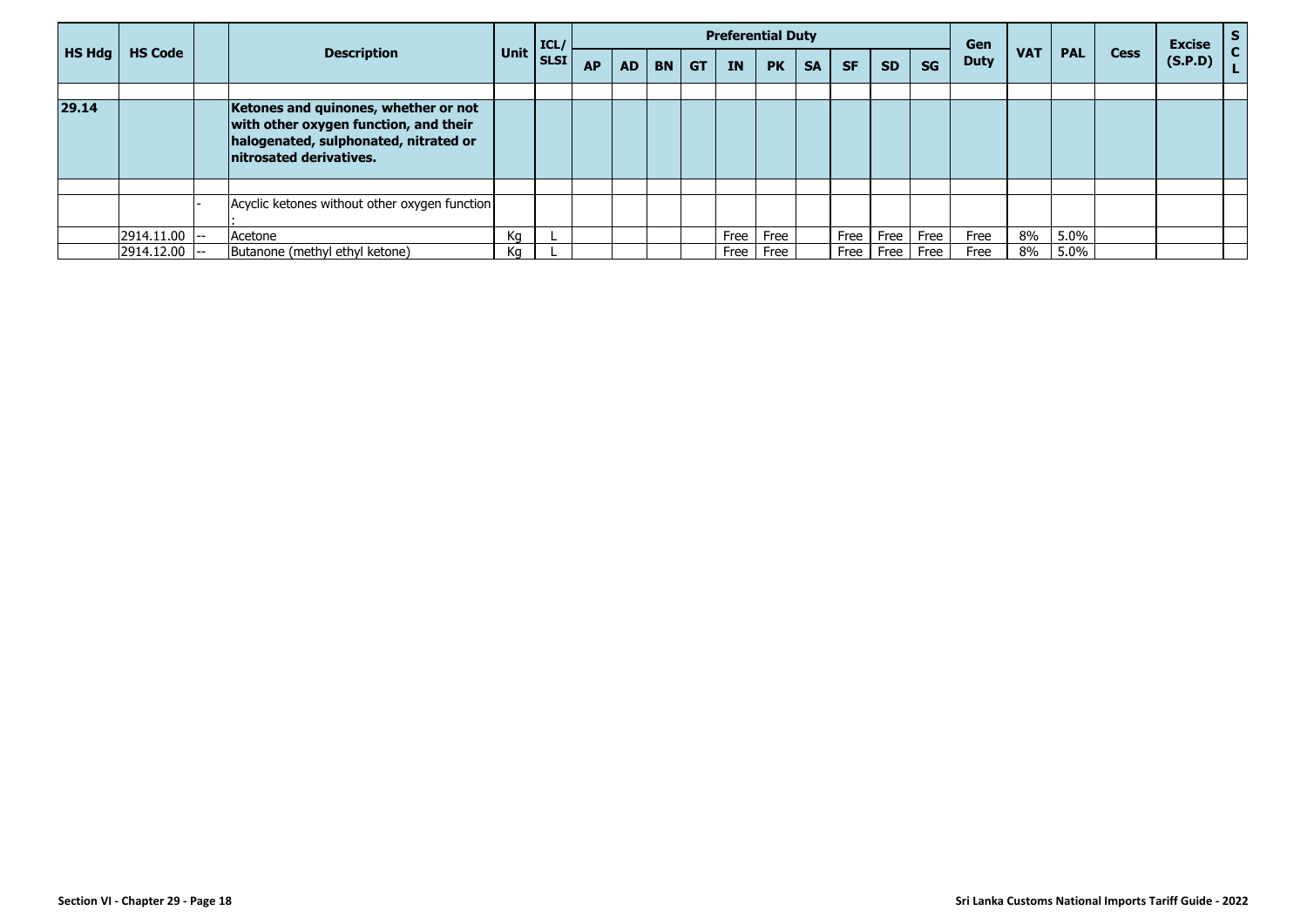|               |                |     |                                                                                                                                                                                                   |          | ICL/        |           |           |           |           | <b>Preferential Duty</b> |              |           |              |                    |              | Gen          |            |            |             | <b>Excise</b> | $\mathbf{s}$ |
|---------------|----------------|-----|---------------------------------------------------------------------------------------------------------------------------------------------------------------------------------------------------|----------|-------------|-----------|-----------|-----------|-----------|--------------------------|--------------|-----------|--------------|--------------------|--------------|--------------|------------|------------|-------------|---------------|--------------|
| <b>HS Hdg</b> | <b>HS Code</b> |     | <b>Description</b>                                                                                                                                                                                | Unit     | <b>SLSI</b> | <b>AP</b> | <b>AD</b> | <b>BN</b> | <b>GT</b> | <b>IN</b>                | <b>PK</b>    | <b>SA</b> | <b>SF</b>    | <b>SD</b>          | <b>SG</b>    | <b>Duty</b>  | <b>VAT</b> | <b>PAL</b> | <b>Cess</b> | (S.P.D)       | $\mathbf{C}$ |
|               |                |     |                                                                                                                                                                                                   |          |             |           |           |           |           |                          |              |           |              |                    |              |              |            |            |             |               |              |
|               | 2914.13.00     |     | 4-Methylpentan-2-one (methyl isobutyl                                                                                                                                                             | Кg       |             |           |           |           |           | Free                     | Free         |           | Free         | Free               | Free         | Free         | 8%         | 5.0%       |             |               |              |
|               |                |     | ketone)                                                                                                                                                                                           |          |             |           |           |           |           |                          |              |           |              |                    |              |              |            |            |             |               |              |
|               | 2914.19.00     |     | Other                                                                                                                                                                                             | kg       |             |           |           |           |           | Free                     | Free         |           | Free         | Free               | Free         | Free         | 8%         | Ex         |             |               |              |
|               |                |     | Cyclanic, cyclenic or cycloterpenic ketones                                                                                                                                                       |          |             |           |           |           |           |                          |              |           |              |                    |              |              |            |            |             |               |              |
|               |                |     | without other oxygen function :                                                                                                                                                                   |          |             |           |           |           |           |                          |              |           |              |                    |              |              |            |            |             |               |              |
|               | 2914.22.00     |     | Cyclohexanone and methylcyclohexanones                                                                                                                                                            | kg       |             |           |           |           |           | Free                     | Free         |           | Free         | Free               | Free         | Free         | 8%         | 5.0%       |             |               |              |
|               | 2914.23.00     |     | Ionones and methylionones                                                                                                                                                                         | kg       |             |           |           |           |           | Free                     | Free         |           | Free         | Free               | Free         | Free         | 8%         | Ex         |             |               |              |
|               | 2914.29        |     | Other:                                                                                                                                                                                            |          |             |           |           |           |           |                          |              |           |              |                    |              |              |            |            |             |               |              |
|               | 2914.29.10     | --- | Camphor                                                                                                                                                                                           | kg       |             |           |           |           |           | Free                     | Free         |           | 5%           | 4.5%               |              | 10%          | 8%         | 5.0%       |             |               |              |
|               | 2914.29.90     |     | Other                                                                                                                                                                                             | kg       |             |           |           |           |           | Free                     | Free         |           | Free         | Free               | Free         | Free         | 8%         | 5.0%       |             |               |              |
|               |                |     | Aromatic ketones without other oxygen                                                                                                                                                             |          |             |           |           |           |           |                          |              |           |              |                    |              |              |            |            |             |               |              |
|               | 2914.31.00     |     | function:<br>Phenylacetone (phenylpropan-2-one)                                                                                                                                                   |          |             |           |           |           |           | Free                     |              |           |              |                    |              |              |            | 5.0%       |             |               |              |
|               | 2914.39.00     |     | Other                                                                                                                                                                                             | kg<br>kg |             |           |           |           |           | Free                     | Free<br>Free |           | Free<br>Free | Free<br>Free       | Free<br>Free | Free<br>Free | 8%<br>8%   | 5.0%       |             |               |              |
|               | 2914.40.00     |     | Ketone-alcohols and ketone-aldehydes                                                                                                                                                              | kg       |             |           |           |           |           | Free                     | Free         |           | Free         | Free               | Free         | Free         | 8%         | 5.0%       |             |               |              |
|               | 2914.50.00     |     | Ketone-phenols and ketones with other                                                                                                                                                             |          |             |           |           |           |           |                          |              |           |              |                    |              |              |            |            |             |               |              |
|               |                |     | oxygen function                                                                                                                                                                                   | kg       |             |           |           |           |           | Free                     | Free         |           | Free         | Free               | Free         | Free         | 8%         | 5.0%       |             |               |              |
|               |                |     | Quinones:                                                                                                                                                                                         |          |             |           |           |           |           |                          |              |           |              |                    |              |              |            |            |             |               |              |
|               | 2914.61.00     |     | Anthraquinone                                                                                                                                                                                     | kg       |             |           |           |           |           | Free                     | Free         |           | Free         | Free               | Free         | Free         | 8%         | Ex         |             |               |              |
|               | 2914.62.00     |     | Coenzyme Q10 (ubidecarenone (INN))                                                                                                                                                                | kg       |             |           |           |           |           | Free                     | Free         |           | Free         | <b>Free</b>        | Free         | Free         | 8%         | Ex         |             |               |              |
|               | 2914.69.00     |     | Other                                                                                                                                                                                             | kg       |             |           |           |           |           | Free                     | Free         |           | Free         | Free               | Free         | Free         | 8%         | 5.0%       |             |               |              |
|               | 2914.70.00     |     | Halogenated, sulphonated, nitrated or                                                                                                                                                             |          |             |           |           |           |           |                          |              |           |              |                    |              |              |            |            |             |               |              |
|               |                |     | nitrosated derivatives :                                                                                                                                                                          |          |             |           |           |           |           |                          |              |           |              |                    |              |              |            |            |             |               |              |
|               | 2914.71.00     |     | Chlordecone (ISO)                                                                                                                                                                                 | kg       |             |           |           |           |           | Free                     | Free         |           | Free         | Free               | Free         | Free         | 8%         | Ex         |             |               |              |
|               | 2914.79.00     |     | Other                                                                                                                                                                                             | kg       |             |           |           |           |           | <b>Free</b>              | Free         |           | Free         | Free               | Free         | Free         | 8%         | Ex         |             |               |              |
|               |                |     | VII.- CARBOXYLIC ACIDS AND THEIR<br><b>ANHYDRIDES, HALIDES, PEROXIDES</b><br><b>AND PEROXYACIDS AND THEIR</b><br>HALOGENATED, SULPHONATED,<br><b>NITRATED OR NITROSATED</b><br><b>DERIVATIVES</b> |          |             |           |           |           |           |                          |              |           |              |                    |              |              |            |            |             |               |              |
|               |                |     |                                                                                                                                                                                                   |          |             |           |           |           |           |                          |              |           |              |                    |              |              |            |            |             |               |              |
| 29.15         |                |     | Saturated acyclic monocarboxylic acids<br>and their anhydrides, halides, peroxides<br>and peroxyacids; their halogenated,<br>sulphonated, nitrated or nitrosated<br>derivatives.                  |          |             |           |           |           |           |                          |              |           |              |                    |              |              |            |            |             |               |              |
|               |                |     |                                                                                                                                                                                                   |          |             |           |           |           |           |                          |              |           |              |                    |              |              |            |            |             |               |              |
|               |                |     | Formic acid, its salts and esters :                                                                                                                                                               |          |             |           |           |           |           |                          |              |           |              |                    |              |              |            |            |             |               |              |
|               | 2915.11.00     |     | Formic acid                                                                                                                                                                                       | kg       |             |           |           |           |           | Free                     | Free         |           | Free         | Free               | Free         | Free         | 8%         | 5.0%       |             |               |              |
|               | 2915.12.00     |     | Salts of formic acid                                                                                                                                                                              | kg       |             |           |           |           |           | Free                     | Free         |           | Free         | Free               | Free         | Free         | 8%         | 5.0%       |             |               |              |
|               | 2915.13.00     |     | Esters of formic acid                                                                                                                                                                             | kg       |             |           |           |           |           | Free Free                |              |           | Free         | Free               | Free         | Free         | 8%         | Ex         |             |               |              |
|               |                |     | Acetic acid and its salts; acetic anhydride :                                                                                                                                                     |          |             |           |           |           |           |                          |              |           |              |                    |              |              |            |            |             |               |              |
|               | 2915.21.00 --  |     | Acetic acid                                                                                                                                                                                       | kg       |             |           |           |           |           | Free Free                |              |           |              | Free   Free   Free |              | Free         | 8%         | 5.0%       |             |               |              |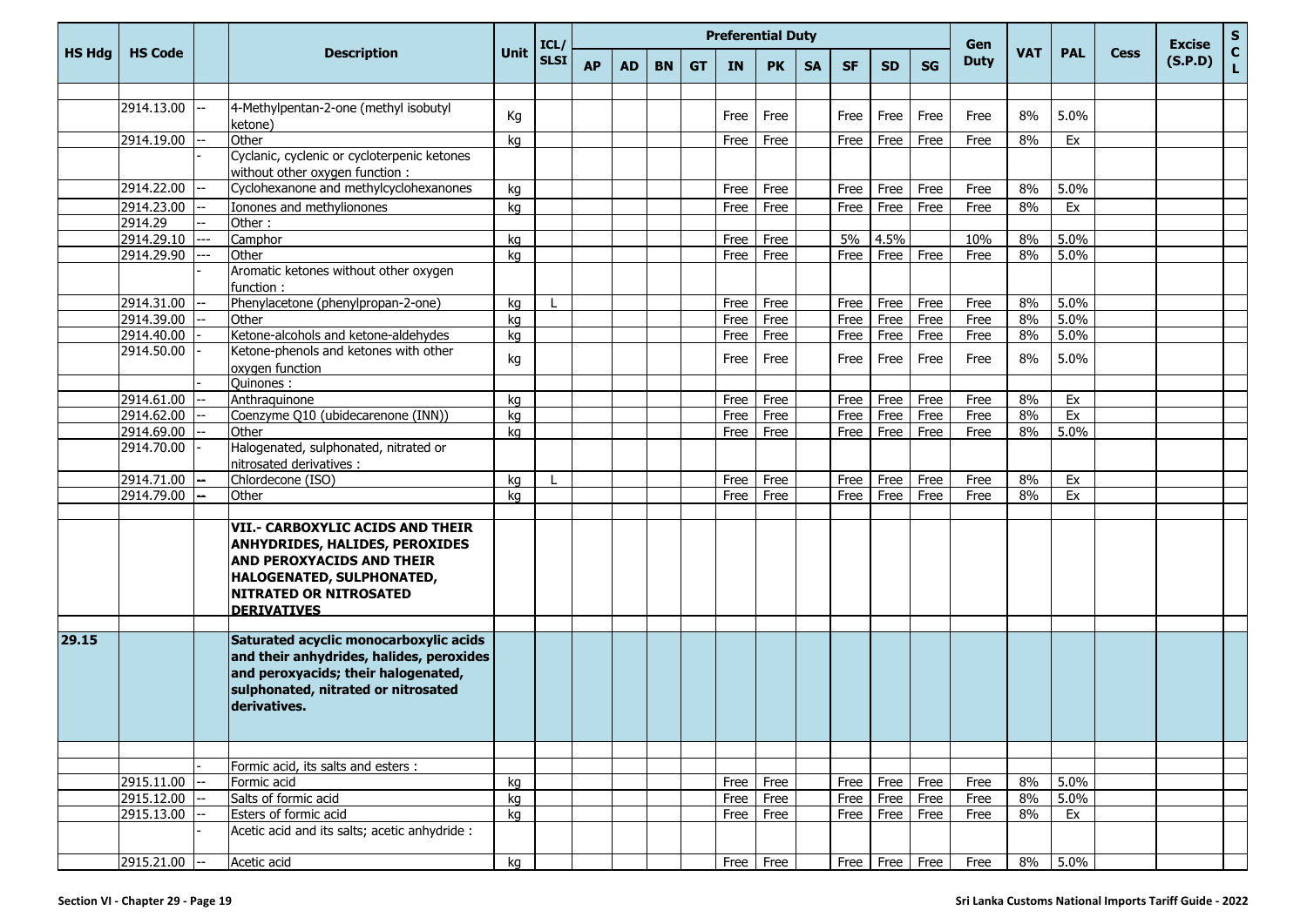|                         |                    |      | TCL         |           |    |           |           | <b>Preferential Duty</b> |           |           |           |           |      | Gen         |            |            |             | <b>Excise</b> |  |
|-------------------------|--------------------|------|-------------|-----------|----|-----------|-----------|--------------------------|-----------|-----------|-----------|-----------|------|-------------|------------|------------|-------------|---------------|--|
| <b>HS Hdg</b>   HS Code | <b>Description</b> | Unit | <b>SLSI</b> | <b>AP</b> | AD | <b>BN</b> | <b>GT</b> | IN                       | <b>PK</b> | <b>SA</b> | <b>SF</b> | <b>SD</b> | SG   | <b>Duty</b> | <b>VAT</b> | <b>PAL</b> | <b>Cess</b> | (S.P.D)       |  |
|                         |                    |      |             |           |    |           |           |                          |           |           |           |           |      |             |            |            |             |               |  |
| $2915.24.00$ --         | Acetic anhydride   | ka   |             |           |    |           |           | Free                     | Free      |           | Free I    | Free      | Free | Free        | 8%         | Ex         |             |               |  |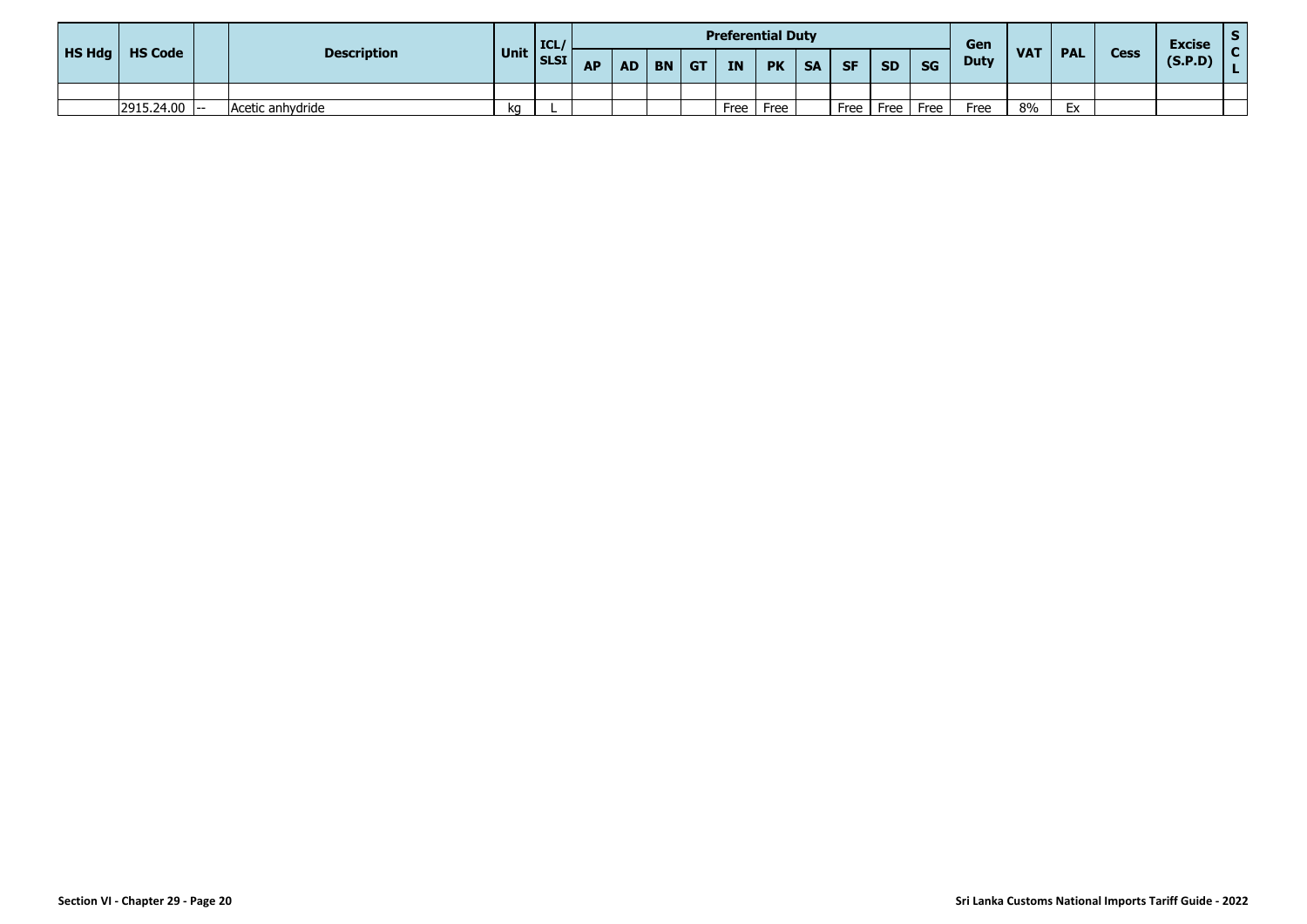|               |                |                          |                                                                                                                                                                                                                 |             | ICL/        |           |     |           |           | <b>Preferential Duty</b> |           |           |           |                    |           | Gen         |            |            |             | <b>Excise</b> | $\mathbf{s}$       |
|---------------|----------------|--------------------------|-----------------------------------------------------------------------------------------------------------------------------------------------------------------------------------------------------------------|-------------|-------------|-----------|-----|-----------|-----------|--------------------------|-----------|-----------|-----------|--------------------|-----------|-------------|------------|------------|-------------|---------------|--------------------|
| <b>HS Hdg</b> | <b>HS Code</b> |                          | <b>Description</b>                                                                                                                                                                                              | <b>Unit</b> | <b>SLSI</b> | <b>AP</b> | AD. | <b>BN</b> | <b>GT</b> | <b>IN</b>                | <b>PK</b> | <b>SA</b> | <b>SF</b> | <b>SD</b>          | <b>SG</b> | <b>Duty</b> | <b>VAT</b> | <b>PAL</b> | <b>Cess</b> | (S.P.D)       | $\mathbf{C}$<br>Ĺ. |
|               |                |                          |                                                                                                                                                                                                                 |             |             |           |     |           |           |                          |           |           |           |                    |           |             |            |            |             |               |                    |
|               | 2915.29.00     |                          | Other                                                                                                                                                                                                           | kg          |             |           |     |           |           | Free                     | Free      |           | Free      | Free               | Free      | Free        | 8%         | 5.0%       |             |               |                    |
|               |                |                          | Esters of acetic acid:                                                                                                                                                                                          |             |             |           |     |           |           |                          |           |           |           |                    |           |             |            |            |             |               |                    |
|               | 2915.31.00     |                          | Ethyl acetate                                                                                                                                                                                                   | kg          |             |           |     |           |           | Free                     | Free      |           | Free      | Free               | Free      | Free        | 8%         | 5.0%       |             |               |                    |
|               | 2915.32.00     |                          | Vinyl acetate                                                                                                                                                                                                   | kg          |             |           |     |           |           | Free                     | Free      |           | Free      | Free               | Free      | Free        | 8%         | 5.0%       |             |               |                    |
|               | 2915.33.00     |                          | $n$ -Butyl acetate                                                                                                                                                                                              | kg          |             |           |     |           |           | Free                     | Free      |           | Free      | Free               | Free      | Free        | 8%         | 5.0%       |             |               |                    |
|               | 2915.36.00     |                          | Dinoseb (ISO) acetate                                                                                                                                                                                           | kg          |             |           |     |           |           | Free                     | Free      |           | Free      | Free               | Free      | Free        | 8%         | 5.0%       |             |               |                    |
|               | 2915.39.00     |                          | Other                                                                                                                                                                                                           | kg          |             |           |     |           |           | Free                     | Free      |           | Free      | Free               | Free      | Free        | 8%         | 5.0%       |             |               |                    |
|               | 2915.40.00     |                          | Mono-, di- or trichloroacetic acids, their salts<br>and esters                                                                                                                                                  | kg          |             |           |     |           |           | Free                     | Free      |           | Free      | Free               | Free      | Free        | 8%         | Ex         |             |               |                    |
|               | 2915.50.00     |                          | Propionic acid, its salts and esters                                                                                                                                                                            | kg          |             |           |     |           |           | Free                     | Free      |           | Free      | Free               | Free      | Free        | 8%         | 5.0%       |             |               |                    |
|               | 2915.60.00     |                          | Butanoic acids, pentanoic acids, their salts<br>and esters                                                                                                                                                      | kg          |             |           |     |           |           | Free                     | Free      |           | Free      | Free               | Free      | Free        | 8%         | 5.0%       |             |               |                    |
|               | 2915.70.00     |                          | Palmitic acid, stearic acid, their salts and<br>esters                                                                                                                                                          | kg          |             |           |     |           |           | Free                     | Free      |           | Free      | Free               | Free      | Free        | 8%         | 5.0%       |             |               |                    |
|               | 2915.90.00     |                          | Other                                                                                                                                                                                                           | kg          |             |           |     |           |           | Free                     | Free      |           | Free      | Free               | Free      | Free        | 8%         | 5.0%       |             |               |                    |
|               |                |                          |                                                                                                                                                                                                                 |             |             |           |     |           |           |                          |           |           |           |                    |           |             |            |            |             |               |                    |
| 29.16         |                |                          | Unsaturated acyclic monocarboxylic<br>acids, cyclic monocarboxylic acids, their<br>anhydrides, halides, peroxides and<br>peroxyacids; their halogenated,<br>sulphonated, nitrated or nitrosated<br>derivatives. |             |             |           |     |           |           |                          |           |           |           |                    |           |             |            |            |             |               |                    |
|               |                |                          | Unsaturated acyclic monocarboxylic acids,                                                                                                                                                                       |             |             |           |     |           |           |                          |           |           |           |                    |           |             |            |            |             |               |                    |
|               |                |                          | their anhydrides, halides, peroxides,<br>peroxyacids and their derivatives :                                                                                                                                    |             |             |           |     |           |           |                          |           |           |           |                    |           |             |            |            |             |               |                    |
|               | 2916.11.00     |                          | Acrylic acid and its salts                                                                                                                                                                                      | kg          |             |           |     |           |           | Free                     | Free      |           | Free      | Free               | Free      | Free        | 8%         | 5.0%       |             |               |                    |
|               | 2916.12.00     |                          | Esters of acrylic acid                                                                                                                                                                                          | kg          |             |           |     |           |           | Free                     | Free      |           | Free      | Free               | Free      | Free        | 8%         | 5.0%       |             |               |                    |
|               | 2916.13.00     |                          | Methacrylic acid and its salts                                                                                                                                                                                  | kg          |             |           |     |           |           | Free                     | Free      |           | Free      | Free               | Free      | Free        | 8%         | 5.0%       |             |               |                    |
|               | 2916.14.00     |                          | Esters of methacrylic acid                                                                                                                                                                                      | kg          |             |           |     |           |           | Free                     | Free      |           | Free      | Free               | Free      | Free        | Con        | 5.0%       |             |               |                    |
|               | 2916.15.00     |                          | Oleic, linoleic or linolenic acids, their salts and<br>estrs                                                                                                                                                    | kg          |             |           |     |           |           | Free                     | Free      |           | Free      | Free               | Free      | Free        | 8%         | Ex         |             |               |                    |
|               | 2916.16.00     |                          | Binapacryl (ISO)                                                                                                                                                                                                | kg          |             |           |     |           |           | Free                     | Free      |           | Free      | Free               | Free      | Free        | 8%         | 5.0%       |             |               |                    |
|               | 2916.19.00     |                          | Other                                                                                                                                                                                                           | kg          |             |           |     |           |           | Free                     | Free      |           | Free      | Free               | Free      | Free        | 8%         | 5.0%       |             |               |                    |
|               | 2916.20        |                          | Cyclanic, cyclenic or cycloterpenic                                                                                                                                                                             |             |             |           |     |           |           |                          |           |           |           |                    |           |             |            |            |             |               |                    |
|               |                |                          | monocarboxylic acids, their anhydrides,                                                                                                                                                                         |             |             |           |     |           |           |                          |           |           |           |                    |           |             |            |            |             |               |                    |
|               |                |                          | halides, peroxides, peroxiacids and their                                                                                                                                                                       |             |             |           |     |           |           |                          |           |           |           |                    |           |             |            |            |             |               |                    |
|               |                |                          | derivatives :                                                                                                                                                                                                   |             |             |           |     |           |           |                          |           |           |           |                    |           |             |            |            |             |               |                    |
|               | 2916.20.10     | $\qquad \qquad - -$      | D-allethrin (Pynamin forte)                                                                                                                                                                                     | kg          |             |           |     |           |           | Free Free                |           |           |           | Free Free          | Free      | Free        | 8%         | Ex         |             |               |                    |
|               | 2916.20.20     | $\overline{\phantom{a}}$ | D-trans allethrin (Esbiothrin)                                                                                                                                                                                  | kg          |             |           |     |           |           | Free Free                |           |           |           | Free Free          | Free      | Free        | 8%         | Ex         |             |               |                    |
|               | 2916.20.30 --- |                          | Prallethrin (ETOC)                                                                                                                                                                                              | kg          |             |           |     |           |           | Free Free                |           |           |           | Free Free          | Free      | Free        | 8%         | 5.0%       |             |               |                    |
|               | 2916.20.40 --- |                          | Transfluthrin                                                                                                                                                                                                   | kg          |             |           |     |           |           | Free Free                |           |           |           | Free Free          | Free      | Free        | 8%         | 5.0%       |             |               |                    |
|               | 2916.20.50     | $\qquad \qquad - -$      | Permethrin                                                                                                                                                                                                      | kg          |             |           |     |           |           | Free Free                |           |           |           | Free Free Free     |           | Free        | 8%         | Ex         |             |               |                    |
|               | 2916.20.90 --- |                          | Other                                                                                                                                                                                                           | kg          |             |           |     |           |           |                          | Free Free |           |           | Free   Free   Free |           | Free        | 8%         | Ex         |             |               |                    |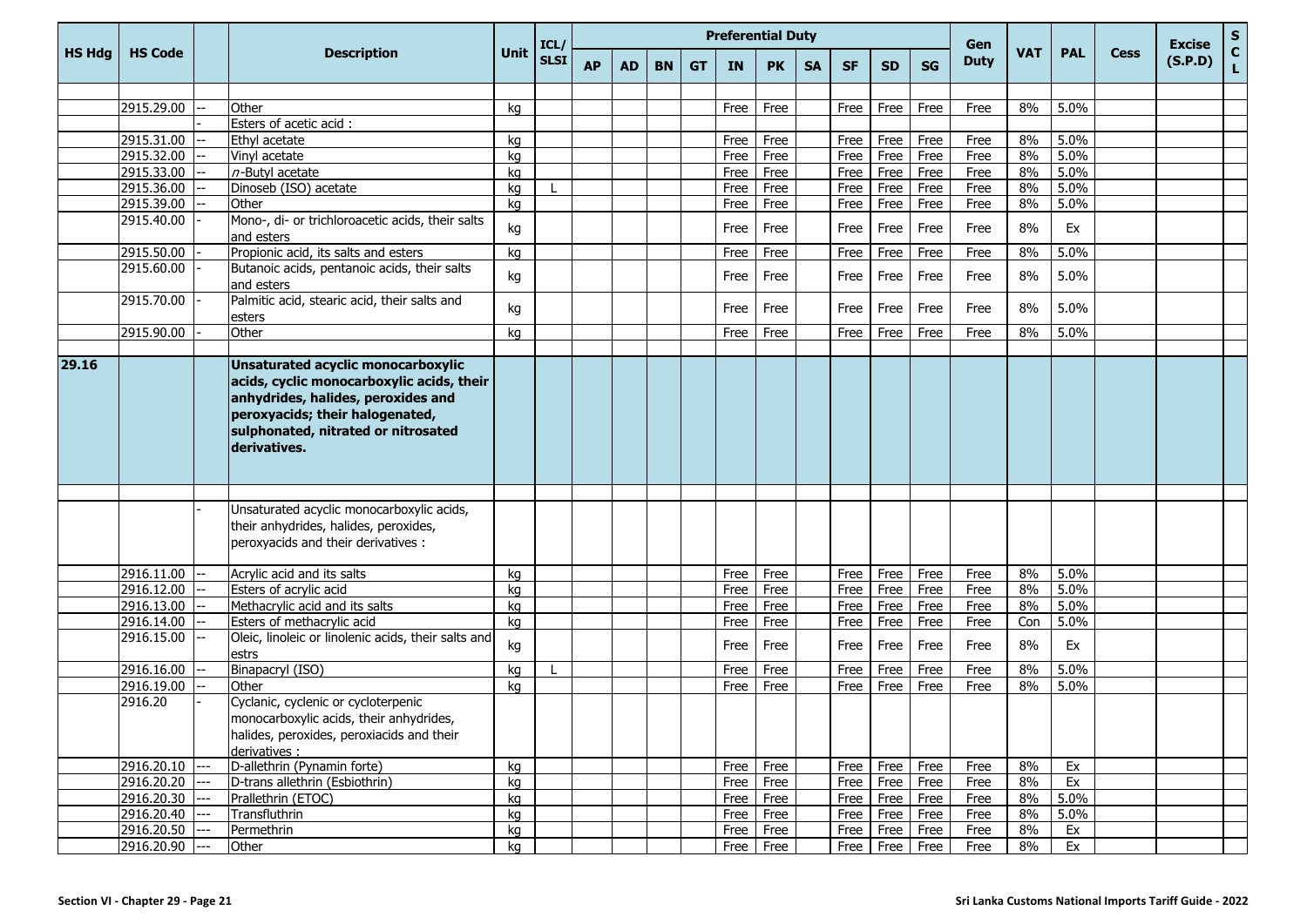|               |                          |                                                                                                                                                          |             | ICL/        |           |    |           |           | <b>Preferential Duty</b> |           |           |           |           |           | Gen         |            |            |      | <b>Excise</b> | $\mathbf{s}$                |
|---------------|--------------------------|----------------------------------------------------------------------------------------------------------------------------------------------------------|-------------|-------------|-----------|----|-----------|-----------|--------------------------|-----------|-----------|-----------|-----------|-----------|-------------|------------|------------|------|---------------|-----------------------------|
| <b>HS Hdg</b> | <b>HS Code</b>           | <b>Description</b>                                                                                                                                       | <b>Unit</b> | <b>SLSI</b> | <b>AP</b> | AD | <b>BN</b> | <b>GT</b> | IN                       | <b>PK</b> | <b>SA</b> | <b>SF</b> | <b>SD</b> | <b>SG</b> | <b>Duty</b> | <b>VAT</b> | <b>PAL</b> | Cess | (S.P.D)       | $\mathbf{C}$<br>$\mathbf L$ |
|               |                          |                                                                                                                                                          |             |             |           |    |           |           |                          |           |           |           |           |           |             |            |            |      |               |                             |
|               |                          | Aromatic monocarboxilic acids, their                                                                                                                     |             |             |           |    |           |           |                          |           |           |           |           |           |             |            |            |      |               |                             |
|               |                          | anhydrides, halides, peroxides, peroxiacids                                                                                                              |             |             |           |    |           |           |                          |           |           |           |           |           |             |            |            |      |               |                             |
|               |                          | and their derivatives:                                                                                                                                   |             |             |           |    |           |           |                          |           |           |           |           |           |             |            |            |      |               |                             |
|               | 2916.31.00               | Benzoic acid, its salts and esters                                                                                                                       | ka          |             |           |    |           |           | Free                     | Free      |           | Free      | Free      | Free      | Free        | 8%         | 5.0%       |      |               |                             |
|               | 2916.32.00               | Benzoyl peroxide and benzoyl chloride                                                                                                                    | kg          |             |           |    |           |           | Free                     | Free      |           | Free      | Free      | Free      | Free        | Con        | 5.0%       |      |               |                             |
|               | 2916.34.00               | Phenylacetic acid and its salts                                                                                                                          | ka          |             |           |    |           |           | Free                     | Free      |           | Free      | Free      | Free      | Free        | 8%         | Ex         |      |               |                             |
|               | 2916.39.00               | Other                                                                                                                                                    | kg          |             |           |    |           |           | Free                     | Free      |           | Free      | Free      | Free      | Free        | 8%         | Ex         |      |               |                             |
| 29.17         |                          | Polycarboxilic acids, their anhydrides,<br>halides, peroxides and peroxiacids;<br>their halogenated, sulphonated,<br>nitrated or nitrosated derivatives. |             |             |           |    |           |           |                          |           |           |           |           |           |             |            |            |      |               |                             |
|               |                          |                                                                                                                                                          |             |             |           |    |           |           |                          |           |           |           |           |           |             |            |            |      |               |                             |
|               |                          | Acyclic polycarboxylic acids, their anhydrides,                                                                                                          |             |             |           |    |           |           |                          |           |           |           |           |           |             |            |            |      |               |                             |
|               |                          | halides, peroxides, peroxyacids and their                                                                                                                |             |             |           |    |           |           |                          |           |           |           |           |           |             |            |            |      |               |                             |
|               |                          | derivatives:                                                                                                                                             |             |             |           |    |           |           |                          |           |           |           |           |           |             |            |            |      |               |                             |
|               | 2917.11.00<br>2917.12.00 | Oxalic acid, its salts and esters                                                                                                                        | kg          |             |           |    |           |           | Free                     | Free      |           | Free      | Free      | Free      | Free        | 8%<br>8%   | 5.0%<br>Ex |      |               |                             |
|               | 2917.13.00               | Adipic acid, its salts and esters<br>Azelaic acid, sebacic acid, their salts and                                                                         | ka          |             |           |    |           |           | Free                     | Free      |           | Free      | Free      | Free      | Free        |            |            |      |               |                             |
|               |                          | esters                                                                                                                                                   | kg          |             |           |    |           |           | Free                     | Free      |           | Free      | Free      | Free      | Free        | 8%         | Ex         |      |               |                             |
|               | 2917.14.00               | Maleic anhydride                                                                                                                                         | kg          |             |           |    |           |           | Free                     | Free      |           | Free      | Free      | Free      | Free        | 8%         | 5.0%       |      |               |                             |
|               | 2917.19.00               | Other                                                                                                                                                    | kg          |             |           |    |           |           | Free                     | Free      |           | Free      | Free      | Free      | Free        | 8%         | 5.0%       |      |               |                             |
|               | 2917.20.00               | Cyclanic, cyclenic or cycloterpenic<br>polycarboxylic acids, their anhydrides, halides,<br>peroxides, peroxyacids and their derivatives                  | kg          |             |           |    |           |           | Free                     | Free      |           | Free      | Free      | Free      | Free        | 8%         | 5.0%       |      |               |                             |
|               |                          | Aromatic polycarboxylic acids, their<br>anhydrides, halides, peroxides, peroxacids<br>and their derivatives :                                            |             |             |           |    |           |           |                          |           |           |           |           |           |             |            |            |      |               |                             |
|               | 2917.32.00               | Dioctyl orthophthalates                                                                                                                                  | kg          |             |           |    |           |           | Free                     | Free      |           | Free      | Free      | Free      | Free        | 8%         | 5.0%       |      |               |                             |
|               | 2917.33.00               | Dinonyl or didecyl orthophthalates                                                                                                                       | ka          |             |           |    |           |           | Free                     | Free      |           | Free      | Free      | Free      | Free        | 8%         | Ex         |      |               |                             |
|               | 2917.34.00               | Other esters of orthophthalic acid                                                                                                                       | kg          |             |           |    |           |           | Free                     | Free      |           | Free      | Free      | Free      | Free        | 8%         | 5.0%       |      |               |                             |
|               | 2917.35.00               | Phthalic anhydride                                                                                                                                       | kg          |             |           |    |           |           | Free                     | Free      |           | Free      | Free      | Free      | Free        | 8%         | 5.0%       |      |               |                             |
|               | 2917.36.00               | Terephthalic acid and its salts                                                                                                                          | kg          |             |           |    |           |           | Free                     | Free      |           | Free      | Free      | Free      | Free        | 8%         | Ex         |      |               |                             |
|               | 2917.37.00               | Dimethyl terephthalate                                                                                                                                   | kg          |             |           |    |           |           | Free                     | Free      |           | Free      | Free      | Free      | Free        | 8%         | 5.0%       |      |               |                             |
|               | 2917.39.00               | Other                                                                                                                                                    | kg          |             |           |    |           |           | Free                     | Free      |           | Free      | Free      | Free      | Free        | 8%         | 5.0%       |      |               |                             |
|               |                          |                                                                                                                                                          |             |             |           |    |           |           |                          |           |           |           |           |           |             |            |            |      |               |                             |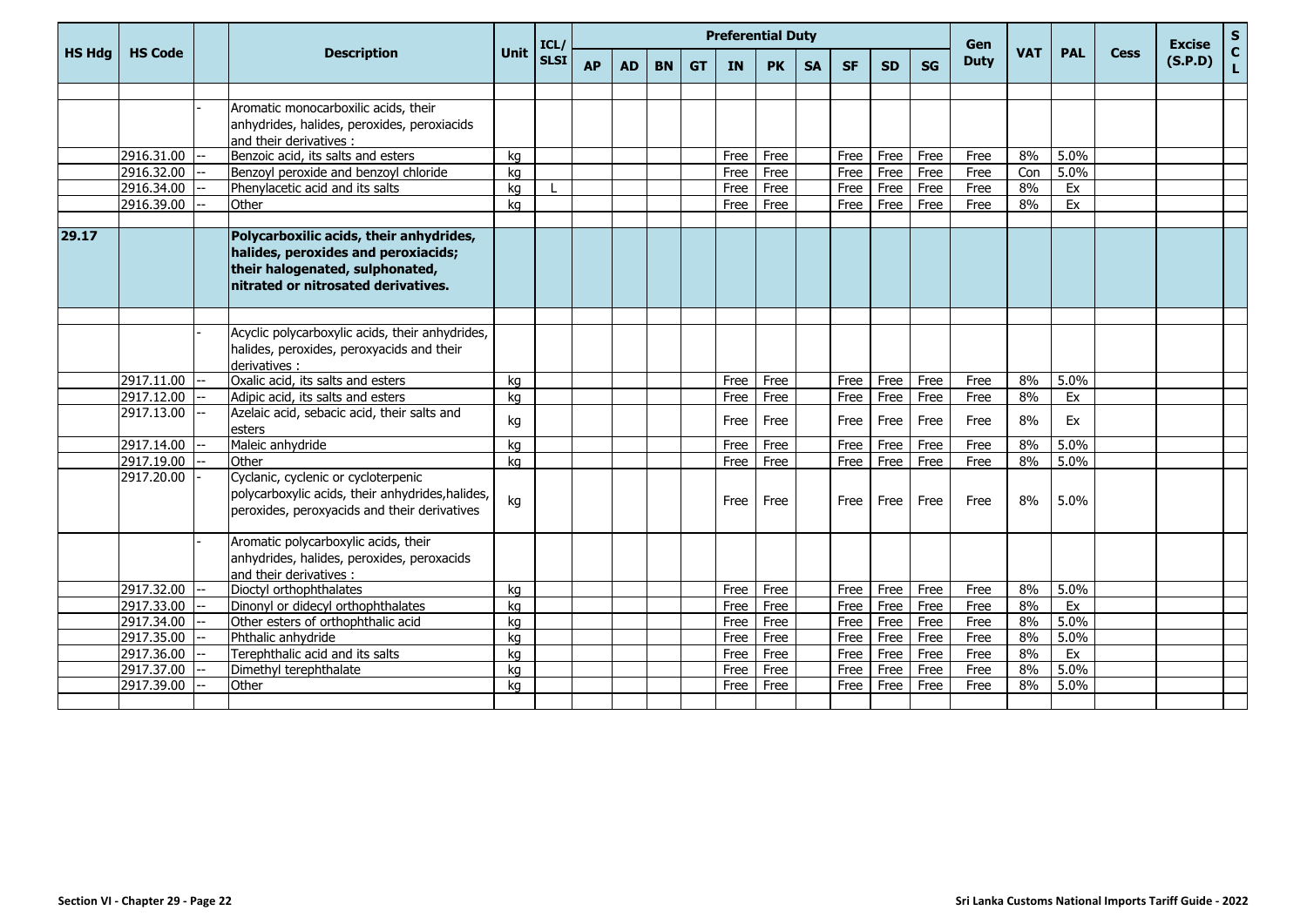|               |                          |     |                                                                                                                                                                                            |             | ICL/         |           |     |           |           |              | <b>Preferential Duty</b> |           |              |              |              | Gen          |            |              |             | <b>Excise</b> | $\mathbf S$                  |
|---------------|--------------------------|-----|--------------------------------------------------------------------------------------------------------------------------------------------------------------------------------------------|-------------|--------------|-----------|-----|-----------|-----------|--------------|--------------------------|-----------|--------------|--------------|--------------|--------------|------------|--------------|-------------|---------------|------------------------------|
| <b>HS Hdg</b> | <b>HS Code</b>           |     | <b>Description</b>                                                                                                                                                                         | <b>Unit</b> | <b>SLSI</b>  | <b>AP</b> | AD. | <b>BN</b> | <b>GT</b> | <b>IN</b>    | <b>PK</b>                | <b>SA</b> | <b>SF</b>    | <b>SD</b>    | <b>SG</b>    | <b>Duty</b>  | <b>VAT</b> | <b>PAL</b>   | <b>Cess</b> | (S.P.D)       | $\mathbf{C}$<br>$\mathbf{L}$ |
| 29.18         |                          |     | Carboxylic acids with additional oxygen<br>function and their anhydrides, halides,<br>peroxides and peroxyacids; their<br>halogenated, sulphonated, nitrated or<br>nitrosated derivatives. |             |              |           |     |           |           |              |                          |           |              |              |              |              |            |              |             |               |                              |
|               |                          |     |                                                                                                                                                                                            |             |              |           |     |           |           |              |                          |           |              |              |              |              |            |              |             |               |                              |
|               |                          |     | Carboxylic acids with alcohol function but<br>without other oxygen function, their<br>anhydrides, halides, peroxides, peroxyacids<br>and their derivatives:                                |             |              |           |     |           |           |              |                          |           |              |              |              |              |            |              |             |               |                              |
|               | 2918.11.00               |     | Lactic acid, its salts and esters                                                                                                                                                          | kg          |              |           |     |           |           | Free         | Free                     |           | Free         | Free         | Free         | Free         | 8%         | 5.0%         |             |               |                              |
|               | 2918.12.00               |     | Tartaric acid                                                                                                                                                                              | kg          |              |           |     |           |           | Free         | Free                     |           | Free         | Free         | Free         | Free         | 8%         | Ex           |             |               |                              |
|               | 2918.13.00               |     | Salts and esters of tartaric acid                                                                                                                                                          | kg          |              |           |     |           |           | Free         | Free                     |           | Free         | Free         | Free         | Free         | 8%         | Ex           |             |               |                              |
|               | 2918.14.00               |     | Citric acid                                                                                                                                                                                | kg          |              |           |     |           |           | Free         | Free                     |           | Free         | Free         | Free         | Free         | 8%         | 5.0%         |             |               |                              |
|               | 2918.15.00<br>2918.16.00 |     | Salts and esters of citric acid<br>Gluconic acid, its salts and esters                                                                                                                     | kg<br>kg    |              |           |     |           |           | Free<br>Free | Free<br>Free             |           | Free<br>Free | Free<br>Free | Free<br>Free | Free<br>Free | 8%<br>8%   | 5.0%<br>5.0% |             |               |                              |
|               | 2918.17.00               |     | 2,2-Diphenyl-2-hydroxyacetic aid (benzilic<br>acid)                                                                                                                                        | kg          | L            |           |     |           |           | Free         | Free                     |           | Free         | Free         | Free         | Free         | 8%         | Ex           |             |               |                              |
|               | 2918.18.00               |     | Chlorobenzilate (ISO)                                                                                                                                                                      | kg          |              |           |     |           |           | Free         | Free                     |           | Free         | Free         | Free         | Free         | 8%         | 5.0%         |             |               |                              |
|               | 2918.19.00               |     | Other                                                                                                                                                                                      | ka          |              |           |     |           |           | Free         | Free                     |           | Free         | Free         | Free         | Free         | 8%         | Ex           |             |               |                              |
|               |                          |     | Carboxylic acids with phenol function but<br>without other oxygen function, their<br>anhydrides, halides, peroxides, peroxyacids<br>and their derivatives :                                |             |              |           |     |           |           |              |                          |           |              |              |              |              |            |              |             |               |                              |
|               | 2918.21.00               |     | Salicylic acid and its salts                                                                                                                                                               | kg          |              |           |     |           |           | Free         | Free                     |           | Free         | Free         | Free         | Free         | 8%         | 5.0%         |             |               |                              |
|               | 2918.22.00               |     | O-Acetylsalicylic acid, its salts and esters                                                                                                                                               | kg          |              |           |     |           |           | Free         | Free                     |           | Free         | Free         | Free         | Free         | 8%         | Ex           |             |               |                              |
|               | 2918.23.00               |     | Other esters of salicylic acid and their salts                                                                                                                                             | kg          |              |           |     |           |           | Free         | Free                     |           | Free         | Free         | Free         | Free         | 8%         | 5.0%         |             |               |                              |
|               | 2918.29.00               |     | Other                                                                                                                                                                                      | kg          |              |           |     |           |           | Free         | Free                     |           | Free         | Free         | Free         | Free         | 8%         | 5.0%         |             |               |                              |
|               | 2918.30.00               |     | Carboxylic acids with aldehyde or ketone<br>function but without other oxygen function,<br>their anhydrides, halides, peroxides,<br>peroxyacids and their derivatives                      | kg          |              |           |     |           |           | Free         | Free                     |           | Free         | Free         | Free         | Free         | 8%         | Ex           |             |               |                              |
|               |                          |     | Other:                                                                                                                                                                                     |             |              |           |     |           |           |              |                          |           |              |              |              |              |            |              |             |               |                              |
|               | 2918.91.00               | --  | 2,4,5-T (ISO) (2,4,5-trichlorophenoxyacetic<br>acid), its salts and esters                                                                                                                 | kg          | $\mathbf{I}$ |           |     |           |           | Free         | Free                     |           | Free         | Free         | Free         | Free         | 8%         | Ex           |             |               |                              |
|               | 2918.99                  |     | Other:                                                                                                                                                                                     |             |              |           |     |           |           |              |                          |           |              |              |              |              |            |              |             |               |                              |
|               | 2918.99.10<br>2918.99.20 | --- | (2,4-dichlorophenoxy) acetic acid (2,4-D)                                                                                                                                                  | kg          |              |           |     |           |           | Free         | Free                     |           | Free         | Free         | Free         | Free         | 8%         | Ex           |             |               |                              |
|               |                          |     | (4-chloro-2-methylphenoxy) acetic acid<br>(MCPA)                                                                                                                                           | kg          |              |           |     |           |           | Free         | Free                     |           | Free         | Free         | Free         | Free         | 8%         | 5.0%         |             |               |                              |
|               | 2918.99.90               | --- | Other                                                                                                                                                                                      | kg          |              |           |     |           |           | Free         | Free                     |           | Free         | Free         | Free         | Free         | 8%         | 5.0%         |             |               |                              |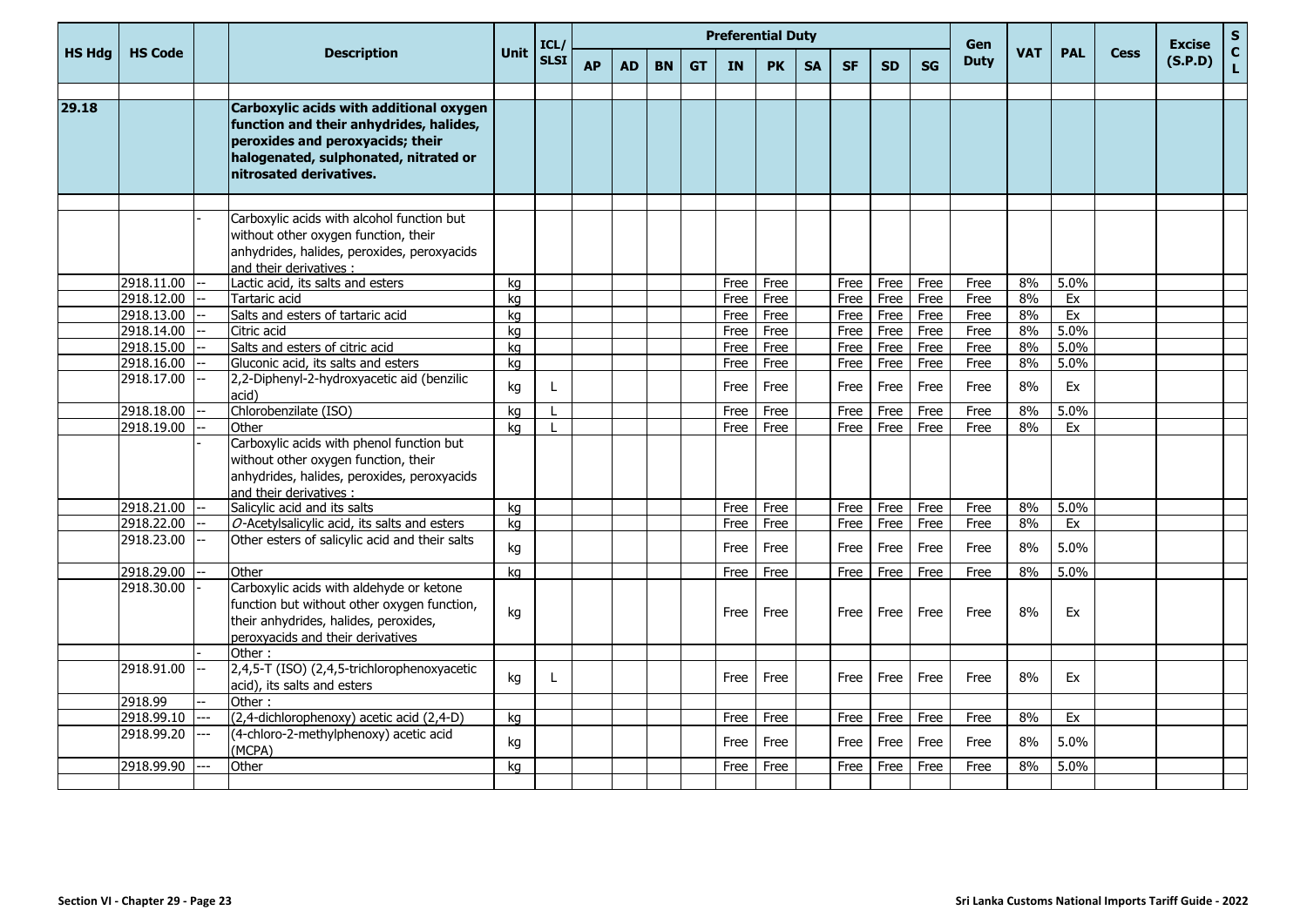|               |                |     |                                                                                                                                                                                        |             | ICL/         |           |     |           |           | <b>Preferential Duty</b> |           |           |           |           |           | Gen         |            |            |             | <b>Excise</b> | $\mathbf{s}$       |
|---------------|----------------|-----|----------------------------------------------------------------------------------------------------------------------------------------------------------------------------------------|-------------|--------------|-----------|-----|-----------|-----------|--------------------------|-----------|-----------|-----------|-----------|-----------|-------------|------------|------------|-------------|---------------|--------------------|
| <b>HS Hdg</b> | <b>HS Code</b> |     | <b>Description</b>                                                                                                                                                                     | <b>Unit</b> | <b>SLSI</b>  | <b>AP</b> | AD. | <b>BN</b> | <b>GT</b> | <b>IN</b>                | <b>PK</b> | <b>SA</b> | <b>SF</b> | <b>SD</b> | <b>SG</b> | <b>Duty</b> | <b>VAT</b> | <b>PAL</b> | <b>Cess</b> | (S.P.D)       | $\mathbf{C}$<br>L. |
|               |                |     | <b>VIII.- ESTERS OF INORGANIC ACIDS OF</b><br><b>NON-METALS AND THEIR SALTS, AND</b><br>THEIR HALOGENATED, SULPHONATED,<br><b>NITRATED OR NITROSATED</b><br><b>DERIVATIVES</b>         |             |              |           |     |           |           |                          |           |           |           |           |           |             |            |            |             |               |                    |
| 29.19         |                |     | Phosphoric esters and their salts,<br>including lactophosphates; their<br>halogenated, sulphonated, nitrated or<br>nitrosated derivatives.                                             |             |              |           |     |           |           |                          |           |           |           |           |           |             |            |            |             |               |                    |
|               | 2919.10.00     |     | Tris(2,3-dibromopropyl) phosphate                                                                                                                                                      | kg          |              |           |     |           |           | Free                     | Free      |           | Free      | Free      | Free      | Free        | 8%         | Ex         |             |               |                    |
|               | 2919.90        |     | Other:                                                                                                                                                                                 |             |              |           |     |           |           |                          |           |           |           |           |           |             |            |            |             |               |                    |
|               | 2919.90.10     | --- | Dichlorvos (DDVP)                                                                                                                                                                      | ka          |              |           |     |           |           | Free                     | Free      |           | Free      | Free      | Free      | Free        | 8%         | Ex         |             |               |                    |
|               | 2919.90.90     |     | Other                                                                                                                                                                                  | kg          |              |           |     |           |           | Free                     | Free      |           | Free      | Free      | Free      | Free        | 8%         | Ex         |             |               |                    |
|               |                |     |                                                                                                                                                                                        |             |              |           |     |           |           |                          |           |           |           |           |           |             |            |            |             |               |                    |
| 29.20         |                |     | Esters of other inorganic acids of non-<br>metals (excluding esters of hydrogen<br>halides) and their salts; their<br>halogenated, sulphonated, nitrated or<br>nitrosated derivatives. |             |              |           |     |           |           |                          |           |           |           |           |           |             |            |            |             |               |                    |
|               |                |     |                                                                                                                                                                                        |             |              |           |     |           |           |                          |           |           |           |           |           |             |            |            |             |               |                    |
|               |                |     | Thiophosphoric esters (phosphorothioates)<br>and their salts; their halogenated,<br>sulphonated, nitrated or nitrosated<br>derivatives:                                                |             |              |           |     |           |           |                          |           |           |           |           |           |             |            |            |             |               |                    |
|               | 2920.11.00     |     | Parathion (ISO) and parathion-methyl (ISO)<br>(methyl-parathion)                                                                                                                       | kg          | L            |           |     |           |           | Free                     | Free      |           | Free      | Free      | Free      | Free        | 8%         | 5.0%       |             |               |                    |
|               | 2920.19        |     | Other:                                                                                                                                                                                 |             |              |           |     |           |           |                          |           |           |           |           |           |             |            |            |             |               |                    |
|               | 2920.19.10     |     | Fenithrothian and other nitrated derivatives                                                                                                                                           | kg          | L            |           |     |           |           | Free                     | Free      |           | Free      | Free      | Free      | Free        | 8%         | 5.0%       |             |               |                    |
|               | 2920.19.90     |     | Other<br>Phosphite esters and their salts; their<br>halogenated, sulphonated, nitrated or<br>nitrosated derivatives:                                                                   | ka          |              |           |     |           |           | Free                     | Free      |           | Free      | Free      | Free      | Free        | 8%         | Ex         |             |               |                    |
|               | 2920.21.00     |     | Dimethyl phosphate                                                                                                                                                                     | kg          |              |           |     |           |           | Free                     | Free      |           | Free      | Free      | Free      | Free        | 8%         | Ex         |             |               |                    |
|               | 2920.22.00     |     | Diethyl phosphate                                                                                                                                                                      | kg          | $\mathbf{I}$ |           |     |           |           | Free                     | Free      |           | Free      | Free      | Free      | Free        | 8%         | Ex         |             |               |                    |
|               | 2920.23.00     |     | Trimethyl phosphate                                                                                                                                                                    | kg          | $\mathbf{L}$ |           |     |           |           | Free                     | Free      |           | Free      | Free      | Free      | Free        | 8%         | 5.0%       |             |               |                    |
|               | 2920.24.00     |     | Triethyl phosphate                                                                                                                                                                     | kg          |              |           |     |           |           | Free                     | Free      |           | Free      | Free      | Free      | Free        | 8%         | 5.0%       |             |               |                    |
|               | 2920.29.00     |     | Other                                                                                                                                                                                  | kg          |              |           |     |           |           | Free                     | Free      |           | Free      | Free      | Free      | Free        | 8%         | 5.0%       |             |               |                    |
|               | 2920.30.00     |     | Endosulfan (ISO)                                                                                                                                                                       | kg          |              |           |     |           |           | Free                     | Free      |           | Free      | Free      | Free      | Free        | 8%<br>8%   | 5.0%       |             |               |                    |
|               | 2920.90.00     |     | Other                                                                                                                                                                                  | kq          |              |           |     |           |           | Free                     | Free      |           | Free      | Free      | Free      | Free        |            | 5.0%       |             |               |                    |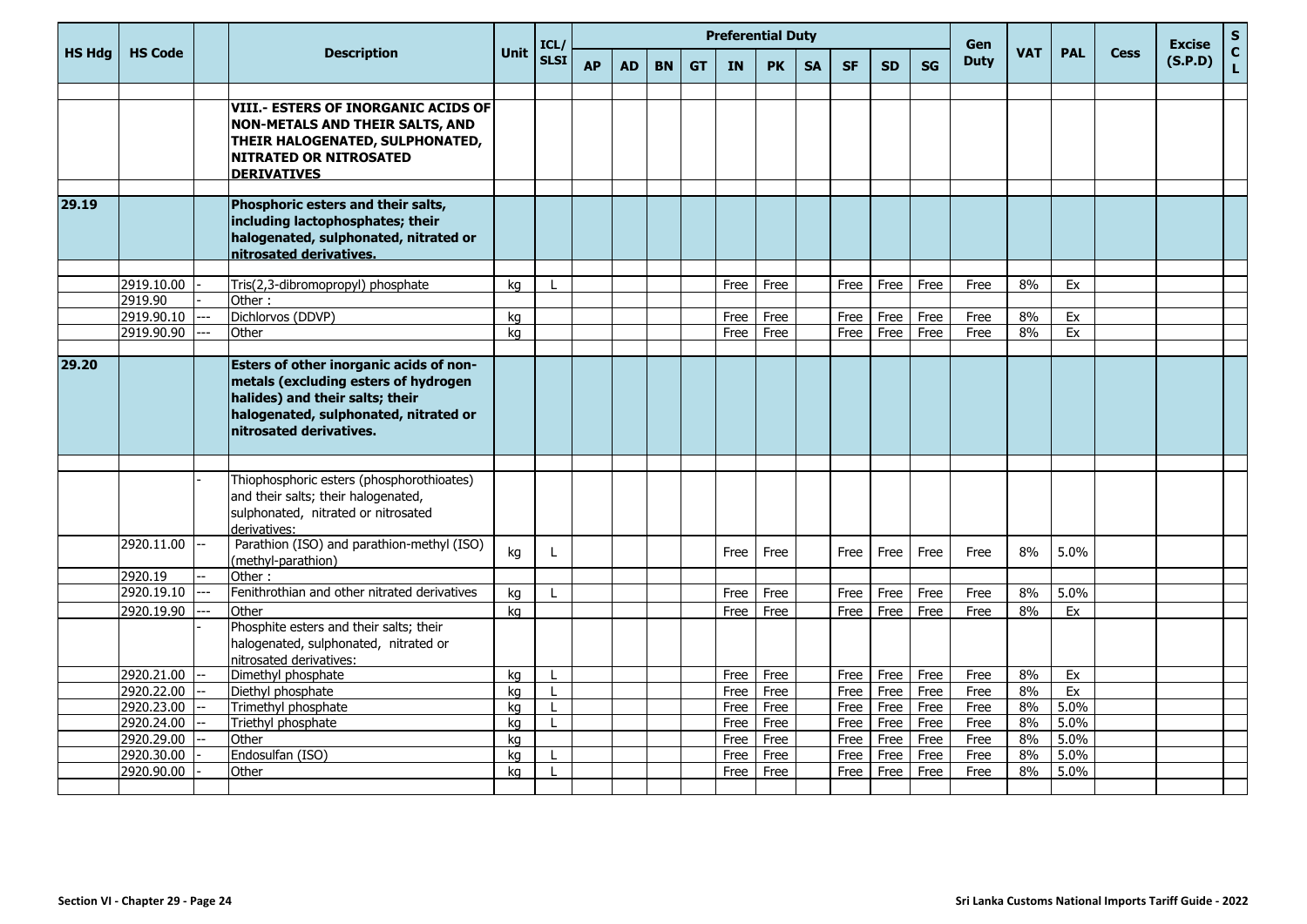|               |                |                                                                                                                                                                                                              |             | ICL/        |           |           |           |           |           | <b>Preferential Duty</b> |           |           |                    |           | Gen                       |            |            |             | <b>Excise</b> | $\mathsf{s}$                |
|---------------|----------------|--------------------------------------------------------------------------------------------------------------------------------------------------------------------------------------------------------------|-------------|-------------|-----------|-----------|-----------|-----------|-----------|--------------------------|-----------|-----------|--------------------|-----------|---------------------------|------------|------------|-------------|---------------|-----------------------------|
| <b>HS Hdg</b> | <b>HS Code</b> | <b>Description</b>                                                                                                                                                                                           | <b>Unit</b> | <b>SLSI</b> | <b>AP</b> | <b>AD</b> | <b>BN</b> | <b>GT</b> | <b>IN</b> | <b>PK</b>                | <b>SA</b> | <b>SF</b> | <b>SD</b>          | <b>SG</b> | <b>Duty</b>               | <b>VAT</b> | <b>PAL</b> | <b>Cess</b> | (S.P.D)       | $\mathbf{C}$<br>$\mathbf L$ |
|               |                | <b>IX.- NITROGEN-FUNCTION</b><br><b>COMPOUNDS</b>                                                                                                                                                            |             |             |           |           |           |           |           |                          |           |           |                    |           |                           |            |            |             |               |                             |
| 29.21         |                | Amine -function compounds (+).                                                                                                                                                                               |             |             |           |           |           |           |           |                          |           |           |                    |           |                           |            |            |             |               |                             |
|               |                |                                                                                                                                                                                                              |             |             |           |           |           |           |           |                          |           |           |                    |           |                           |            |            |             |               |                             |
|               |                | Acyclic monoamines and their derivatives;<br>salts thereof :                                                                                                                                                 |             |             |           |           |           |           |           |                          |           |           |                    |           |                           |            |            |             |               |                             |
|               | 2921.11.00     | Methylamine, di- or trimethylamine and their<br>salts                                                                                                                                                        | kg          |             |           |           |           |           | Free      | Free                     |           | Free      | Free               | Free      | Free                      | 8%         | 5.0%       |             |               |                             |
|               | 2921.12.00     | 2-(N,N-Dimethylamino)ethylchloride<br>hydrochloride                                                                                                                                                          | kg          |             |           |           |           |           | Free      | Free                     |           | Free      | Free               | Free      | Free                      | 8%         | 5.0%       |             |               |                             |
|               | 2921.13.00     | 2-(N,N-Diethylamino)ethylchloride<br>hydrochloride                                                                                                                                                           | kg          |             |           |           |           |           | Free      | Free                     |           | Free      | Free               | Free      | Free                      | 8%         | 5.0%       |             |               |                             |
|               | 2921.14.00     | 2-(N,N-Diisoprpylamino)ethylchloride<br>hydrochloride                                                                                                                                                        | kg          |             |           |           |           |           | Free      | Free                     |           | Free      | Free               | Free      | Free                      | 8%         | 5.0%       |             |               |                             |
|               | 2921.19.00     | Other                                                                                                                                                                                                        | ka          |             |           |           |           |           | Free      | Free                     |           | Free      | Free               | Free      | Free                      | 8%         | 5.0%       |             |               |                             |
|               |                | Acyclic polyamines and their derivatives; salts<br>thereof:                                                                                                                                                  |             |             |           |           |           |           |           |                          |           |           |                    |           |                           |            |            |             |               |                             |
|               | 2921.21.00     | Ethylenediamine and its salts                                                                                                                                                                                | kg          |             |           |           |           |           | Free      | Free                     |           | Free      | Free               | Free      | Free                      | 8%         | 5.0%       |             |               |                             |
|               | 2921.22.00     | Hexamethylenediamine and its salts                                                                                                                                                                           | kg          |             |           |           |           |           | Free      | Free                     |           | Free      | Free               | Free      | Free                      | 8%         | Ex         |             |               |                             |
|               | 2921.29.00     | Other                                                                                                                                                                                                        | kg          |             |           |           |           |           | Free      | Free                     |           | Free      | Free               | Free      | Free                      | 8%         | 5.0%       |             |               |                             |
|               | 2921.30.00     | Cyclanic, cyclenic or cycloterpenic mono- or<br>polyamines, and their derivatives; salts<br>thereof                                                                                                          | kg          |             |           |           |           |           | Free      | Free                     |           | Free      | Free               | Free      | Free                      | 8%         | Ex         |             |               |                             |
|               |                | Aromatic monoamines and their derivatives;<br>salts thereof :                                                                                                                                                |             |             |           |           |           |           |           |                          |           |           |                    |           |                           |            |            |             |               |                             |
|               | 2921.41.00     | Aniline and its salts                                                                                                                                                                                        | kg          |             |           |           |           |           | Free      | Free                     |           | Free      | Free               | Free      | Free                      | 8%         | 5.0%       |             |               |                             |
|               | 2921.42.00     | Aniline derivatives and their salts                                                                                                                                                                          | kg          |             |           |           |           |           | Free      | Free                     |           | Free      | Free               | Free      | Free                      | 8%         | Ex         |             |               |                             |
|               | 2921.43.00     | Toluidines and their derivatives; salts thereof                                                                                                                                                              | kg          |             |           |           |           |           | Free      | Free                     |           | Free      | Free               | Free      | Free                      | 8%         | Ex         |             |               |                             |
|               | 2921.44.00     | Diphenylamine and its derivatives; salts<br>thereof                                                                                                                                                          | kg          |             |           |           |           |           | Free      | Free                     |           | Free      | Free               | Free      | Free                      | 8%         | Ex         |             |               |                             |
|               | 2921.45.00     | 1-Naphthylamine (alpha-naphthylamine), 2-<br>naphthylamine (beta-naphthylamine) and<br>their derivatives; salts thereof                                                                                      | kg          |             |           |           |           |           | Free      | Free                     |           | Free      | Free               | Free      | Free                      | 8%         | Ex         |             |               |                             |
|               | 2921.46.00     | Amfetamine (INN), benzfetamine (INN),<br>dexamfetamine (INN), etilamfetamine (INN),<br>fencamfamin (INN), lefetamine (INN),<br>levamfetamine (INN), mefenorex (INN) and<br>phenetermine (INN); salts thereof | kg          | ┗           |           |           |           |           | Free      | Free                     |           |           |                    |           | Free   Free   Free   Free | 8%         | 5.0%       |             |               |                             |
|               | 2921.49.00     | Other                                                                                                                                                                                                        | kg          |             |           |           |           |           |           | Free Free                |           |           | Free   Free   Free |           | Free                      | 8%         | Ex         |             |               |                             |
|               |                | Aromatic polyamines and their derivatives;<br>salts thereof :                                                                                                                                                |             |             |           |           |           |           |           |                          |           |           |                    |           |                           |            |            |             |               |                             |
|               | 2921.51.00     | $o7$ , $m7$ , $p$ -Phenylenediamine,<br>diaminotoluenes, and their derivatives; salts<br>thereof                                                                                                             | kg          |             |           |           |           |           | Free      | Free                     |           |           | Free   Free   Free |           | Free                      | 8%         | 5.0%       |             |               |                             |
|               | 2921.59.00     | Other                                                                                                                                                                                                        | kg          |             |           |           |           |           |           | Free Free                |           |           | Free Free Free     |           | Free                      |            | 8% 5.0%    |             |               |                             |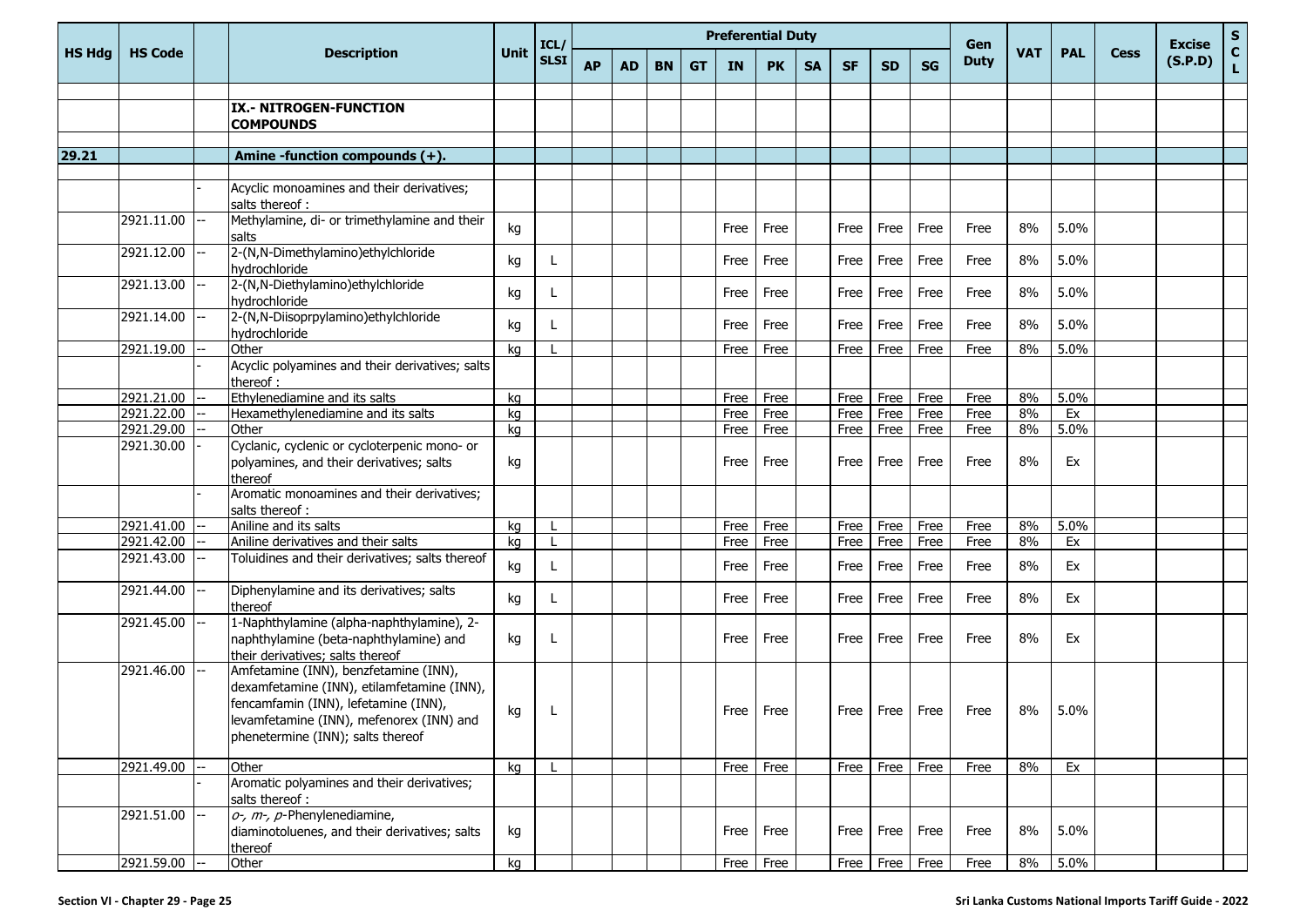|               |                |          |                                                                                                                                                              |      | ICL/        |           |           |           |           |      | <b>Preferential Duty</b> |           |           |           |           | Gen         |            |            |                      | <b>Excise</b> | S.           |
|---------------|----------------|----------|--------------------------------------------------------------------------------------------------------------------------------------------------------------|------|-------------|-----------|-----------|-----------|-----------|------|--------------------------|-----------|-----------|-----------|-----------|-------------|------------|------------|----------------------|---------------|--------------|
| <b>HS Hdg</b> | <b>HS Code</b> |          | <b>Description</b>                                                                                                                                           | Unit | <b>SLSI</b> | <b>AP</b> | <b>AD</b> | <b>BN</b> | <b>GT</b> | IN.  | <b>PK</b>                | <b>SA</b> | <b>SF</b> | <b>SD</b> | <b>SG</b> | <b>Duty</b> | <b>VAT</b> | <b>PAL</b> | <b>Cess</b>          | (S.P.D)       | $\mathbf{C}$ |
|               |                |          |                                                                                                                                                              |      |             |           |           |           |           |      |                          |           |           |           |           |             |            |            |                      |               |              |
| 29.22         |                |          | <b>Oxygen-function amino-compounds</b><br>$(+).$                                                                                                             |      |             |           |           |           |           |      |                          |           |           |           |           |             |            |            |                      |               |              |
|               |                |          |                                                                                                                                                              |      |             |           |           |           |           |      |                          |           |           |           |           |             |            |            |                      |               |              |
|               |                |          | Amino-alcohols, other than those containing<br>more than one kind of oxygen function, their<br>ethers and esters; salts thereof:                             |      |             |           |           |           |           |      |                          |           |           |           |           |             |            |            |                      |               |              |
|               | 2922.11.00     |          | Monoethanolamine and its salts                                                                                                                               | ka   |             |           |           |           |           | Free | Free                     |           | Free      | Free      | Free      | Free        | 8%         | 5.0%       |                      |               |              |
|               | 2922.12.00     |          | Diethanolamine and its salts                                                                                                                                 | kg   |             |           |           |           |           | Free | Free                     |           | Free      | Free      | Free      | Free        | 8%         | 5.0%       |                      |               |              |
|               | 2922.14.00     |          | Dextropropoxyphene (INN) and its salts                                                                                                                       | kg   |             |           |           |           |           | Free | Free                     |           | Free      | Free      | Free      | Free        | 8%         | 5.0%       |                      |               |              |
|               | 2922.15.00     |          | Triethanolamine                                                                                                                                              | kg   |             |           |           |           |           | Free | Free                     |           | Free      | Free      | Free      | Free        | 8%         | 5.0%       |                      |               |              |
|               | 2922.16.00     |          | Diethanolammonium perfluorooctane<br>sulphonate                                                                                                              | kg   |             |           |           |           |           | Free | Free                     |           | Free      | Free      | Free      | Free        | 8%         | 5.0%       |                      |               |              |
|               | 2922.17.00     |          | Methyldiethanolamine and<br>ethyldiethanolamine                                                                                                              | kg   |             |           |           |           |           | Free | Free                     |           | Free      | Free      | Free      | Free        | 8%         | Ex         |                      |               |              |
|               | 2922.18.00     |          | 2-(N,N-Diisopropylamino) ethanol                                                                                                                             | kg   |             |           |           |           |           | Free | Free                     |           | Free      | Free      | Free      | Free        | 8%         | 5.0%       |                      |               |              |
|               | 2922.19.00     |          | Other                                                                                                                                                        | ka   |             |           |           |           |           | Free | Free                     |           | Free      | Free      | Free      | Free        | 8%         | Ex         |                      |               |              |
|               |                |          | Amino-naphthols and other amino-phenols,<br>other than those containing more than one<br>kind of oxyen function, their ethers and<br>esters: salts thereof : |      |             |           |           |           |           |      |                          |           |           |           |           |             |            |            |                      |               |              |
|               | 2922.21.00     |          | Aminohydroxynaphthalenesulphonic acids and<br>their salts                                                                                                    | kg   |             |           |           |           |           | Free | Free                     |           | Free      | Free      | Free      | Free        | 8%         | Ex         |                      |               |              |
|               | 2922.29        |          | Other:                                                                                                                                                       |      |             |           |           |           |           |      |                          |           |           |           |           |             |            |            |                      |               |              |
|               | 2922.29.10     | ---      | Anisidines, dianisidines, phenetidines, and<br>their salts                                                                                                   | kg   |             |           |           |           |           | Free | Free                     |           | Free      | Free      | Free      | Free        | 8%         | Ex         |                      |               |              |
|               | 2922.29.90     | <u>.</u> | Other                                                                                                                                                        | kg   |             |           |           |           |           | Free | Free                     |           | 5%        | 4.5%      |           | 15%         | 8%         | Ex         |                      |               |              |
|               |                |          | Amino-aldehydes, amino-ketones and amino-<br>quinones, other than those containing more<br>than one kind of oxygen function; salts<br>thereof:               |      |             |           |           |           |           |      |                          |           |           |           |           |             |            |            |                      |               |              |
|               | 2922.31.00     |          | Amfepramone (INN), methadone (INN) and<br>normethadone (INN) ; salts thereof                                                                                 | kg   |             |           |           |           |           | Free | Free                     |           | Free      | Free      | Free      | Free        | 8%         | 5.0%       |                      |               |              |
|               | 2922.39.00     |          | Other                                                                                                                                                        | kg   |             |           |           |           |           | Free | Free                     |           | Free      | Free      | Free      | Free        | 8%         | Ex         |                      |               |              |
|               |                |          | Amino-acids, other than those containing<br>more than one kind of oxygen function, and<br>their esters; salts thereof :                                      |      |             |           |           |           |           |      |                          |           |           |           |           |             |            |            |                      |               |              |
|               | 2922.41.00     |          | Lysine and its esters; salts thereof                                                                                                                         | kg   |             |           |           |           |           | Free | Free                     |           | Free      | Free      | Free      | Free        | 8%         | 5.0%       |                      |               |              |
|               | 2922.42        | --       | Glutamic acid and its salts :                                                                                                                                |      |             |           |           |           |           |      |                          |           |           |           |           |             |            |            |                      |               |              |
|               | 2922.42.10     | ---      | Mono Sodium glutamate                                                                                                                                        | kg   |             |           |           |           |           | Free | Free                     |           | Free      | Free      |           | Free        | 8%         | 5.0%       | $Rs.175/=$<br>per kg |               |              |
|               | 2922.42.90     | ---      | Other                                                                                                                                                        | kg   |             |           |           |           |           | Free | Free                     |           | Free      | Free      | Free      | Free        | 8%         | 5.0%       |                      |               |              |
|               | 2922.43.00     |          | Anthranilic acid and its salts                                                                                                                               | kg   |             |           |           |           |           | Free | Free                     |           | Free      | Free      | Free      | Free        | 8%         | 5.0%       |                      |               |              |
|               | 2922.44.00     |          | Tilidine (INN) and its salts                                                                                                                                 | kg   |             |           |           |           |           | Free | Free                     |           | Free      | Free      | Free      | Free        | 8%         | Ex         |                      |               |              |
|               | 2922.49.00     |          | Other                                                                                                                                                        | kg   |             |           |           |           |           | Free | Free                     |           | Free      | Free      | Free      | Free        | 8%         | 5.0%       |                      |               |              |
|               | 2922.50.00     |          | Amino-alcohol-phenols, amino-acid-phenols<br>and other amino-compounds with oxygen<br>function                                                               | kg   |             |           |           |           |           | Free | Free                     |           | Free      | Free      | Free      | Free        | 8%         | 5.0%       |                      |               |              |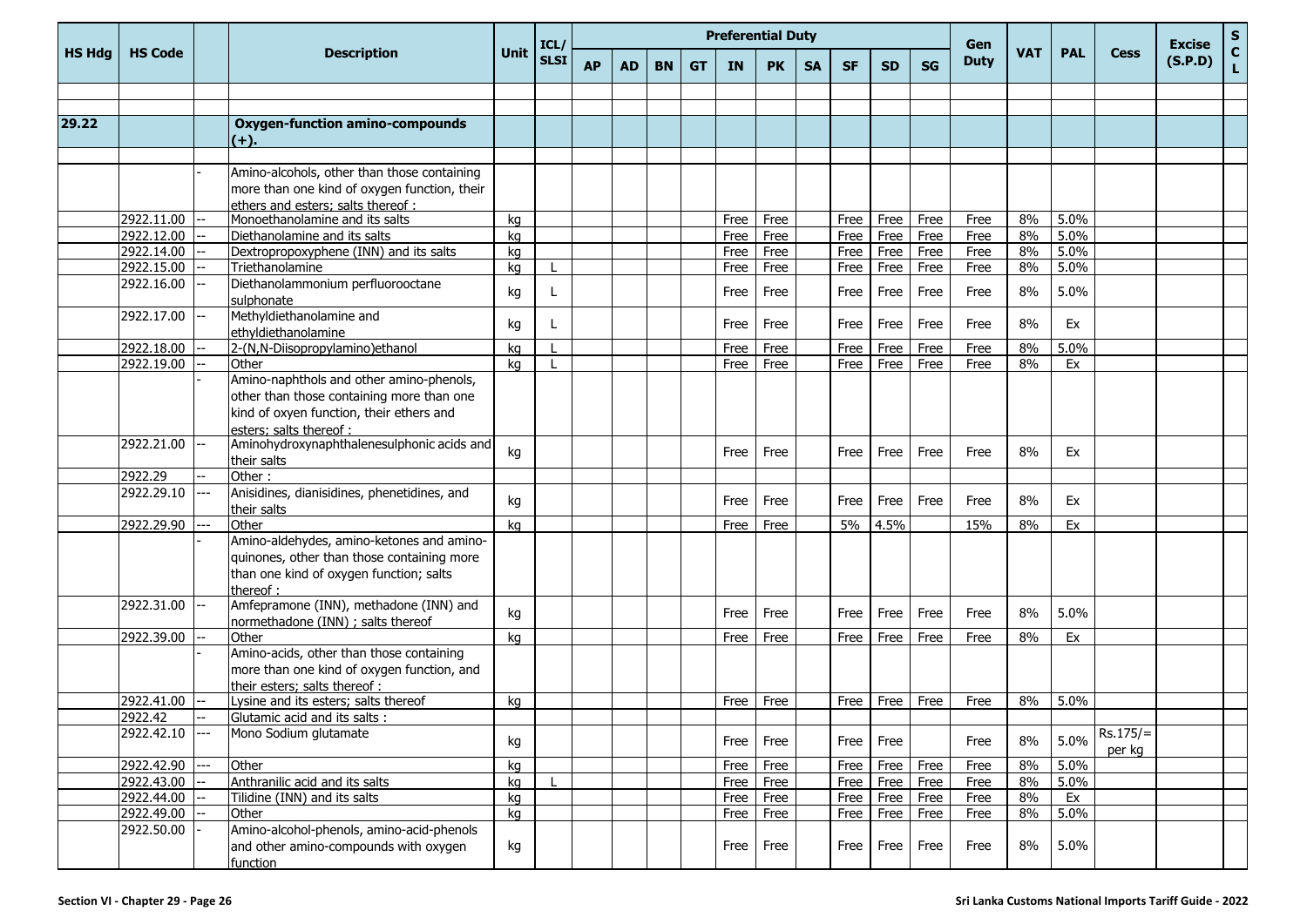|               |                          |     |                                                                                                                                      |          | ICL/        |           |           |           |           |              | <b>Preferential Duty</b> |           |              |              |              | Gen          |            |              |             | <b>Excise</b> | ${\sf s}$         |
|---------------|--------------------------|-----|--------------------------------------------------------------------------------------------------------------------------------------|----------|-------------|-----------|-----------|-----------|-----------|--------------|--------------------------|-----------|--------------|--------------|--------------|--------------|------------|--------------|-------------|---------------|-------------------|
| <b>HS Hdg</b> | <b>HS Code</b>           |     | <b>Description</b>                                                                                                                   | Unit     | <b>SLSI</b> | <b>AP</b> | <b>AD</b> | <b>BN</b> | <b>GT</b> | <b>IN</b>    | <b>PK</b>                | <b>SA</b> | <b>SF</b>    | <b>SD</b>    | <b>SG</b>    | <b>Duty</b>  | <b>VAT</b> | <b>PAL</b>   | <b>Cess</b> | (S.P.D)       | $\mathbf{C}$<br>L |
|               |                          |     |                                                                                                                                      |          |             |           |           |           |           |              |                          |           |              |              |              |              |            |              |             |               |                   |
| 29.23         |                          |     | <b>Quaternary ammonium salts and</b><br>hydroxides; lecithins and other<br>phosphoaminolipids, whether or not<br>chemically defined. |          |             |           |           |           |           |              |                          |           |              |              |              |              |            |              |             |               |                   |
|               | 2923.10.00               |     | Choline and its salts                                                                                                                | kg       |             |           |           |           |           | Free         | Free                     |           | Free         | Free         | Free         | Free         | 8%         | 5.0%         |             |               |                   |
|               | 2923.20.00               |     | Lecithins and other phosphoaminolipids                                                                                               | kg       |             |           |           |           |           | Free         | Free                     |           | Free         | Free         | Free         | Free         | 8%         | 5.0%         |             |               |                   |
|               | 2923.30.00               |     | Tetraethylammonium perfluorooctane<br>sulphonate                                                                                     | kg       |             |           |           |           |           | Free         | Free                     |           | Free         | Free         | Free         | Free         | 8%         | 5.0%         |             |               |                   |
|               | 2923.40.00               |     | Didecyldimethylammonium perfluorooctane<br>sulphonate                                                                                | kg       |             |           |           |           |           | Free         | Free                     |           | Free         | Free         | Free         | Free         | 8%         | 5.0%         |             |               |                   |
|               | 2923.90.00               |     | Other                                                                                                                                | kg       |             |           |           |           |           | Free         | Free                     |           | Free         | Free         | Free         | Free         | 8%         | 5.0%         |             |               |                   |
| 29.24         |                          |     | <b>Carboxyamide-function compounds;</b><br>amide-function compounds of carbonic<br>acid.                                             |          |             |           |           |           |           |              |                          |           |              |              |              |              |            |              |             |               |                   |
|               |                          |     | Acyclic amides (including acyclic carbamates)<br>and their derivatives; salts thereof :                                              |          |             |           |           |           |           |              |                          |           |              |              |              |              |            |              |             |               |                   |
|               | 2924.11.00               |     | Meprobamate (INN)                                                                                                                    | kg       |             |           |           |           |           | Free         | Free                     |           | Free         | Free         | Free         | Free         | 8%         | 5.0%         |             |               |                   |
|               | 2924.12.00               |     | Fluoroacetamide (ISO), monocrotophos (ISO)<br>and phosphamidon (ISO)                                                                 | kg       |             |           |           |           |           | Free         | Free                     |           | Free         | Free         | Free         | Free         | 8%         | 5.0%         |             |               |                   |
|               | 2924.19.00               |     | Other<br>Cyclic amides (including cyclic carbamates)<br>and their derivatives; salts thereof :                                       | kg       |             |           |           |           |           | Free         | Free                     |           | Free         | Free         | Free         | Free         | 8%         | 5.0%         |             |               |                   |
|               | 2924.21.00               |     | Ureines and their derivatives; salts thereof                                                                                         | kg       |             |           |           |           |           | Free         | Free                     |           | Free         | Free         | Free         | Free         | 8%         | 5.0%         |             |               |                   |
|               | 2924.23                  |     | 2-Acetamidobenzoic acid (N-acetylanthranilic<br>acid) and its salts:                                                                 |          |             |           |           |           |           |              |                          |           |              |              |              |              |            |              |             |               |                   |
|               | 2924.23.10               | --- | 2-Acetamidobenzoic acid (N-acetylanthranilic<br>acid)                                                                                | kg       |             |           |           |           |           | Free         | Free                     |           | Free         | Free         | Free         | Free         | 8%         | Ex           |             |               |                   |
|               | 2924.23.20               | --- | Salts of 2-Acetamidobenzoic acid (N-<br>acetylanthranilic acid)                                                                      | kg       |             |           |           |           |           | Free         | Free                     |           | Free         | Free         | Free         | Free         | 8%         | Ex           |             |               |                   |
|               | 2924.24.00               |     | Ethinamate (INN)                                                                                                                     | kg       |             |           |           |           |           | Free         | Free                     |           | Free         | Free         | Free         | Free         | 8%         | 5.0%         |             |               |                   |
|               | 2924.25.00               |     | Alachlor (ISO)                                                                                                                       | kg       |             |           |           |           |           | Free         | Free                     |           | Free         | Free         | Free         | Free         | 8%         | 5.0%         |             |               |                   |
|               | 2924.29                  |     | Other:                                                                                                                               |          |             |           |           |           |           |              |                          |           |              |              |              |              |            |              |             |               |                   |
|               | 2924.29.10<br>2924.29.20 | --- | Metalaxyl<br>Fenobucarb (2-sec-butylphenyl<br>methylcarbamate)                                                                       | kg<br>kg |             |           |           |           |           | Free<br>Free | Free<br>Free             |           | Free<br>Free | Free<br>Free | Free<br>Free | Free<br>Free | 8%<br>8%   | 5.0%<br>5.0% |             |               |                   |
|               | 2924.29.30               | --- | Propanyl                                                                                                                             | kg       |             |           |           |           |           | Free         | Free                     |           | Free         | Free         | Free         | Free         | 8%         | 5.0%         |             |               |                   |
|               | 2924.29.40               |     | Propoxur                                                                                                                             | kg       |             |           |           |           |           | Free         | Free                     |           | Free         | Free         | Free         | Free         | 8%         | 5.0%         |             |               |                   |
|               | 2924.29.90               |     | Other                                                                                                                                | kg       |             |           |           |           |           | Free         | Free                     |           | Free         | Free         | Free         | Free         | 8%         | 5.0%         |             |               |                   |
|               |                          |     |                                                                                                                                      |          |             |           |           |           |           |              |                          |           |              |              |              |              |            |              |             |               |                   |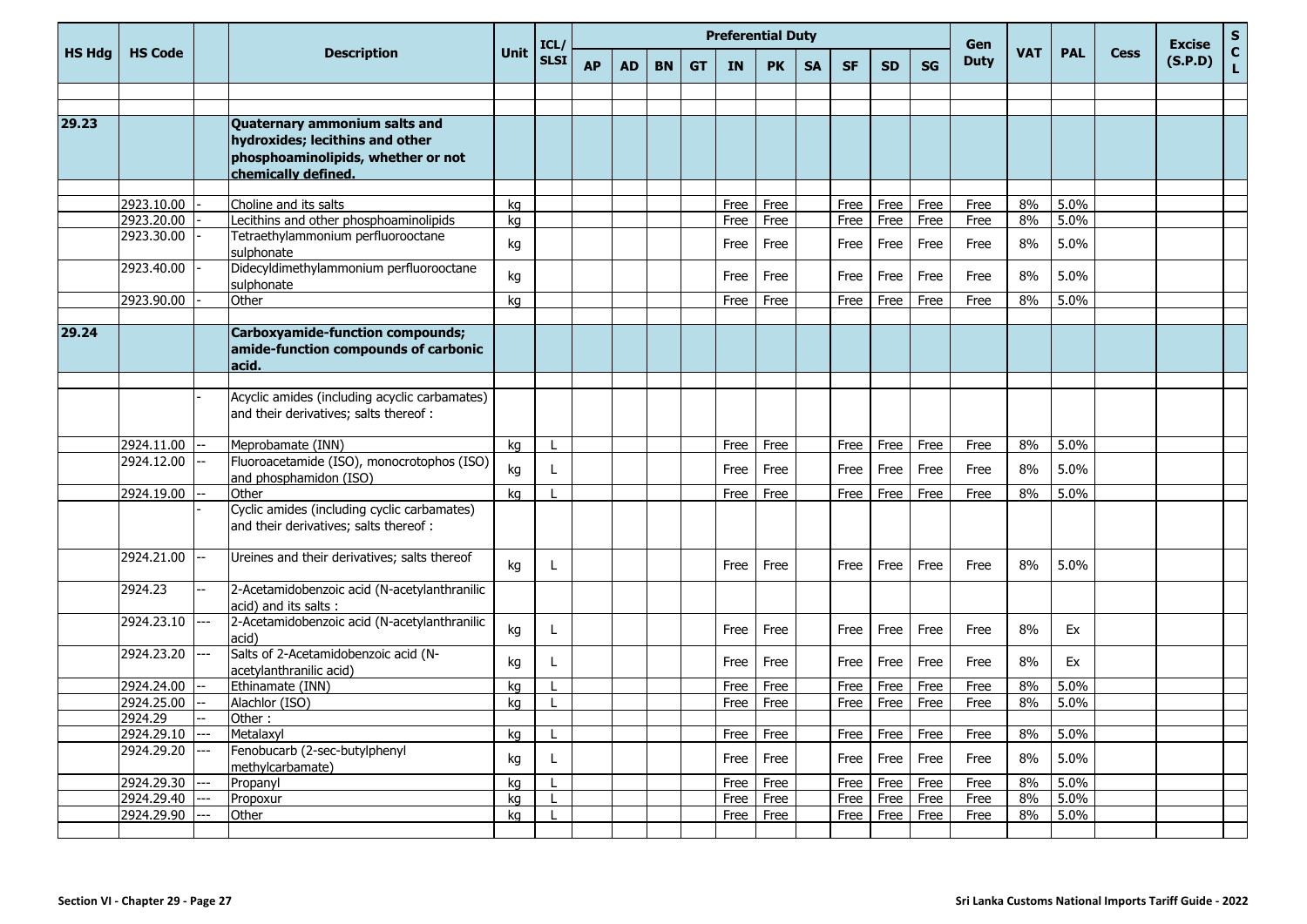|               |                          |     |                                                                                                                                        |             | ICL/        |           |     |           |           | <b>Preferential Duty</b> |              |           |              |                    |              | Gen          |            |            |             | <b>Excise</b> | ${\sf s}$                    |
|---------------|--------------------------|-----|----------------------------------------------------------------------------------------------------------------------------------------|-------------|-------------|-----------|-----|-----------|-----------|--------------------------|--------------|-----------|--------------|--------------------|--------------|--------------|------------|------------|-------------|---------------|------------------------------|
| <b>HS Hdg</b> | <b>HS Code</b>           |     | <b>Description</b>                                                                                                                     | <b>Unit</b> | <b>SLSI</b> | <b>AP</b> | AD. | <b>BN</b> | <b>GT</b> | <b>IN</b>                | <b>PK</b>    | <b>SA</b> | <b>SF</b>    | <b>SD</b>          | <b>SG</b>    | <b>Duty</b>  | <b>VAT</b> | <b>PAL</b> | <b>Cess</b> | (S.P.D)       | $\mathbf{C}$<br>$\mathbf{L}$ |
| 29.25         |                          |     | <b>Carboxyimide-function compounds</b><br>(including saccharin and its salts) and<br>imine-function compounds.                         |             |             |           |     |           |           |                          |              |           |              |                    |              |              |            |            |             |               |                              |
|               |                          |     | Imides and their derivatives; salts thereof :                                                                                          |             |             |           |     |           |           |                          |              |           |              |                    |              |              |            |            |             |               |                              |
|               | 2925.11.00               |     | Saccharin and its salts                                                                                                                |             |             |           |     |           |           |                          |              |           | Free         | Free               | Free         | Free         | 8%         | 5.0%       |             |               |                              |
|               | 2925.12.00               |     | Gluethimide (INN)                                                                                                                      | kq<br>kg    |             |           |     |           |           | Free<br>Free             | Free<br>Free |           | Free         | Free               | Free         | Free         | 8%         | 5.0%       |             |               |                              |
|               | 2925.19.00               |     | Other                                                                                                                                  | kg          |             |           |     |           |           | Free                     | Free         |           | Free         | Free               | Free         | Free         | 8%         | 5.0%       |             |               |                              |
|               |                          |     | Imines and their derivatives; salts thereof :                                                                                          |             |             |           |     |           |           |                          |              |           |              |                    |              |              |            |            |             |               |                              |
|               | 2925.21.00               |     | Chlordimeform (ISO)                                                                                                                    | kg          |             |           |     |           |           | Free                     | Free         |           | Free         | Free               | Free         | Free         | 8%         | 5.0%       |             |               |                              |
|               | 2925.29.00               |     | Other                                                                                                                                  | kg          |             |           |     |           |           | Free                     | Free         |           | Free         | Free               | Free         | Free         | 8%         | 5.0%       |             |               |                              |
|               |                          |     |                                                                                                                                        |             |             |           |     |           |           |                          |              |           |              |                    |              |              |            |            |             |               |                              |
| 29.26         |                          |     | Nitrile-function compounds.                                                                                                            |             |             |           |     |           |           |                          |              |           |              |                    |              |              |            |            |             |               |                              |
|               |                          |     |                                                                                                                                        |             |             |           |     |           |           |                          |              |           |              |                    |              |              |            |            |             |               |                              |
|               | 2926.10.00               |     | Acrylonitrile                                                                                                                          | kg          |             |           |     |           |           | Free                     | Free         |           | Free         | Free               | Free         | Free         | 8%         | Ex         |             |               |                              |
|               | 2926.20.00<br>2926.30.00 |     | 1-Cyanoguanidine(dicyandiamide)<br>Fenproporex (INN) and its salts; methadone<br>(INN) intemediate (4-cyano-2-diemthylamino-           | kg<br>kg    |             |           |     |           |           | Free<br>Free             | Free<br>Free |           | Free<br>Free | Free<br>Free       | Free<br>Free | Free<br>Free | 8%<br>8%   | Ex<br>5.0% |             |               |                              |
|               |                          |     | 4,4-diphenylbutane)                                                                                                                    |             |             |           |     |           |           |                          |              |           |              |                    |              |              |            |            |             |               |                              |
|               | 2926.40.00               |     | alpha- Phenylacetoacetonitrile                                                                                                         | kg          |             |           |     |           |           | Free                     | Free         |           | Free         | Free               | Free         | Free         | 8%         | 5.0%       |             |               |                              |
|               | 2926.90.00               |     | Other                                                                                                                                  | ka          |             |           |     |           |           | Free                     | Free         |           | Free         | Free               | Free         | Free         | 8%         | Ex         |             |               |                              |
|               |                          |     |                                                                                                                                        |             |             |           |     |           |           |                          |              |           |              |                    |              |              |            |            |             |               |                              |
| 29.27         | 2927.00.00               |     | Diazo-, azo- or azoxy-compounds.                                                                                                       | kg          |             |           |     |           |           | Free                     | Free         |           | Free         | Free               | Free         | Free         | 8%         | 5.0%       |             |               |                              |
| 29.28         | 2928.00.00               |     | Organic derivatives of hydrazine or of<br>hydroxylamine.                                                                               | kg          |             |           |     |           |           | Free                     | Free         |           | Free         | Free               | Free         | Free         | 8%         | 10.0%      |             |               |                              |
| 29.29         |                          |     | <b>Compounds with other nitrogen</b><br>function.                                                                                      |             |             |           |     |           |           |                          |              |           |              |                    |              |              |            |            |             |               |                              |
|               | 2929.10.00               |     | Isocyanates                                                                                                                            | kg          |             |           |     |           |           | Free                     | Free         |           | Free         | Free               | Free         | Free         | 8%         | 5.0%       |             |               |                              |
|               | 2929.90.00               |     | Other                                                                                                                                  | kq          |             |           |     |           |           | Free                     | Free         |           | Free         | Free               | Free         | Free         | 8%         | 5.0%       |             |               |                              |
|               |                          |     |                                                                                                                                        |             |             |           |     |           |           |                          |              |           |              |                    |              |              |            |            |             |               |                              |
|               |                          |     | X.- ORGANO-INORGANIC COMPOUNDS,<br><b>HETEROCYCLIC COMPOUNDS, NUCLEIC</b><br><b>ACIDS AND THEIR SALTS, AND</b><br><b>SULPHONAMIDES</b> |             |             |           |     |           |           |                          |              |           |              |                    |              |              |            |            |             |               |                              |
|               |                          |     |                                                                                                                                        |             |             |           |     |           |           |                          |              |           |              |                    |              |              |            |            |             |               |                              |
| 29.30         |                          |     | Organo-sulphur compounds.                                                                                                              |             |             |           |     |           |           |                          |              |           |              |                    |              |              |            |            |             |               |                              |
|               | 2930.20                  |     | Thiocarbamates and dithiocarbamates :                                                                                                  |             |             |           |     |           |           |                          |              |           |              |                    |              |              |            |            |             |               |                              |
|               | 2930.20.10               | --- | Thiobencarb                                                                                                                            | kg          |             |           |     |           |           | Free                     | Free         |           |              | Free   Free   Free |              | Free         | 8%         | Ex         |             |               |                              |
|               | 2930.20.90               |     | Other                                                                                                                                  | kg          |             |           |     |           |           | Free Free                |              |           |              | Free   Free   Free |              | Free         | 8%         | Ex         |             |               |                              |
|               | 2930.30.00               |     | Thiuram mono-, di- or tetrasulphides                                                                                                   | kg          |             |           |     |           |           | Free Free                |              |           |              | Free Free Free     |              | Free         | 8%         | 5.0%       |             |               |                              |
|               | 2930.40.00               |     | Methionine                                                                                                                             | kg          |             |           |     |           |           | Free Free                |              |           |              | Free Free Free     |              | Free         | 8%         | 5.0%       |             |               |                              |
|               | 2930.60.00               |     | 2-(N,N-Diethylamino) ethanethiol                                                                                                       | kg          |             |           |     |           |           |                          | Free Free    |           |              | Free   Free   Free |              | Free         | 8%         | 5.0%       |             |               |                              |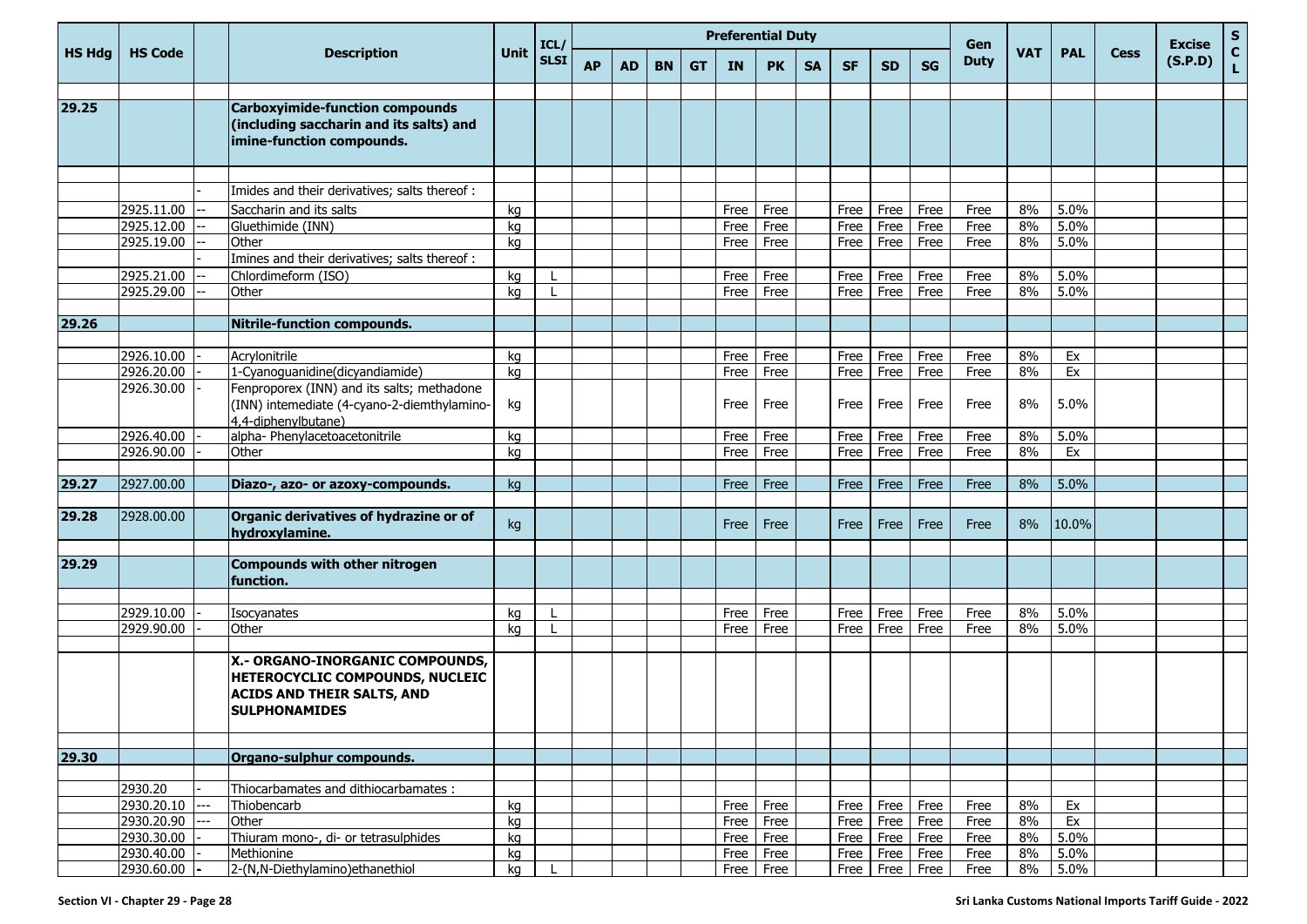|               |                    |                                                                                                |                                                                                               |      | ICL/         |           |     |           |           | <b>Preferential Duty</b> |           |           |             |           |                | Gen         |            |            |             | <b>Excise</b> | $\mathbf S$        |
|---------------|--------------------|------------------------------------------------------------------------------------------------|-----------------------------------------------------------------------------------------------|------|--------------|-----------|-----|-----------|-----------|--------------------------|-----------|-----------|-------------|-----------|----------------|-------------|------------|------------|-------------|---------------|--------------------|
| <b>HS Hdg</b> | <b>HS Code</b>     |                                                                                                | <b>Description</b>                                                                            | Unit | <b>SLSI</b>  | <b>AP</b> | AD. | <b>BN</b> | <b>GT</b> | <b>IN</b>                | <b>PK</b> | <b>SA</b> | <b>SF</b>   | <b>SD</b> | <b>SG</b>      | <b>Duty</b> | <b>VAT</b> | <b>PAL</b> | <b>Cess</b> | (S.P.D)       | $\mathbf{C}$<br>L. |
|               |                    |                                                                                                |                                                                                               |      |              |           |     |           |           |                          |           |           |             |           |                |             |            |            |             |               |                    |
|               | 2930.70.00         |                                                                                                | Bis(2-hydroxyethyl)sulfide (thiodiglycol (INN))                                               | kg   | L            |           |     |           |           | Free                     | Free      |           | Free        | Free      | Free           | Free        | 8%         | 5.0%       |             |               |                    |
|               | 2930.80.00         |                                                                                                | Aldicarb (ISO), captafol (ISO) and<br>methamidophos (ISO)                                     | kg   |              |           |     |           |           | Free                     | Free      |           | Free        | Free      | Free           | Free        | 8%         | 5.0%       |             |               |                    |
|               | 2930.90            |                                                                                                | Other:                                                                                        |      |              |           |     |           |           |                          |           |           |             |           |                |             |            |            |             |               |                    |
|               | 2930.90.10         |                                                                                                | Malathion                                                                                     | kg   |              |           |     |           |           | Free                     | Free      |           | Free        | Free      | Free           | Free        | 8%         | Ex         |             |               |                    |
|               | 2930.90.20         | ---                                                                                            | Edifenphos                                                                                    | kg   |              |           |     |           |           | Free                     | Free      |           | Free        | Free      | Free           | Free        | 8%         | Ex         |             |               |                    |
|               | 2930.90.30         |                                                                                                | Fenamiphos                                                                                    | kg   |              |           |     |           |           | Free                     | Free      |           | Free        | Free      | Free           | Free        | 8%         | 5.0%       |             |               |                    |
|               | 2930.90.40         |                                                                                                | Fenthion                                                                                      | kg   |              |           |     |           |           | Free                     | Free      |           | Free        | Free      | Free           | Free        | 8%         | Ex         |             |               |                    |
|               | 2930.90.50         | ---                                                                                            | Phenthoate                                                                                    | kg   |              |           |     |           |           | Free                     | Free      |           | Free        | Free      | Free           | Free        | 8%         | 5.0%       |             |               |                    |
|               | 2930.90.90         |                                                                                                | Other                                                                                         | kg   |              |           |     |           |           | Free                     | Free      |           | Free        | Free      | Free           | Free        | 8%         | 5.0%       |             |               |                    |
|               |                    |                                                                                                |                                                                                               |      |              |           |     |           |           |                          |           |           |             |           |                |             |            |            |             |               |                    |
| 29.31         |                    |                                                                                                | Other organo-inorganic compounds.                                                             |      |              |           |     |           |           |                          |           |           |             |           |                |             |            |            |             |               |                    |
|               |                    |                                                                                                |                                                                                               |      |              |           |     |           |           |                          |           |           |             |           |                |             |            |            |             |               |                    |
|               | 2931.10            |                                                                                                | Tetramethyl lead and tetraethyl lead:                                                         |      |              |           |     |           |           |                          |           |           |             |           |                |             |            |            |             |               |                    |
|               | 2931.10.10         | $\hspace{0.05cm}---$                                                                           | <b>Tetraethyl lead</b>                                                                        | kg   |              |           |     |           |           | Free                     | Free      |           | Free        | Free      | Free           | Free        | 8%         | 5.0%       |             |               |                    |
|               | 2931.10.20         |                                                                                                | Tetramethyl lead                                                                              | kg   |              |           |     |           |           | Free                     | Free      |           | Free        | Free      | Free           | Free        | 8%         | 5.0%       |             |               |                    |
|               | 2931.20.00         |                                                                                                | Tributyltin compounds                                                                         | kg   |              |           |     |           |           | Free                     | Free      |           | Free        | Free      | Free           | Free        | 8%         | 5.0%       |             |               |                    |
|               |                    |                                                                                                | Other organo-phosphorous derivatives:                                                         |      |              |           |     |           |           |                          |           |           |             |           |                |             |            |            |             |               |                    |
|               | 2931.31.00         |                                                                                                | Dimethyl methylphosphonate                                                                    | kg   |              |           |     |           |           | Free                     | Free      |           | Free        | Free      | Free           | Free        | 8%         | Ex         |             |               |                    |
|               | 2931.32.00         |                                                                                                | Dimethyl propylphosphonate                                                                    | kg   |              |           |     |           |           | Free                     | Free      |           | Free        | Free      | Free           | Free        | 8%         | Ex         |             |               |                    |
|               | 2931.33.00         |                                                                                                | Diethyl ethylphosphonate                                                                      | kg   |              |           |     |           |           | Free                     | Free      |           | Free        | Free      | Free           | Free        | 8%         | 5.0%       |             |               |                    |
|               | 2931.34.00         |                                                                                                | Sodium 3-(trihydroxysilyl)propyl<br>methylphosphonate                                         | kg   |              |           |     |           |           | Free                     | Free      |           | Free        | Free      | Free           | Free        | 8%         | Ex         |             |               |                    |
|               | 2931.35.00         |                                                                                                | 2,4,6- Tripropyl -1,3,5,2,4,6-<br>trioxatriphosphinane 2,4,6-trioxide                         | kg   | $\mathbf{L}$ |           |     |           |           | Free                     | Free      |           | Free        | Free      | Free           | Free        | 8%         | 5.0%       |             |               |                    |
|               | 2931.36.00         |                                                                                                | (5-Ethyl-2- methyl-2-oxido- 1,3,2-<br>dioxaphosphinan-5-yl)methyl methyl<br>methylphosphonate | kg   |              |           |     |           |           | Free                     | Free      |           | Free        | Free      | Free           | Free        | 8%         | Ex         |             |               |                    |
|               | 2931.37.00         |                                                                                                | Bis[(5-ethyl-2-methyl-2-oxido-1,3,2-<br>dioxaphosphinan-5-yl)methyl]<br>methylphosphonate     | kg   |              |           |     |           |           | Free                     | Free      |           | Free        | Free      | Free           | Free        | 8%         | Ex         |             |               |                    |
|               | 2931.38.00         |                                                                                                | Salt of methylphosphonic acid and<br>(aminoiminomethyl) urea (1:1)                            | kg   |              |           |     |           |           | Free                     | Free      |           | Free        | Free      | Free           | Free        | 8%         | Ex         |             |               |                    |
|               | 2931.39            |                                                                                                | Other                                                                                         |      |              |           |     |           |           |                          |           |           |             |           |                |             |            |            |             |               |                    |
|               | 2931.39.10         | $\qquad \qquad - -$                                                                            | N-(phosphonomethyl) Glycine and its salts<br>and derivatives [Glyphosate]                     | kg   | В            |           |     |           |           | Free                     | Free      |           | Free        | Free      | Free           | Free        | 8%         | Ex         |             |               |                    |
|               | 2931.39.90         |                                                                                                | Other                                                                                         | kg   |              |           |     |           |           |                          | Free Free |           |             |           | Free Free Free | Free        | 8%         | Ex         |             |               |                    |
|               | 2931.90            |                                                                                                | Other:                                                                                        |      |              |           |     |           |           |                          |           |           |             |           |                |             |            |            |             |               |                    |
|               | $2931.90.10$ $---$ |                                                                                                | Triphenyl tin                                                                                 | kg   |              |           |     |           |           | Free Free                |           |           | Free        | Free      | Free           | Free        | 8%         | 5.0%       |             |               |                    |
|               | 2931.90.20         | $\frac{1}{2} \left( \frac{1}{2} \right) \left( \frac{1}{2} \right) \left( \frac{1}{2} \right)$ | Organo-mercury compound                                                                       | kg   |              |           |     |           |           | Free Free                |           |           | Free        | Free      | Free           | Free        | 8%         | 5.0%       |             |               |                    |
|               | 2931.90.30         | $---$                                                                                          | Exolit OP 560 TP (phosphonic acid, methyl-,<br>polyglycol ester)                              | kg   | L            |           |     |           |           | Free Free                |           |           | Free        | Free      | Free           | Free        | 8%         | 5.0%       |             |               |                    |
|               |                    | $ -$                                                                                           | Other:                                                                                        |      |              |           |     |           |           |                          |           |           |             |           |                |             |            |            |             |               |                    |
|               | 2931.90.99         |                                                                                                | Other                                                                                         | kg   |              |           |     |           |           | Free Free                |           |           | <b>Free</b> | Free Free |                | Free        | 8%         | 5.0%       |             |               |                    |
|               |                    |                                                                                                |                                                                                               |      |              |           |     |           |           |                          |           |           |             |           |                |             |            |            |             |               |                    |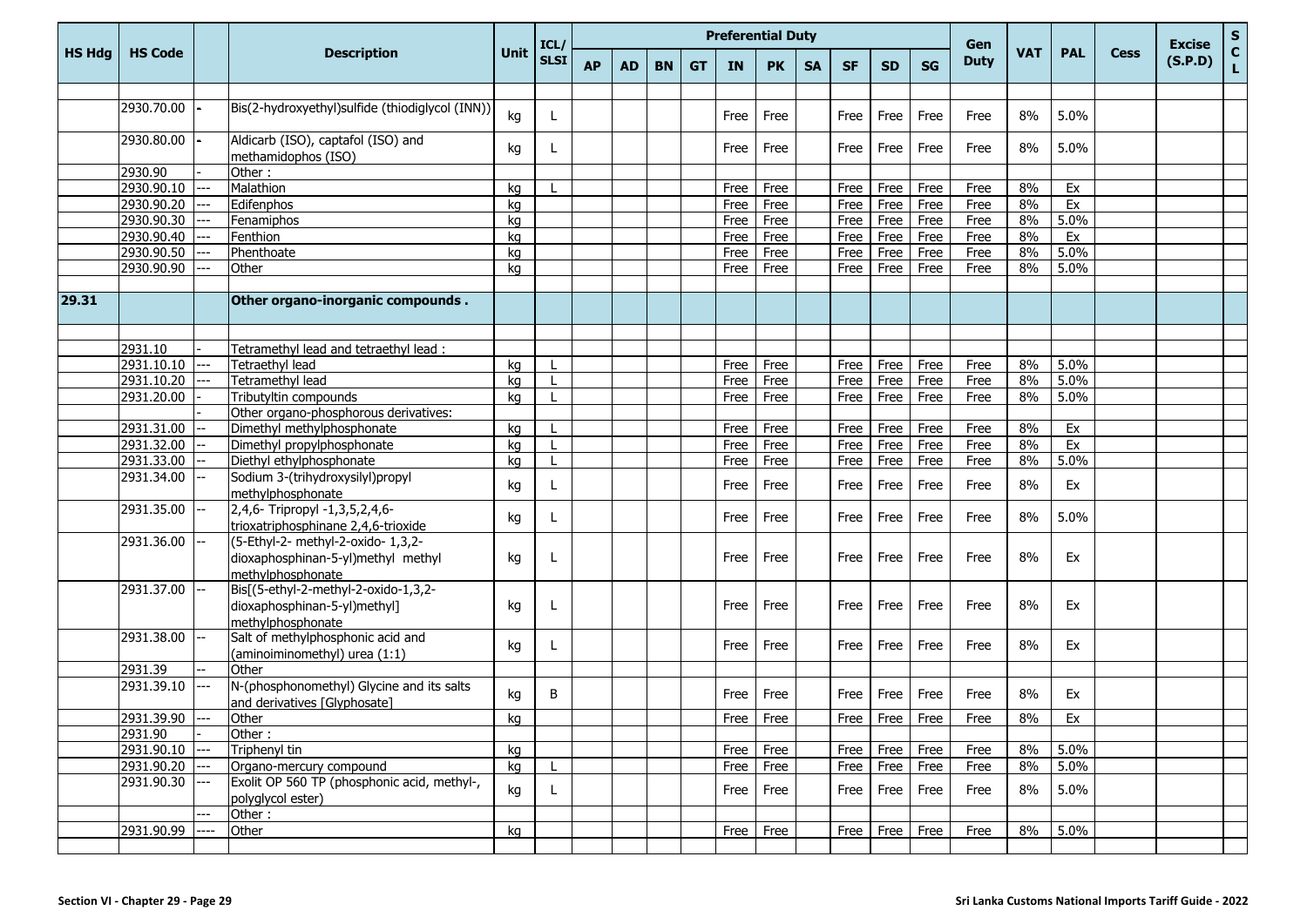|               |                |                |                                                                                                      |             | ICL/         |           |           |           |    | <b>Preferential Duty</b> |           |           |           |           |           | Gen         |     |            |             | <b>Excise</b> | $\mathbf S$        |
|---------------|----------------|----------------|------------------------------------------------------------------------------------------------------|-------------|--------------|-----------|-----------|-----------|----|--------------------------|-----------|-----------|-----------|-----------|-----------|-------------|-----|------------|-------------|---------------|--------------------|
| <b>HS Hdg</b> | <b>HS Code</b> |                | <b>Description</b>                                                                                   | <b>Unit</b> | <b>SLSI</b>  | <b>AP</b> | <b>AD</b> | <b>BN</b> | GT | <b>IN</b>                | <b>PK</b> | <b>SA</b> | <b>SF</b> | <b>SD</b> | <b>SG</b> | <b>Duty</b> | VAT | <b>PAL</b> | <b>Cess</b> | (S.P.D)       | $\mathbf{C}$<br>L. |
| 29.32         |                |                | Heterocyclic compounds with oxygen<br>hetero-atom(s) only $(+)$ .                                    |             |              |           |           |           |    |                          |           |           |           |           |           |             |     |            |             |               |                    |
|               |                |                |                                                                                                      |             |              |           |           |           |    |                          |           |           |           |           |           |             |     |            |             |               |                    |
|               |                |                | Compounds containing an unfused furan ring<br>(whether or not hydrogenated) in the<br>structure:     |             |              |           |           |           |    |                          |           |           |           |           |           |             |     |            |             |               |                    |
|               | 2932.11.00     |                | Tetrahydrofuran                                                                                      | kg          |              |           |           |           |    | Free                     | Free      |           | Free      | Free      | Free      | Free        | 8%  | Ex         |             |               |                    |
|               | 2932.12.00     |                | 2-Furaldehyde (furfuraldehyde)                                                                       | kg          |              |           |           |           |    | Free                     | Free      |           | Free      | Free      | Free      | Free        | 8%  | Ex         |             |               |                    |
|               | 2932.13.00     |                | Furfuryl alcohol and tetrahydrofurfuryl alcohol                                                      | kg          |              |           |           |           |    | Free                     | Free      |           | Free      | Free      | Free      | Free        | 8%  | Ex         |             |               |                    |
|               | 2932.14.00     |                | Sucralose                                                                                            | kg          |              |           |           |           |    | Free                     | Free      |           | Free      | Free      | Free      | Free        | 8%  | Ex         |             |               |                    |
|               | 2932.19.00     |                | Other                                                                                                | kg          |              |           |           |           |    | Free                     | Free      |           | Free      | Free      | Free      | Free        | 8%  | 5.0%       |             |               |                    |
|               | 2932.20        |                | Lactones:                                                                                            |             |              |           |           |           |    |                          |           |           |           |           |           |             |     |            |             |               |                    |
|               | 2932.20.10     | $\overline{a}$ | Coumatetralyl                                                                                        | kg          |              |           |           |           |    | Free                     | Free      |           | Free      | Free      | Free      | Free        | 8%  | Ex         |             |               |                    |
|               | 2932.20.90     |                | Other                                                                                                | kg          |              |           |           |           |    | Free                     | Free      |           | Free      | Free      | Free      | Free        | 8%  | Ex         |             |               |                    |
|               |                |                | Other:                                                                                               |             |              |           |           |           |    |                          |           |           |           |           |           |             |     |            |             |               |                    |
|               | 2932.91.00     |                | Isosafrole                                                                                           | kg          | L            |           |           |           |    | Free                     | Free      |           | Free      | Free      | Free      | Free        | 8%  | 5.0%       |             |               |                    |
|               | 2932.92.00     |                | 1-(1,3-Benzodioxol-5-yl)propan-2-one                                                                 | kg          | $\mathbf{L}$ |           |           |           |    | Free                     | Free      |           | Free      | Free      | Free      | Free        | 8%  | 5.0%       |             |               |                    |
|               | 2932.93.00     |                | Piperonal                                                                                            | kg          | L            |           |           |           |    | Free                     | Free      |           | Free      | Free      | Free      | Free        | 8%  | Ex         |             |               |                    |
|               | 2932.94.00     |                | Safrole                                                                                              | kg          | L            |           |           |           |    | Free                     | Free      |           | Free      | Free      | Free      | Free        | 8%  | Ex         |             |               |                    |
|               | 2932.95.00     |                | Tetrahydrocannabinols (all isomers)                                                                  | kg          |              |           |           |           |    | Free                     | Free      |           | Free      | Free      | Free      | Free        | 8%  | 5.0%       |             |               |                    |
|               | 2932.99        |                | Other:                                                                                               |             |              |           |           |           |    |                          |           |           |           |           |           |             |     |            |             |               |                    |
|               | 2932.99.10     | ---            | Carbofuran                                                                                           | ka          | L            |           |           |           |    | Free                     | Free      |           | Free      | Free      | Free      | Free        | 8%  | Ex         |             |               |                    |
|               | 2932.99.20     | ---            | Polychlorinated dibenzo-p-dioxins                                                                    | kg          | L            |           |           |           |    | Free                     | Free      |           | Free      | Free      | Free      | Free        | 8%  | 5.0%       |             |               |                    |
|               | 2932.99.30     |                | Polychlorinated dibenzofurans (PCDD/PCDF)                                                            | kg          | L            |           |           |           |    | Free                     | Free      |           | Free      | Free      | Free      | Free        | 8%  | 5.0%       |             |               |                    |
|               | 2932.99.90     |                | Other                                                                                                | kg          |              |           |           |           |    | Free                     | Free      |           | Free      | Free      | Free      | Free        | 8%  | 5.0%       |             |               |                    |
| 29.33         |                |                | <b>Heterocyclic compounds with nitrogen</b><br>hetero-atom(s) only $(+)$ .                           |             |              |           |           |           |    |                          |           |           |           |           |           |             |     |            |             |               |                    |
|               |                |                |                                                                                                      |             |              |           |           |           |    |                          |           |           |           |           |           |             |     |            |             |               |                    |
|               |                |                | Compounds containing an unfused pyrazole<br>ring (whether or not hydrogenated) in the<br>structure:  |             |              |           |           |           |    |                          |           |           |           |           |           |             |     |            |             |               |                    |
|               | 2933.11.00     |                | Phenazone (antipyrin) and its derivatives                                                            | kg          |              |           |           |           |    | Free                     | Free      |           | Free      | Free      | Free      | Free        | 8%  | Ex         |             |               |                    |
|               | 2933.19.00     |                | Other                                                                                                | ka          |              |           |           |           |    | Free                     | Free      |           | Free      | Free      | Free      | Free        | 8%  | 5.0%       |             |               |                    |
|               |                |                | Compounds containing an unfused imidazole<br>ring (whether or not hydrogenated) in the<br>structure: |             |              |           |           |           |    |                          |           |           |           |           |           |             |     |            |             |               |                    |
|               | 2933.21.00     |                | Hydantoin and its derivatives                                                                        | kg          |              |           |           |           |    | Free                     | Free      |           | Free      | Free      | Free      | Free        | 8%  | 5.0%       |             |               |                    |
|               | 2933.29.00     |                | Other                                                                                                | ka          |              |           |           |           |    | Free                     | Free      |           | Free      | Free      | Free      | Free        | 8%  | 5.0%       |             |               |                    |
|               |                |                | Compounds containing an unfused pyridine<br>ring (whether or not hydrogenated) in the<br>structure:  |             |              |           |           |           |    |                          |           |           |           |           |           |             |     |            |             |               |                    |
|               | 2933.31.00     |                | Pyridine and its salts                                                                               | kg          |              |           |           |           |    | Free                     | Free      |           | Free      | Free      | Free      | Free        | 8%  | 5.0%       |             |               |                    |
|               | 2933.32.00     | --             | Piperidine and its salts                                                                             | ka          |              |           |           |           |    | Free                     | Free      |           | Free      | Free      | Free      | Free        | 8%  | Ex         |             |               |                    |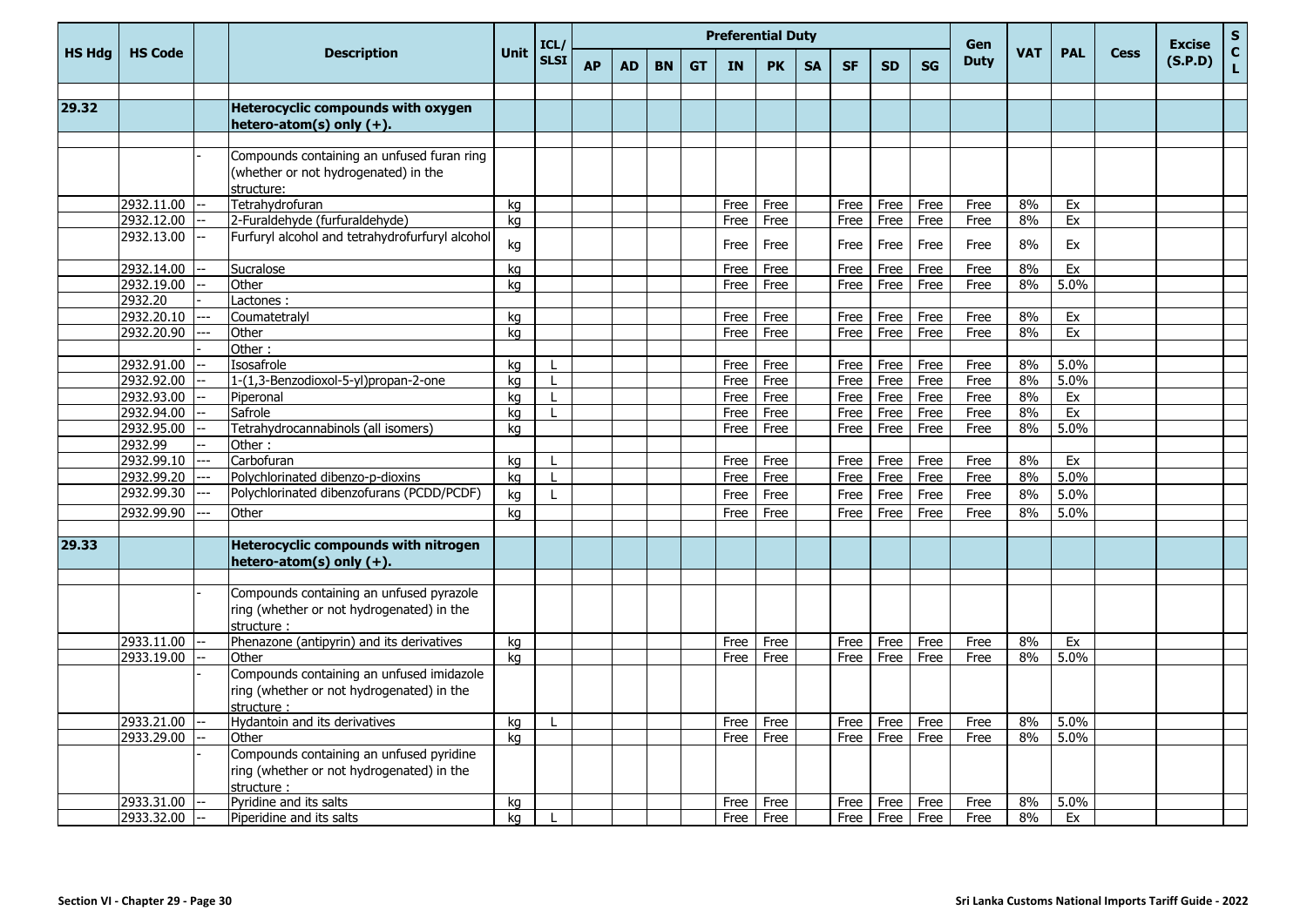|               |                |                                                                                                                                                                                                                                                                                                                                                                                                                                       |             | ICL/         |           |           |           |           | <b>Preferential Duty</b> |           |           |           |           |           | Gen         |            |            |             | <b>Excise</b> | S                           |
|---------------|----------------|---------------------------------------------------------------------------------------------------------------------------------------------------------------------------------------------------------------------------------------------------------------------------------------------------------------------------------------------------------------------------------------------------------------------------------------|-------------|--------------|-----------|-----------|-----------|-----------|--------------------------|-----------|-----------|-----------|-----------|-----------|-------------|------------|------------|-------------|---------------|-----------------------------|
| <b>HS Hdg</b> | <b>HS Code</b> | <b>Description</b>                                                                                                                                                                                                                                                                                                                                                                                                                    | <b>Unit</b> | <b>SLSI</b>  | <b>AP</b> | <b>AD</b> | <b>BN</b> | <b>GT</b> | <b>IN</b>                | <b>PK</b> | <b>SA</b> | <b>SF</b> | <b>SD</b> | <b>SG</b> | <b>Duty</b> | <b>VAT</b> | <b>PAL</b> | <b>Cess</b> | (S.P.D)       | $\mathbf{C}$<br>$\mathbf L$ |
|               | 2933.33.00     | Alfentanil (INN), anileridine (INN),<br>bezitramide (INN), bromazepam (INN),<br>difenoxin (INN), diphenoxylate (INN),<br>dipipanone (INN), fentanyl(INN),<br>ketobemidone (INN), methylphenidate (INN),<br>pentazocine (INN), pethidine (INN), pethidin<br>(INN), intermediate A, phencyclindine (INN)<br>(PCP), phenoperidine (INN), piprodrol (INN),<br>piritramide (INN), propiram (INN) and<br>trimeperidine (INN); salts thereof | kg          |              |           |           |           |           | Free                     | Free      |           | Free      | Free      | Free      | Free        | 8%         | Ex         |             |               |                             |
|               | 2933.39        | Other:                                                                                                                                                                                                                                                                                                                                                                                                                                |             |              |           |           |           |           |                          |           |           |           |           |           |             |            |            |             |               |                             |
|               | 2933.39.10     | Paraquat dichloride                                                                                                                                                                                                                                                                                                                                                                                                                   | kg          |              |           |           |           |           | Free                     | Free      |           | Free      | Free      | Free      | Free        | 8%         | 5.0%       |             |               |                             |
|               | 2933.39.20     | 3-Quinuclidinyl benzilate (1-<br>azabicyclo[2.2.2]oct-3-yl<br>hydroxy(diphenyl)acetate)                                                                                                                                                                                                                                                                                                                                               | kg          |              |           |           |           |           | Free                     | Free      |           | Free      | Free      | Free      | Free        | 8%         | Ex         |             |               |                             |
|               | 2933.39.30     | N-Phenethyl-4Piperidone (NPP)                                                                                                                                                                                                                                                                                                                                                                                                         | kg          |              |           |           |           |           | Free                     | Free      |           | Free      | Free      | Free      | Free        | 8%         | 5.0%       |             |               |                             |
|               | 2933.39.40     | 4 - Anilino-N-Phenethypiperidine (ANPP)                                                                                                                                                                                                                                                                                                                                                                                               | kg          |              |           |           |           |           | Free                     | Free      |           | Free      | Free      | Free      | Free        | 8%         | 5.0%       |             |               |                             |
|               | 2933.39.90     | Other                                                                                                                                                                                                                                                                                                                                                                                                                                 | kg          |              |           |           |           |           | Free                     | Free      |           | Free      | Free      | Free      | Free        | 8%         | 5.0%       |             |               |                             |
|               |                | Compounds containing in the structure a<br>quinoline or isoquinoline ring-system<br>(whether or not hydrogenated), not further<br>fused:                                                                                                                                                                                                                                                                                              |             |              |           |           |           |           |                          |           |           |           |           |           |             |            |            |             |               |                             |
|               | 2933.41.00     | Levorphanol (INN) and its salts                                                                                                                                                                                                                                                                                                                                                                                                       | kg          |              |           |           |           |           | Free                     | Free      |           | Free      | Free      | Free      | Free        | 8%         | 5.0%       |             |               |                             |
|               | 2933.49.00     | Other<br>Compounds containing a pyrimidine ring<br>(whether or not hydrogenated) or piperazine<br>ring in the structure :                                                                                                                                                                                                                                                                                                             | kg          |              |           |           |           |           | Free                     | Free      |           | Free      | Free      | Free      | Free        | 8%         | Ex         |             |               |                             |
|               | 2933.52.00     | Malonylurea (barbituric acid) and its salts                                                                                                                                                                                                                                                                                                                                                                                           | kg          |              |           |           |           |           | Free                     | Free      |           | Free      | Free      | Free      | Free        | 8%         | Ex         |             |               |                             |
|               | 2933.53.00     | Allobarbital (INN), amobarbital (INN), barbital<br>(INN), butalbital (INN), butobarbital<br>cyclobarbital (INN), methylphenobarbital<br>(INN), pentobarbital (INN), phenobarbital<br>(INN), secbutabarbital (INN), secobarbital<br>(INN), and vinylbital (INN); salts thereof                                                                                                                                                         | kg          | I.           |           |           |           |           | Free                     | Free      |           | Free      | Free      | Free      | Free        | 8%         | 5.0%       |             |               |                             |
|               | 2933.54.00     | Other derivatives of malonylurea (barbituric<br>acid); salts thereof                                                                                                                                                                                                                                                                                                                                                                  | kg          |              |           |           |           |           | Free                     | Free      |           | Free      | Free      | Free      | Free        | 8%         | Ex         |             |               |                             |
|               | 2933.55.00     | Loprazolam (INN), mecloqualone (INN),<br>methaqualone (INN) and zipeprol (INN); salts<br>thereof                                                                                                                                                                                                                                                                                                                                      | kg          |              |           |           |           |           | Free                     | Free      |           | Free      | Free      | Free      | Free        | 8%         | 5.0%       |             |               |                             |
|               | 2933.59        | Other:                                                                                                                                                                                                                                                                                                                                                                                                                                |             |              |           |           |           |           |                          |           |           |           |           |           |             |            |            |             |               |                             |
|               | 2933.59.10     | Diazinon                                                                                                                                                                                                                                                                                                                                                                                                                              | kg          | L            |           |           |           |           | Free                     | Free      |           | Free      | Free      | Free      | Free        | 8%         | Ex         |             |               |                             |
|               | 2933.59.90     | Other<br>Compounds containing an unfused triazine<br>ring (whether or not hydrogenated) in the<br>structure :                                                                                                                                                                                                                                                                                                                         | kg          | $\mathbf{I}$ |           |           |           |           |                          | Free Free |           | Free      | Free      | Free      | Free        | 8%         | 5.0%       |             |               |                             |
|               | 2933.61.00     | Melamine                                                                                                                                                                                                                                                                                                                                                                                                                              | kg          |              |           |           |           |           |                          | Free Free |           | Free      |           | Free Free | Free        | 8%         | 5.0%       |             |               |                             |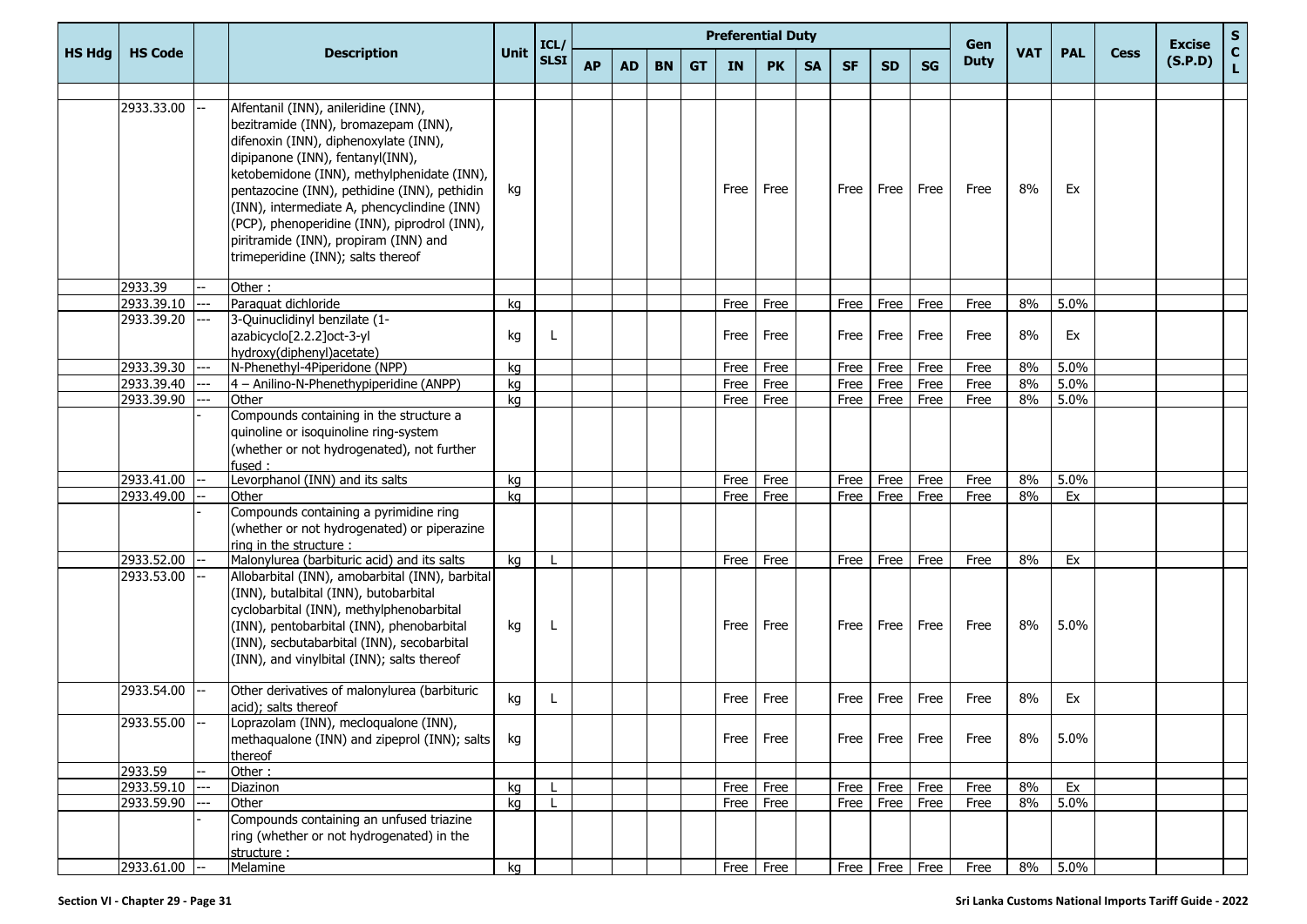|               |                |                                                                                                                                                                                                                                                                                                                                                                                                                                                                                                                                                                                            |             | ICL/        |           |           |           |           | <b>Preferential Duty</b> |           |           |           |           |           | Gen         |            |            |             | <b>Excise</b> | ${\sf s}$                   |
|---------------|----------------|--------------------------------------------------------------------------------------------------------------------------------------------------------------------------------------------------------------------------------------------------------------------------------------------------------------------------------------------------------------------------------------------------------------------------------------------------------------------------------------------------------------------------------------------------------------------------------------------|-------------|-------------|-----------|-----------|-----------|-----------|--------------------------|-----------|-----------|-----------|-----------|-----------|-------------|------------|------------|-------------|---------------|-----------------------------|
| <b>HS Hdg</b> | <b>HS Code</b> | <b>Description</b>                                                                                                                                                                                                                                                                                                                                                                                                                                                                                                                                                                         | <b>Unit</b> | <b>SLSI</b> | <b>AP</b> | <b>AD</b> | <b>BN</b> | <b>GT</b> | <b>IN</b>                | <b>PK</b> | <b>SA</b> | <b>SF</b> | <b>SD</b> | <b>SG</b> | <b>Duty</b> | <b>VAT</b> | <b>PAL</b> | <b>Cess</b> | (S.P.D)       | $\mathbf{C}$<br>$\mathbf L$ |
|               |                |                                                                                                                                                                                                                                                                                                                                                                                                                                                                                                                                                                                            |             |             |           |           |           |           |                          |           |           |           |           |           |             |            |            |             |               |                             |
|               | 2933.69.00     | Other                                                                                                                                                                                                                                                                                                                                                                                                                                                                                                                                                                                      | kg          |             |           |           |           |           | <b>Free</b>              | Free      |           | Free      | Free      | Free      | Free        | 8%         | 5.0%       |             |               |                             |
|               |                | Lactams:                                                                                                                                                                                                                                                                                                                                                                                                                                                                                                                                                                                   |             |             |           |           |           |           |                          |           |           |           |           |           |             |            |            |             |               |                             |
|               | 2933.71.00     | 6-Hexanelactam (epsilon-caprolactam)                                                                                                                                                                                                                                                                                                                                                                                                                                                                                                                                                       | kg          |             |           |           |           |           | Free                     | Free      |           | Free      | Free      | Free      | Free        | 8%         | 5.0%       |             |               |                             |
|               | 2933.72.00     | Clobazam (INN) and methyprylon (INN)                                                                                                                                                                                                                                                                                                                                                                                                                                                                                                                                                       | kg          |             |           |           |           |           | Free                     | Free      |           | Free      | Free      | Free      | Free        | 8%         | 5.0%       |             |               |                             |
|               | 2933.79.00     | Other lactams                                                                                                                                                                                                                                                                                                                                                                                                                                                                                                                                                                              | kg          |             |           |           |           |           | Free                     | Free      |           | Free      | Free      | Free      | Free        | 8%         | Ex         |             |               |                             |
|               | 2933.91.00     | Other:<br>Alprazolam (INN), camazepam (INN),<br>chlordiazepoxide (INN), clonazepam (INN),<br>clorazepate, delorazepam (INN), diazepam<br>(INN), estazolam (INN), ethyl loflazepate<br>(INN), fludiazepam (INN), flunitrazepam<br>(INN), flurazepam (INN), halazepam (INN),<br>lorazepam (INN), lormetazepam (INN),<br>mazindol (INN), medazepam (INN),<br>midazolam (INN), nimetazepam (INN),<br>nitrazepam (INN), nordazepam (INN),<br>oxazepam (INN), pinazepam (INN),<br>prazepam (INN), pyrovalerone (INN),<br>temazepam (INN), tetrazepam (INN) and<br>triazolam (INN); salts thereof | kg          |             |           |           |           |           | Free                     | Free      |           | Free      | Free      | Free      | Free        | 8%         | 5.0%       |             |               |                             |
|               | 2933.92.00     | Azinphos-methyl (ISO)                                                                                                                                                                                                                                                                                                                                                                                                                                                                                                                                                                      | kg          |             |           |           |           |           | Free                     | Free      |           | Free      | Free      | Free      | Free        | 8%         | 5.0%       |             |               |                             |
|               | 2933.99        | Other:                                                                                                                                                                                                                                                                                                                                                                                                                                                                                                                                                                                     |             |             |           |           |           |           |                          |           |           |           |           |           |             |            |            |             |               |                             |
|               | 2933.99.10     | Bitertnol                                                                                                                                                                                                                                                                                                                                                                                                                                                                                                                                                                                  | kg          |             |           |           |           |           | Free                     | Free      |           | Free      | Free      | Free      | Free        | 8%         | Ex         |             |               |                             |
|               | 2933.99.90     | Other                                                                                                                                                                                                                                                                                                                                                                                                                                                                                                                                                                                      | ka          |             |           |           |           |           | Free                     | Free      |           | Free      | Free      | Free      | Free        | 8%         | 5.0%       |             |               |                             |
| 29.34         |                | Nucleic acids and their salts, whether or<br>not chemically defined; other<br>heterocyclic compounds.                                                                                                                                                                                                                                                                                                                                                                                                                                                                                      |             |             |           |           |           |           |                          |           |           |           |           |           |             |            |            |             |               |                             |
|               | 2934.10.00     | Compounds containing an unfused thiazole<br>ring (whether or not hydrogenated) in the<br>structure                                                                                                                                                                                                                                                                                                                                                                                                                                                                                         | kg          |             |           |           |           |           | Free                     | Free      |           | Free      | Free      | Free      | Free        | 8%         | Ex         |             |               |                             |
|               | 2934.20.00     | Compounds containing in the structure a<br>benzothiazole ring-system (whether or not<br>hydrogenated), not further fused                                                                                                                                                                                                                                                                                                                                                                                                                                                                   | kg          |             |           |           |           |           | Free                     | Free      |           | Free      | Free      | Free      | Free        | 8%         | 5.0%       |             |               |                             |
|               | 2934.30.00     | Compounds containing in the structure a<br>phenothiazine ring-system (whether or not<br>hydrogenated), not further fused                                                                                                                                                                                                                                                                                                                                                                                                                                                                   | kg          |             |           |           |           |           | Free                     | Free      |           | Free      | Free      | Free      | Free        | 8%         | 5.0%       |             |               |                             |
|               | 2934.91.00     | Other:<br>Aminorex (INN), brotizolam (INN),<br>clotiazepam (INN), cloxazolam (INN),<br>dextromoramide (INN), haloxazolam (INN),<br>ketazolam (INN), mesocarb (INN), oxazolam<br>(INN), pemoline (INN), phendimetrazine<br>(INN), phenmetrazine (INN), and sufentanil<br>(INN); salts thereof                                                                                                                                                                                                                                                                                               | kg          |             |           |           |           |           |                          | Free Free |           |           | Free Free | Free      | Free        | 8%         | Ex         |             |               |                             |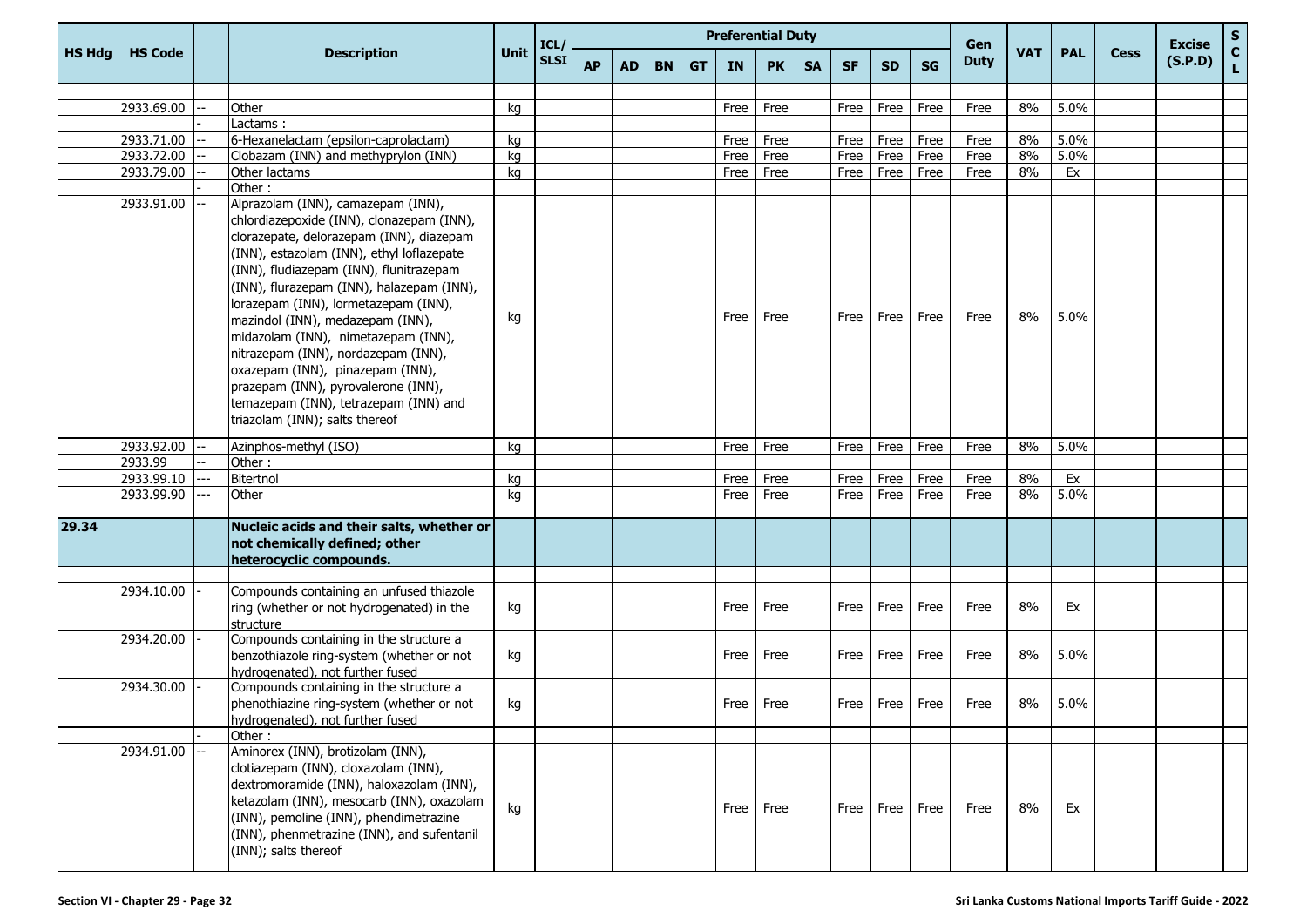| $H$ S Hdg $\vert$ | <b>HS Code</b> | <b>Description</b> | $\vert$ Unit $\vert$ ICL/ |           |           |              | <b>Preferential Duty</b> |           |           |           |           |      | Gen         | <b>VAT</b> | <b>PAL</b> | <b>Cess</b> | <b>Excise</b> |  |
|-------------------|----------------|--------------------|---------------------------|-----------|-----------|--------------|--------------------------|-----------|-----------|-----------|-----------|------|-------------|------------|------------|-------------|---------------|--|
|                   |                |                    |                           | <b>AP</b> | <b>AD</b> | <b>BN</b> GT | IN                       | <b>PK</b> | <b>SA</b> | <b>SF</b> | <b>SD</b> | SG   | <b>Duty</b> |            |            |             | (S.P.D)       |  |
|                   |                |                    |                           |           |           |              |                          |           |           |           |           |      |             |            |            |             |               |  |
|                   | 2934.99.00     | Other              | kq                        |           |           |              | Free                     | Free      |           | Free      | Free      | Free | Free        | 8%         | 5.0%       |             |               |  |
|                   |                |                    |                           |           |           |              |                          |           |           |           |           |      |             |            |            |             |               |  |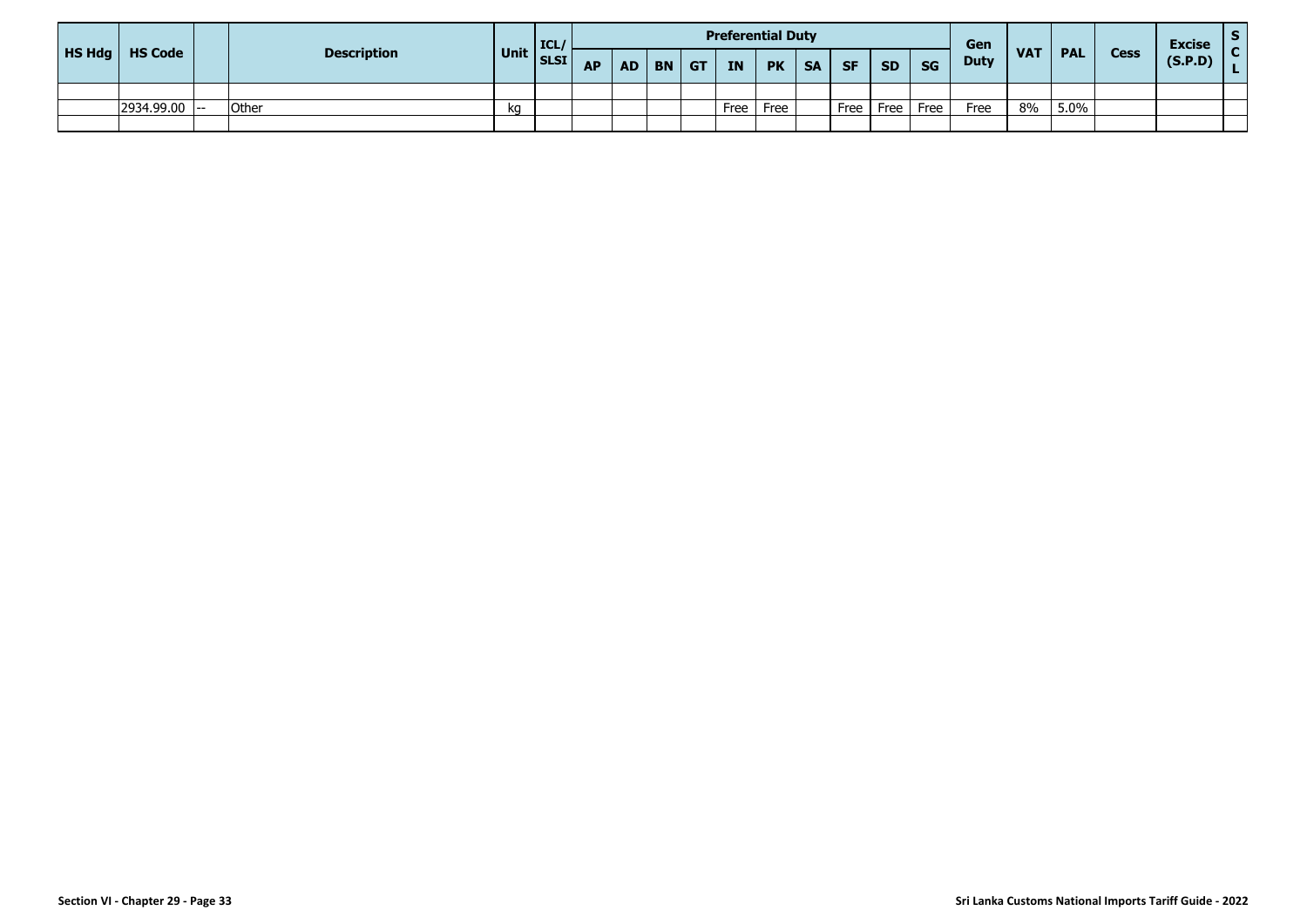|               |                          |                                                                                                                                                                                                                                         |             | ICL/        | <b>Preferential Duty</b> |     |           |           |           |           |           |           |             |           | Gen         |            |              |             | <b>Excise</b> | S                  |
|---------------|--------------------------|-----------------------------------------------------------------------------------------------------------------------------------------------------------------------------------------------------------------------------------------|-------------|-------------|--------------------------|-----|-----------|-----------|-----------|-----------|-----------|-----------|-------------|-----------|-------------|------------|--------------|-------------|---------------|--------------------|
| <b>HS Hdg</b> | <b>HS Code</b>           | <b>Description</b>                                                                                                                                                                                                                      | <b>Unit</b> | <b>SLSI</b> | <b>AP</b>                | AD. | <b>BN</b> | <b>GT</b> | <b>IN</b> | <b>PK</b> | <b>SA</b> | <b>SF</b> | <b>SD</b>   | <b>SG</b> | <b>Duty</b> | <b>VAT</b> | <b>PAL</b>   | <b>Cess</b> | (S.P.D)       | $\mathbf{C}$<br>L. |
|               |                          |                                                                                                                                                                                                                                         |             |             |                          |     |           |           |           |           |           |           |             |           |             |            |              |             |               |                    |
| 29.35         |                          | Sulphonamides.                                                                                                                                                                                                                          |             |             |                          |     |           |           |           |           |           |           |             |           |             |            |              |             |               |                    |
|               |                          |                                                                                                                                                                                                                                         |             |             |                          |     |           |           |           |           |           |           |             |           |             |            |              |             |               |                    |
|               | 2935.10.00               | N-Methylperfluorooctane sulphonamide                                                                                                                                                                                                    | ka          |             |                          |     |           |           | Free      | Free      |           | Free      | Free        | Free      | Free        | 8%         | 5.0%         |             |               |                    |
|               | 2935.20.00               | N-Ethylperfluorooctane sulphonamide                                                                                                                                                                                                     | ka          |             |                          |     |           |           | Free      | Free      |           | Free      | <b>Free</b> | Free      | Free        | 8%         | 5.0%         |             |               |                    |
|               | 2935.30.00               | N-Ethyl-N-(2-hydroxyethyl) perfluorooctane<br>sulphonamide                                                                                                                                                                              | kg          |             |                          |     |           |           | Free      | Free      |           | Free      | Free        | Free      | Free        | 8%         | 5.0%         |             |               |                    |
|               | 2935.40.00               | N-(2-Hydroxyethyl)-N- methylperfluorooctane<br>sulphonamide                                                                                                                                                                             | kg          |             |                          |     |           |           | Free      | Free      |           | Free      | Free        | Free      | Free        | 8%         | 5.0%         |             |               |                    |
|               | 2935.50.00               | Other perfluorooctane sulphonamides                                                                                                                                                                                                     | ka          |             |                          |     |           |           | Free      | Free      |           | Free      | Free        | Free      | Free        | 8%         | 5.0%         |             |               |                    |
|               | 2935.90.00               | Other                                                                                                                                                                                                                                   | kg          |             |                          |     |           |           | Free      | Free      |           | Free      | Free        | Free      | Free        | 8%         | 5.0%         |             |               |                    |
|               |                          |                                                                                                                                                                                                                                         |             |             |                          |     |           |           |           |           |           |           |             |           |             |            |              |             |               |                    |
|               |                          | XI.- PROVITAMINS, VITAMINS AND<br><b>HORMONES</b>                                                                                                                                                                                       |             |             |                          |     |           |           |           |           |           |           |             |           |             |            |              |             |               |                    |
|               |                          |                                                                                                                                                                                                                                         |             |             |                          |     |           |           |           |           |           |           |             |           |             |            |              |             |               |                    |
| 29.36         |                          | Provitamins and vitamins, natural or<br>reproduced by synthesis (including<br>natural concentrates), derivatives<br>thereof used primarily as vitamins, and<br>intermixtures of the foregoing, whether<br>or not in any solvent $(+)$ . |             |             |                          |     |           |           |           |           |           |           |             |           |             |            |              |             |               |                    |
|               |                          |                                                                                                                                                                                                                                         |             |             |                          |     |           |           |           |           |           |           |             |           |             |            |              |             |               |                    |
|               |                          | Vitamins and their derivatives, unmixed :                                                                                                                                                                                               |             |             |                          |     |           |           |           |           |           |           |             |           |             |            |              |             |               |                    |
|               | 2936.21.00<br>2936.22.00 | Vitamins A and their derivatives<br>Vitamin B <sub>1</sub> and its derivatives                                                                                                                                                          | kg          |             | Free                     |     |           |           | Free      | Free      |           | Free      |             | Free      | Free        | Ex         | 5.0%<br>5.0% |             |               |                    |
|               |                          |                                                                                                                                                                                                                                         | kg          |             | Free                     |     |           |           | Free      | Free      |           | Free      |             | Free      | Free        | Ex         |              |             |               |                    |
|               | 2936.23.00               | Vitamin $B_2$ and its derivatives                                                                                                                                                                                                       | kg          |             | Free                     |     |           |           | Free      | Free      |           | Free      |             | Free      | Free        | Ex         | 5.0%         |             |               |                    |
|               | 2936.24.00               | D- or DL- Pantothenic acid (Vitamin B <sub>3</sub> or<br>Vitamin $B_5$ ) and its derivatives                                                                                                                                            | kg          |             | Free                     |     |           |           | Free      | Free      |           | Free      |             | Free      | Free        | Ex         | 5.0%         |             |               |                    |
|               | 2936.25.00               | Vitamin B <sub>6</sub> and its derivatives                                                                                                                                                                                              | kg          |             | Free                     |     |           |           | Free      | Free      |           | Free      |             | Free      | Free        | Ex         | 5.0%         |             |               |                    |
|               | 2936.26.00               | Vitamin $B_{12}$ and its derivatives                                                                                                                                                                                                    | kg          |             | Free                     |     |           |           | Free      | Free      |           | Free      |             | Free      | Free        | Ex         | 5.0%         |             |               |                    |
|               | 2936.27.00               | Vitamin C and its derivatives                                                                                                                                                                                                           | kg          |             | Free                     |     |           |           | Free      | Free      |           | Free      |             | Free      | Free        | Ex         | 5.0%         |             |               |                    |
|               | 2936.28.00               | Vitamin E and its derivatives                                                                                                                                                                                                           | kg          |             | Free                     |     |           |           | Free      | Free      |           | Free      |             | Free      | Free        | Ex         | 5.0%         |             |               |                    |
|               | 2936.29.00               | Other vitamins and their derivatives                                                                                                                                                                                                    | ka          |             | Free                     |     |           |           | Free      | Free      |           | Free      |             | Free      | Free        | Ex         | 5.0%         |             |               |                    |
|               | 2936.90.00               | Other, including natural concentrates                                                                                                                                                                                                   | ka          |             | Free                     |     |           |           | Free      | Free      |           | Free      |             | Free      | Free        | Ex         | 5.0%         |             |               |                    |
|               |                          |                                                                                                                                                                                                                                         |             |             |                          |     |           |           |           |           |           |           |             |           |             |            |              |             |               |                    |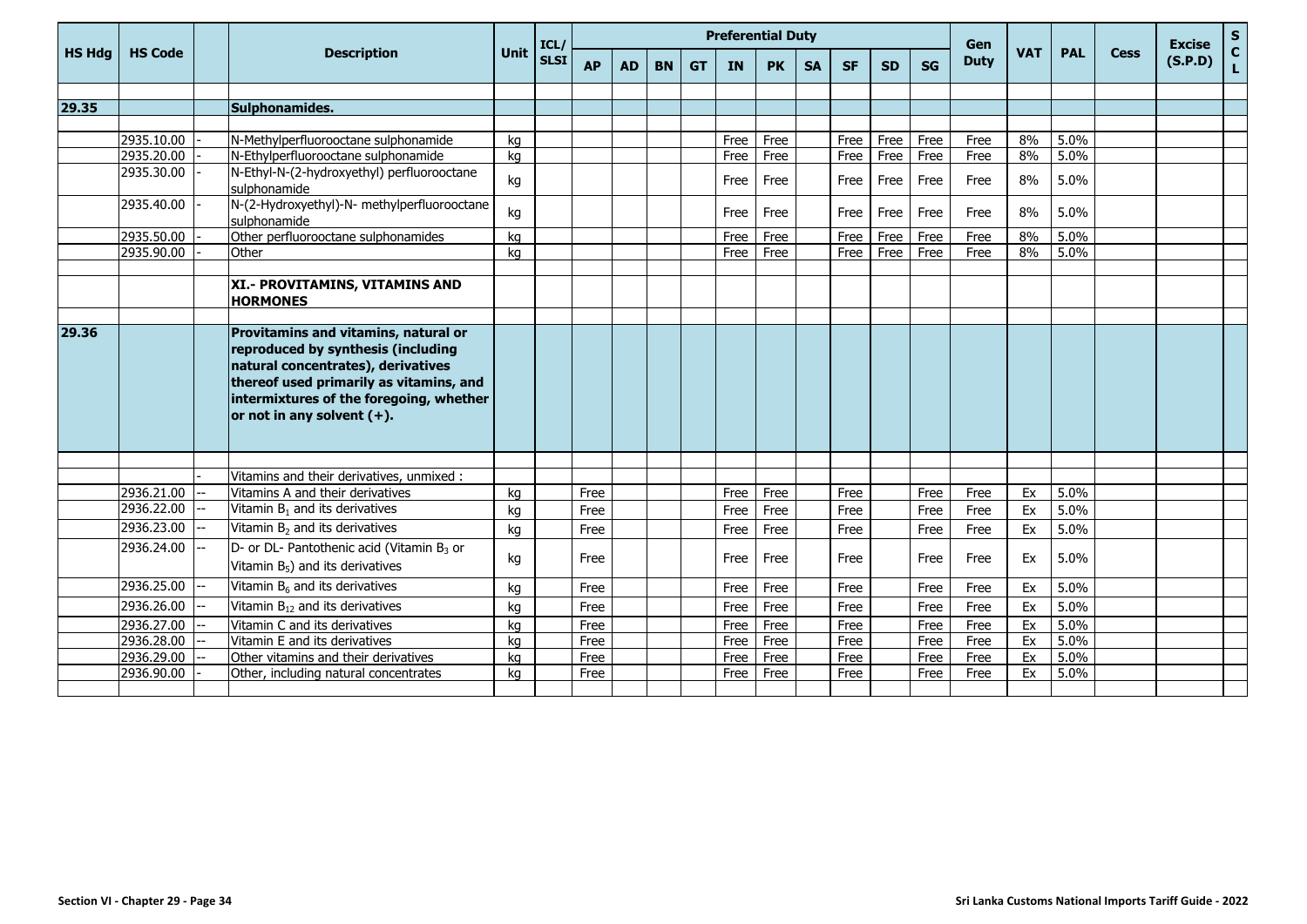|               |                |    |                                                                                                                                                                                                        |      | ICL/        |           |           |           |           |      | <b>Preferential Duty</b> |           |             |           |           | Gen         |            |            |             | <b>Excise</b> | ${\sf s}$         |
|---------------|----------------|----|--------------------------------------------------------------------------------------------------------------------------------------------------------------------------------------------------------|------|-------------|-----------|-----------|-----------|-----------|------|--------------------------|-----------|-------------|-----------|-----------|-------------|------------|------------|-------------|---------------|-------------------|
| <b>HS Hda</b> | <b>HS Code</b> |    | <b>Description</b>                                                                                                                                                                                     | Unit | <b>SLSI</b> | <b>AP</b> | <b>AD</b> | <b>BN</b> | <b>GT</b> | IN   | <b>PK</b>                | <b>SA</b> | <b>SF</b>   | <b>SD</b> | <b>SG</b> | <b>Duty</b> | <b>VAT</b> | <b>PAL</b> | <b>Cess</b> | (S.P.D)       | $\mathbf{C}$<br>L |
| 29.37         |                |    | Hormones, prostaglandins,                                                                                                                                                                              |      |             |           |           |           |           |      |                          |           |             |           |           |             |            |            |             |               |                   |
|               |                |    | thromboxanes and leukotrienes, natural<br>or reproduced by synthesis; derivatives<br>and structural analogues thereof,<br>including chain modified polypeptides,<br>used primarily as hormones $(+)$ . |      |             |           |           |           |           |      |                          |           |             |           |           |             |            |            |             |               |                   |
|               |                |    | Polypeptide hormones, protein hormones and<br>glycoprotein hormones, their derivatives and                                                                                                             |      |             |           |           |           |           |      |                          |           |             |           |           |             |            |            |             |               |                   |
|               | 2937.11.00     |    | structural analogues :<br>Somatotropin, its derivatives and structural<br>analogues                                                                                                                    | kg   |             |           |           |           |           | Free | Free                     |           | Free        | Free      | Free      | Free        | 8%         | 5.0%       |             |               |                   |
|               | 2937.12.00     |    | Insulin and its salts                                                                                                                                                                                  | ka   |             |           |           |           |           | Free | Free                     |           | <b>Free</b> | Free      | Free      | Free        | 8%         | Ex         |             |               |                   |
|               | 2937.19.00     | ÷. | Other                                                                                                                                                                                                  | kg   |             |           |           |           |           | Free | Free                     |           | Free        | Free      | Free      | Free        | 8%         | Ex         |             |               |                   |
|               |                |    | Steroidal hormones, their derivatives and<br>structural analogues :                                                                                                                                    |      |             |           |           |           |           |      |                          |           |             |           |           |             |            |            |             |               |                   |
|               | 2937.21.00     |    | Cortisone, hydrocortisone, prednisone<br>(dehydrocortisone) and prednisolone<br>(dehydrohydrocortisone)                                                                                                | kg   |             |           |           |           |           | Free | Free                     |           | Free        | Free      | Free      | Free        | 8%         | 5.0%       |             |               |                   |
|               | 2937.22.00     |    | Halogenated derivatives of corticosteroidal<br>hormones                                                                                                                                                | kg   |             |           |           |           |           | Free | Free                     |           | Free        | Free      | Free      | Free        | 8%         | Ex         |             |               |                   |
|               | 2937.23.00     |    | Oestrogens and progestogens                                                                                                                                                                            | kg   |             |           |           |           |           | Free | Free                     |           | Free        | Free      | Free      | Free        | 8%         | 5.0%       |             |               |                   |
|               | 2937.29.00     |    | Other                                                                                                                                                                                                  | ka   |             |           |           |           |           | Free | Free                     |           | Free        | Free      | Free      | Free        | 8%         | Ex         |             |               |                   |
|               | 2937.50.00     |    | Prostaglandins, thromboxanes and<br>leukotrienes, their derivatives and structural<br>analogues                                                                                                        | kg   |             |           |           |           |           | Free | Free                     |           | Free        | Free      | Free      | Free        | 8%         | 5.0%       |             |               |                   |
|               | 2937.90.00     |    | Other                                                                                                                                                                                                  | kg   |             |           |           |           |           | Free | Free                     |           | Free        | Free      | Free      | Free        | 8%         | Ex         |             |               |                   |
|               |                |    |                                                                                                                                                                                                        |      |             |           |           |           |           |      |                          |           |             |           |           |             |            |            |             |               |                   |
|               |                |    | XII - GLYCOSIDES AND ALKALOIDS,<br><b>NATURAL OR REPRODUCED BY</b><br>SYNTHESIS, AND THEIR SALTS,<br><b>ETHERS, ESTERS AND OTHER</b><br><b>DERIVATIVES</b>                                             |      |             |           |           |           |           |      |                          |           |             |           |           |             |            |            |             |               |                   |
|               |                |    |                                                                                                                                                                                                        |      |             |           |           |           |           |      |                          |           |             |           |           |             |            |            |             |               |                   |
| 29.38         |                |    | Glycosides, natural or reproduced by<br>synthesis, and their salts, ethers, esters<br>and other derivatives.                                                                                           |      |             |           |           |           |           |      |                          |           |             |           |           |             |            |            |             |               |                   |
|               |                |    |                                                                                                                                                                                                        |      |             |           |           |           |           |      |                          |           |             |           |           |             |            |            |             |               |                   |
|               | 2938.10.00     |    | Rutoside (rutin) and its derivatives                                                                                                                                                                   | kg   |             |           |           |           |           | Free | Free                     |           | Free        | Free      | Free      | Free        | 8%         | Ex         |             |               |                   |
|               | 2938.90.00     |    | Other                                                                                                                                                                                                  | ka   |             |           |           |           |           | Free | Free                     |           | Free        | Free      | Free      | Free        | 8%         | 5.0%       |             |               |                   |
|               |                |    |                                                                                                                                                                                                        |      |             |           |           |           |           |      |                          |           |             |           |           |             |            |            |             |               |                   |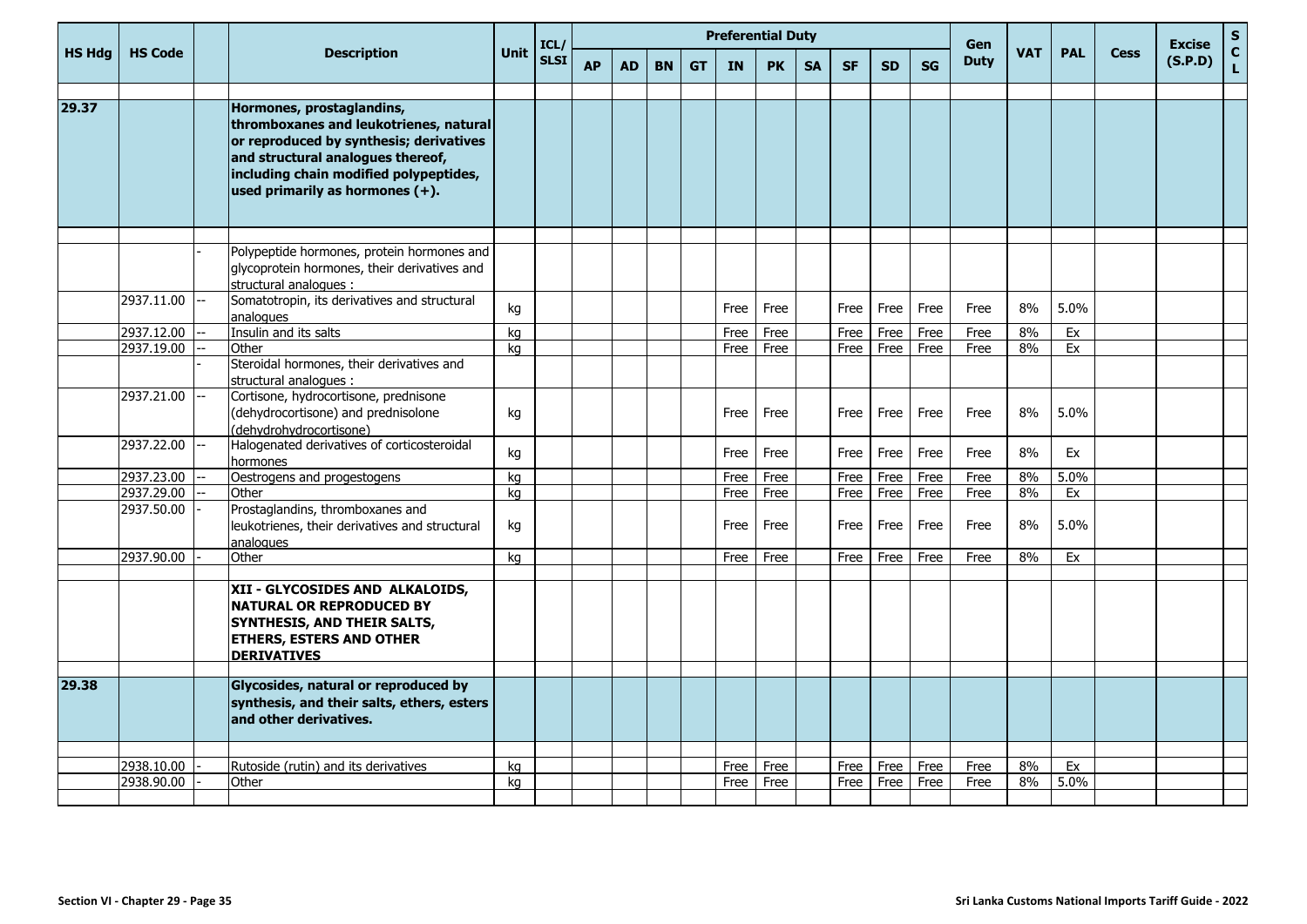|               |                |                                                                                                                                                                                                                                                                                                                   |             | ICL/         |           |           |           |           | <b>Preferential Duty</b> |           |           |             |           |           | Gen         |            |            |             | <b>Excise</b> | S                  |
|---------------|----------------|-------------------------------------------------------------------------------------------------------------------------------------------------------------------------------------------------------------------------------------------------------------------------------------------------------------------|-------------|--------------|-----------|-----------|-----------|-----------|--------------------------|-----------|-----------|-------------|-----------|-----------|-------------|------------|------------|-------------|---------------|--------------------|
| <b>HS Hdg</b> | <b>HS Code</b> | <b>Description</b>                                                                                                                                                                                                                                                                                                | <b>Unit</b> | <b>SLSI</b>  | <b>AP</b> | <b>AD</b> | <b>BN</b> | <b>GT</b> | <b>IN</b>                | <b>PK</b> | <b>SA</b> | <b>SF</b>   | <b>SD</b> | <b>SG</b> | <b>Duty</b> | <b>VAT</b> | <b>PAL</b> | <b>Cess</b> | (S.P.D)       | $\mathbf{C}$<br>L. |
| 29.39         |                | Alkaloids, natural or reproduced by<br>synthesis, and their salts, ethers, esters<br>and other derivatives.                                                                                                                                                                                                       |             |              |           |           |           |           |                          |           |           |             |           |           |             |            |            |             |               |                    |
|               |                |                                                                                                                                                                                                                                                                                                                   |             |              |           |           |           |           |                          |           |           |             |           |           |             |            |            |             |               |                    |
|               |                | Alkaloids of opium and their derivatives; salts<br>thereof:                                                                                                                                                                                                                                                       |             |              |           |           |           |           |                          |           |           |             |           |           |             |            |            |             |               |                    |
|               | 2939.11.00     | Concentrates of poppy straw; buprenorphine<br>(INN), codeine, dihydrocodeine (INN),<br>ethylmorphine, etorphine (INN), heroin,<br>hydrocodone (INN), hydromorphone (INN),<br>morphine, nicomorphine (INN), oxycodone<br>(INN), oxymorphone (INN), pholcodine (INN),<br>thebacon (INN) and thebaine; salts thereof | kg          |              |           |           |           |           | Free                     | Free      |           | Free        | Free      | Free      | Free        | 8%         | 5.0%       |             |               |                    |
|               | 2939.19.00     | Other                                                                                                                                                                                                                                                                                                             | kg          |              |           |           |           |           | Free                     | Free      |           | Free        | Free      | Free      | Free        | 8%         | Ex         |             |               |                    |
|               | 2939.20.00     | Alkaloids of cinchona and their derivatives;<br>salts thereof                                                                                                                                                                                                                                                     | kg          |              |           |           |           |           | Free                     | Free      |           | Free        | Free      | Free      | Free        | 8%         | Ex         |             |               |                    |
|               | 2939.30.00     | Caffeine and its salts                                                                                                                                                                                                                                                                                            | kg          |              |           |           |           |           | Free                     | Free      |           | Free        | Free      | Free      | Free        | 8%         | Ex         |             |               |                    |
|               |                | Ephedrines and their salts:                                                                                                                                                                                                                                                                                       |             |              |           |           |           |           |                          |           |           |             |           |           |             |            |            |             |               |                    |
|               | 2939.41.00     | Ephedrine and its salts                                                                                                                                                                                                                                                                                           | ka          |              |           |           |           |           | Free                     | Free      |           | Free        | Free      | Free      | Free        | 8%         | 5.0%       |             |               |                    |
|               | 2939.42.00     | Pseudoephedrine (INN) and its salts                                                                                                                                                                                                                                                                               | kg          | L            |           |           |           |           | Free                     | Free      |           | Free        | Free      | Free      | Free        | 8%         | 5.0%       |             |               |                    |
|               | 2939.43.00     | Cathine (INN) and its salts                                                                                                                                                                                                                                                                                       | kg          |              |           |           |           |           | Free                     | Free      |           | Free        | Free      | Free      | Free        | 8%         | 5.0%       |             |               |                    |
|               | 2939.44.00     | Norephedrine and its salts                                                                                                                                                                                                                                                                                        | kg          | L            |           |           |           |           | Free                     | Free      |           | Free        | Free      | Free      | Free        | 8%         | 5.0%       |             |               |                    |
|               | 2939.49.00     | Other<br>Theophylline and aminophyline (theophylline-<br>ethyllenediamine) and their derivatives; salts<br>thereof:                                                                                                                                                                                               | ka          |              |           |           |           |           | Free                     | Free      |           | Free        | Free      | Free      | Free        | 8%         | 5.0%       |             |               |                    |
|               | 2939.51.00     | Fenetylline (INN) and its salts                                                                                                                                                                                                                                                                                   | kg          |              |           |           |           |           | Free                     | Free      |           | Free        | Free      | Free      | Free        | 8%         | 5.0%       |             |               |                    |
|               | 2939.59.00     | Other                                                                                                                                                                                                                                                                                                             | ka          |              |           |           |           |           | Free                     | Free      |           | Free        | Free      | Free      | Free        | 8%         | 5.0%       |             |               |                    |
|               |                | Alkaloids of rye ergot and their derivatives;<br>salts thereof:                                                                                                                                                                                                                                                   |             |              |           |           |           |           |                          |           |           |             |           |           |             |            |            |             |               |                    |
|               | 2939.61.00     | Ergometrine (INN) and its salts                                                                                                                                                                                                                                                                                   | kg          |              |           |           |           |           | Free                     | Free      |           | Free        | Free      | Free      | Free        | 8%         | 5.0%       |             |               |                    |
|               | 2939.62.00     | Ergotamine (INN) and its salts                                                                                                                                                                                                                                                                                    | kg          | $\mathbf{I}$ |           |           |           |           | Free                     | Free      |           | Free        | Free      | Free      | Free        | 8%         | 5.0%       |             |               |                    |
|               | 2939.63.00     | Lysergic acid and its salts                                                                                                                                                                                                                                                                                       | ka          |              |           |           |           |           | Free                     | Free      |           | Free        | Free      | Free      | Free        | 8%         | 5.0%       |             |               |                    |
|               | 2939.69.00     | Other                                                                                                                                                                                                                                                                                                             | kg          |              |           |           |           |           | Free                     | Free      |           | Free        | Free      | Free      | Free        | 8%         | Ex         |             |               |                    |
|               | 2939.71.00     | Other, of vegetal origin :<br>Cocaine, ecgonine, levometamfetamine,<br>metamfetamine (INN), metamfetamine<br>racemate: salts, esters and other derivatives<br>thereof                                                                                                                                             | kg          |              |           |           |           |           | Free                     | Free      |           | Free        | Free      | Free      | Free        | 8%         | 5.0%       |             |               |                    |
|               | 2939.79.00     | Other                                                                                                                                                                                                                                                                                                             | kg          |              |           |           |           |           | Free                     | Free      |           | <b>Free</b> | Free      | Free      | Free        | 8%         | 5.0%       |             |               |                    |
|               | 2939.80.00     | Other                                                                                                                                                                                                                                                                                                             | kg          |              |           |           |           |           | Free                     | Free      |           | Free        | Free      | Free      | Free        | 8%         | 5.0%       |             |               |                    |
|               |                |                                                                                                                                                                                                                                                                                                                   |             |              |           |           |           |           |                          |           |           |             |           |           |             |            |            |             |               |                    |